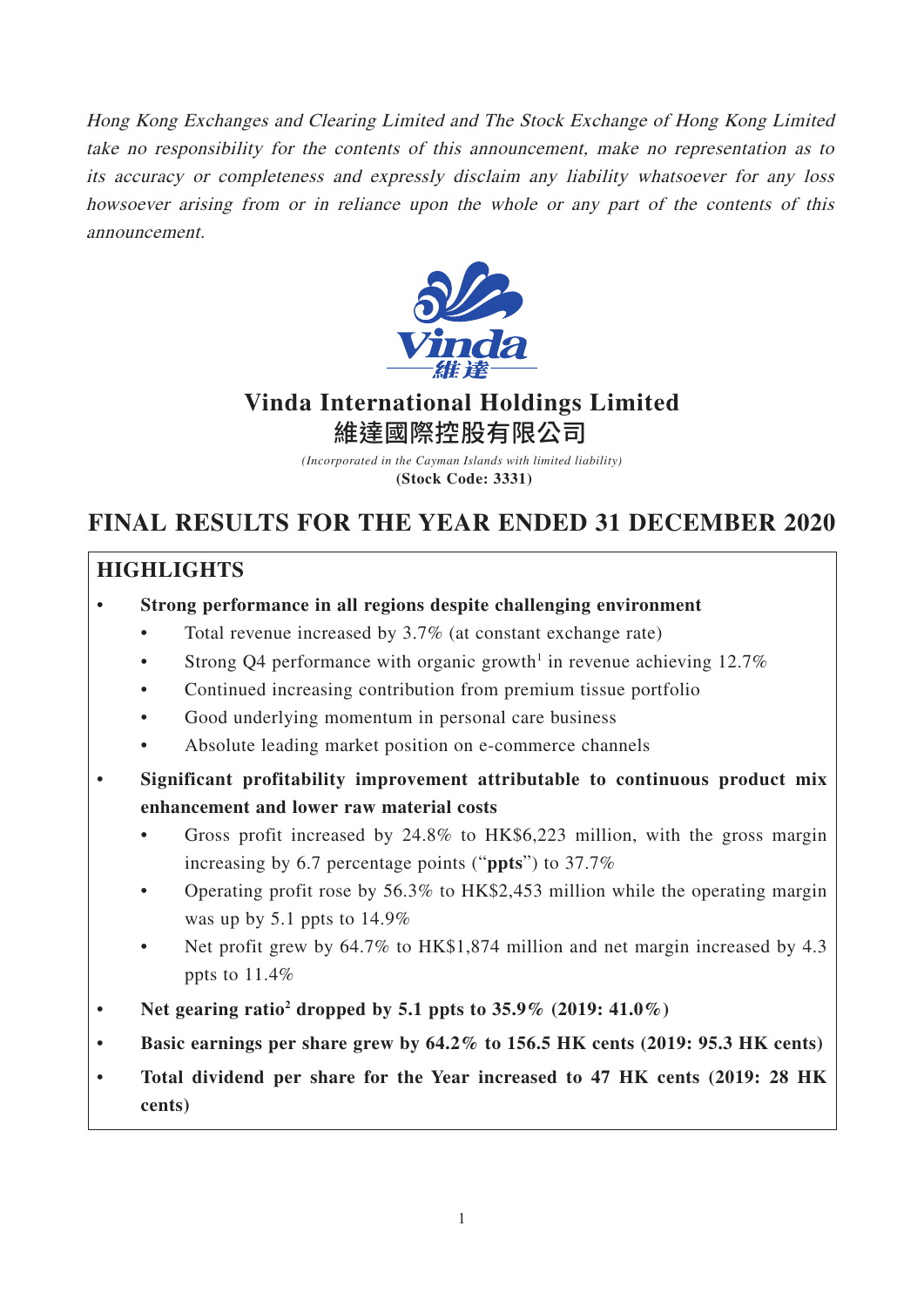The Board of Directors (the "**Board**") of Vinda International Holdings Limited ("**Vinda**" or the "**Company**") is pleased to present the audited annual results of the Company and its subsidiaries (the "**Group**") for the year ended 31 December 2020 (the "**Year**").

# **MANAGEMENT DISCUSSION AND ANALYSIS**

# **Overview**

The outbreak of the COVID-19 pandemic in 2020 created an abnormally volatile operating environment along with increasingly fierce market competition. However, the resilient nature of our business, coupled with continuous innovation, optimized portfolio mix, and softening wood pulp price, resulted in the Group's significantly improved profitability in terms of both gross margin and net margin, which recorded strong growth.

# **Financial Highlights**

Total revenue increased by 2.7% (growth at a constant exchange rate: 3.7%) to HK\$16,512 million.

In terms of business segments, our tissue and personal care segments contributed 82% and 18% of total revenue respectively. Looking at sales channels, our traditional distributors, key account managed supermarkets and hypermarkets, B2B corporate customers, and e-commerce business accounted for 27%, 24%, 13% and 36%, respectively. With the outbreak of the pandemic, channel sales gradually shifted from offline to online platforms with e-commerce continuing to achieve outstanding performance, recording 29.0% organic growth.

Gross profit rose by 24.8% to HK\$6,223 million. Industry competition remained intense, but continued low wood pulp price and an enhanced portfolio mix helped increase the gross margin by 6.7 ppts to 37.7%.

EBITDA grew by 34.5% to HK\$3,601 million. EBITDA margin increased by 5.1 ppts to 21.8%, reflecting the Group's sustainable ability to generate cash.

RMB against the USD and HKD continued to fluctuate during the Year. Total foreign exchange gain for the Year was HK\$52.8 million (2019: HK\$34.7 million loss), of which HK\$51.1 million gain came from operating activities (2019: HK\$37.2 million loss), and HK\$1.7 million gain was due to financing activities (2019: HK\$2.5 million gain).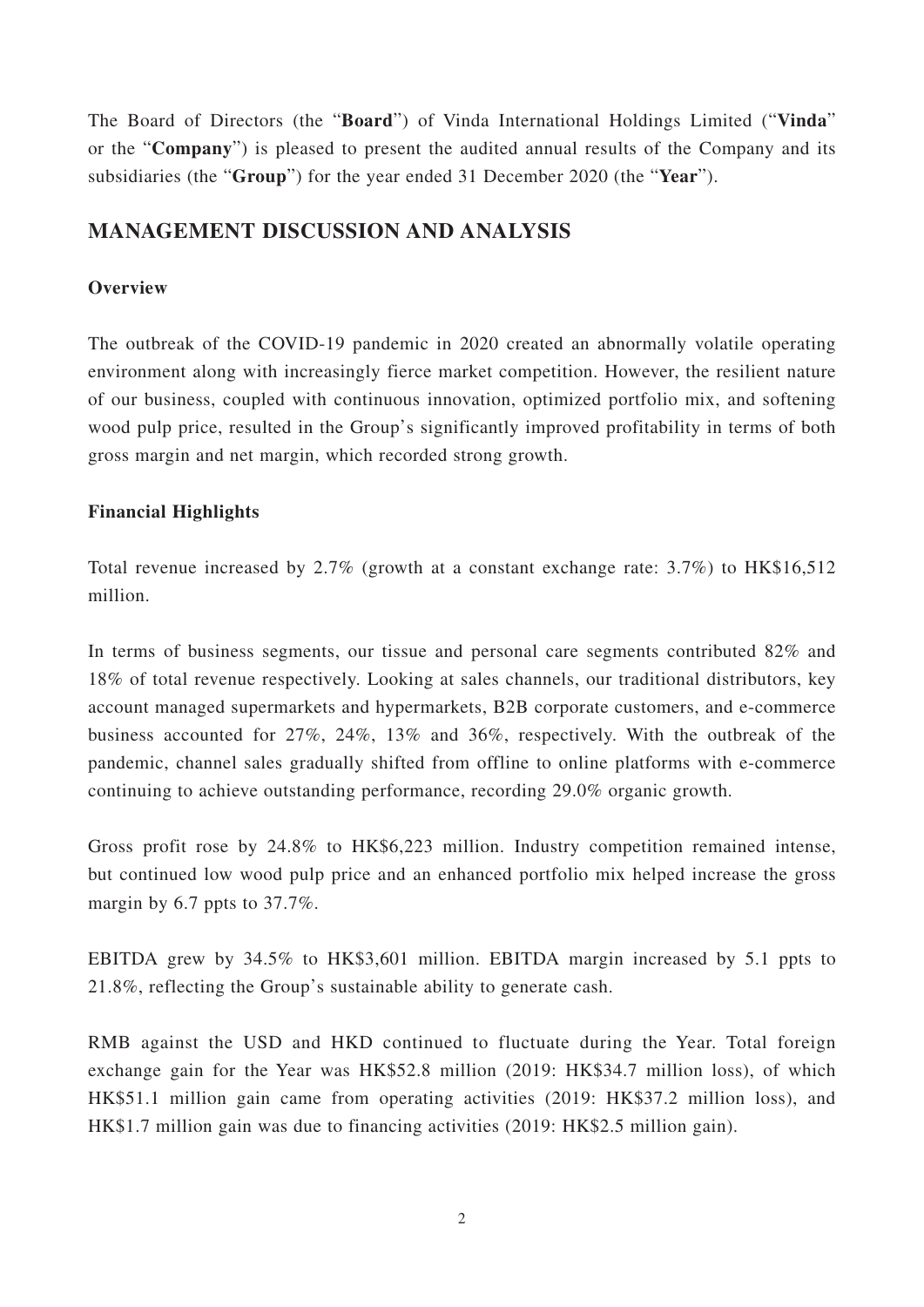Operating profit surged by 56.3% to HK\$2,453 million. Faced with increasingly fierce industry competition, our selling and marketing cost and administrative costs as a percentage of sales increased by 1.9 ppts and 0.4 ppt, respectively. The operating margin expanded by 5.1 ppts to 14.9%.

Interest expenses fell by 31.8% to HK\$145 million due primarily to lower cost of borrowings during the Year. The effective interest rate was 3.2%, down by 0.9 ppt compared to last year. Net gearing ratio declined by 5.1 ppts to 35.9%.

The effective tax rate increased by 2.4 ppts to 19.4%.

Net profit grew significantly by 64.7% to HK\$1,874 million. The net margin was 11.4%, increased by 4.3 ppts compared to last year.

Basic earnings per share was 156.5 HK cents (2019: 95.3 HK cents).

The Board recommends the payment of a final dividend per share of 37 HK cents. Together with the interim dividend, total dividends per share for the Year come to 47 HK cents (2019: 28 HK cents).

# **Business Review**

# **Tissue Segment**

Revenue from the tissue segment increased by 2.7% to HK\$13,608 million, representing growth of 3.6% at a constant exchange rate. This accounted for 82% of the Group's total revenue (2019: 82%).

During the Year, our growing momentum of premium portfolio continued, which helped us maintain a leading market position<sup>3</sup> in the mainland China tissue segment. The gross margin and segment result margin<sup>4</sup> of the tissue segment of the Group successfully expanded by 6.9 ppts and 4.9 ppts to 38.3% and 16.5%, respectively.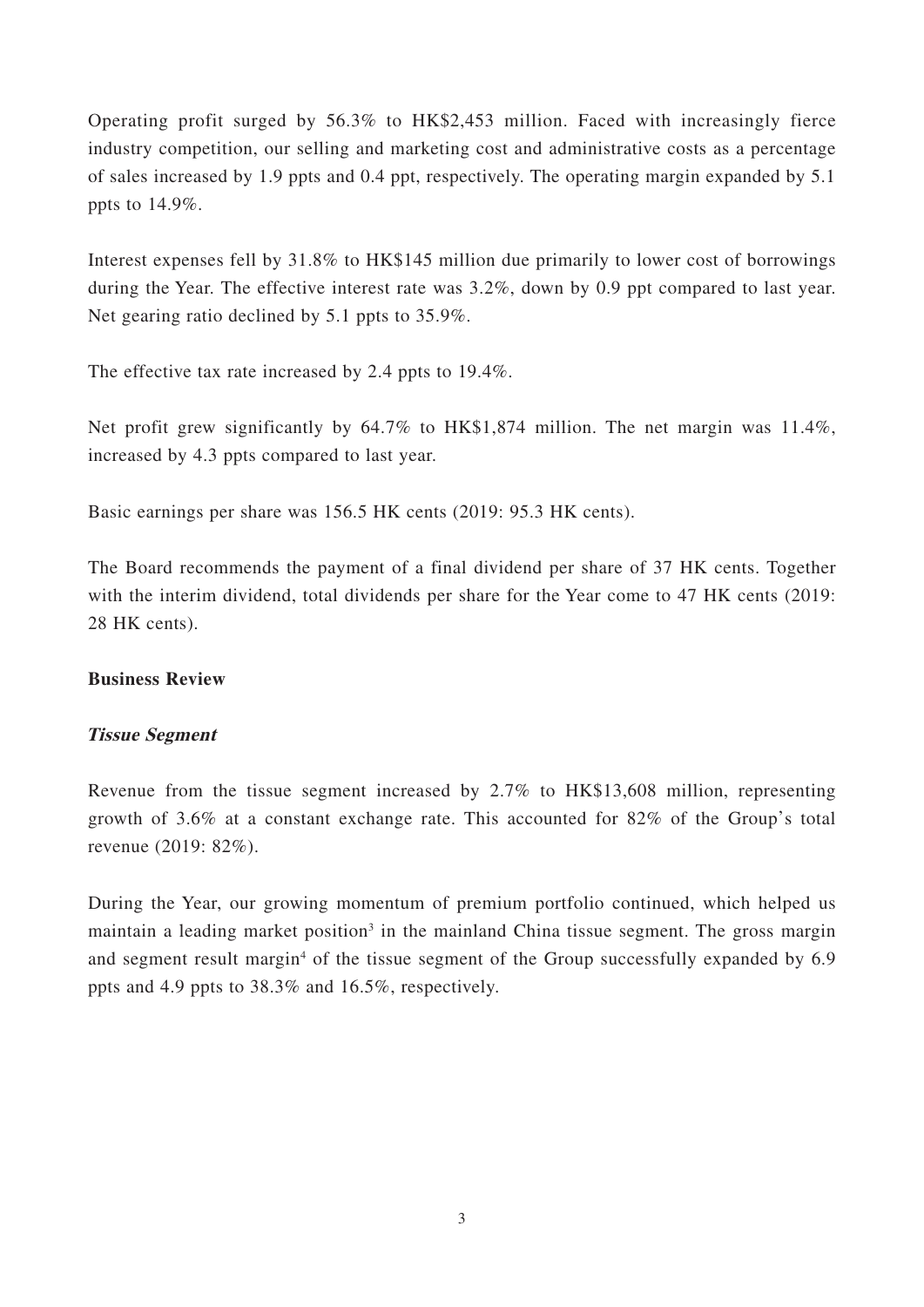In order to provide consumers with various product experiences, Vinda initiated a dual spokesperson strategy, launching promotions that feature the "Tough Mom" Sun Li, and the "New Sunshine Generation" Song Weilong, in order to expand communication channels between our brand and various target consumer groups while building a premium, quality and young brand image. Both the online live streaming and offline interactive promotions became the talk of the town and successfully drove sales. During the Year, Vinda 's Natural Soft Tissue produced with an innovative and unique 4D embossing technology that results in a soft, skinfriendly texture, was widely hailed by consumers.

Moreover, Tempo invited Kris Wu, a famous artist in mainland China, to serve as the new spokesperson to further enhance the brand's modern image among consumers. A series of online and offline activities as well as hankies were launched in collaboration with Kris Wu, which effectively drove strong consumer sales. In order to enhance consumer loyalty toward the Tempo brand and increase market share, a new soft pack line was unveiled during the Year, available in three scents: sakura limited edition, peach limited edition and regular neutral edition. Comprehensive marketing activities, including online video, outdoor advertising, print advertising and social media, coupled with Tempo's well established "high quality and premium" image, successfully won over new customer groups while also receiving very positive feedback. Consumer demand for hygiene and virus prevention products increased as a result of the COVID-19 pandemic. In order to satisfy the needs of different consumers, we introduced wet wipes in mini pack as well as family pack sizes, together with new wet toilet tissue products. Tempo has been essential in helping to maintain proper safeguards for consumers everywhere during the pandemic, providing the strongest protection.

Despite the unique circumstance of the pandemic, which put B2B channels under pressure, Tork cooperated with several airports and hotels in mainland China to provide washroom hygiene solutions throughout the Year. We expect that consumers will soon return to their prepandemic lifestyles when the pandemic is under further control. This will provide enormous growth opportunities for B2B channels, driving our medium-to-long term development.

We succeeded in introducing *Vinda Deluxe* into the Malaysian market, generating encouraging market response and a significant increase in market share, which has laid a solid foundation for the Group's tissue business expansion plans throughout the country.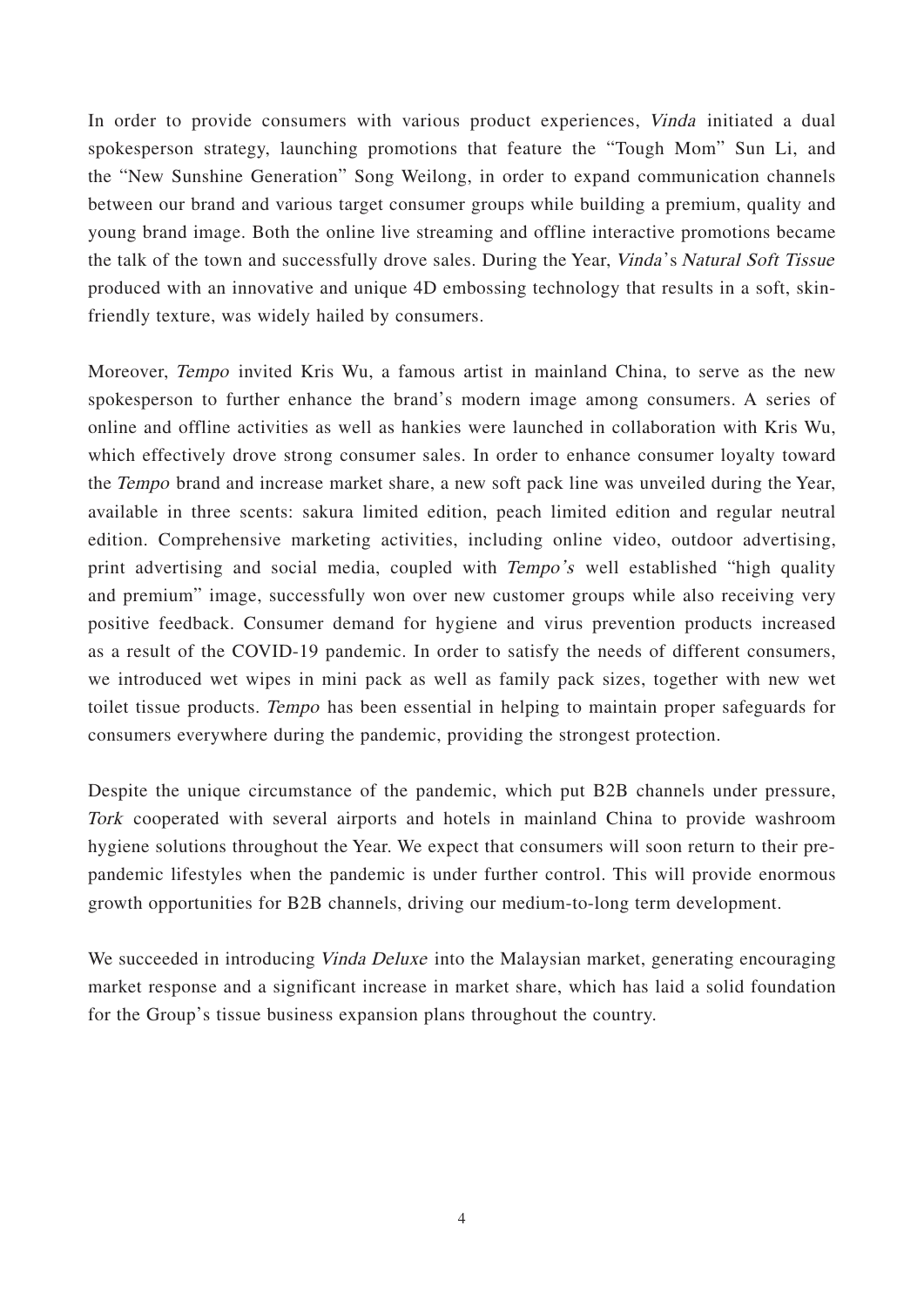# **Personal Care Segment**

Revenue from the personal care segment increased by 3.0% to HK\$2,904 million, representing a growth of 4.3% at a constant exchange rate, accounting for 18% of the Group's total revenue (2019: 18%).

Gross margin and segment result margin for the personal care segment were 34.7% and 10.6%, respectively. The segment result margin reflected that the personal care business in mainland China has been improving.

Our incontinence care business maintained growth momentum across mainland China, driven primarily by continuous improvements in our brand image and brand awareness as well as a greater recognition of TENA. Moreover, our ongoing dissemination of professional content via live streaming and other social media platforms has attracted a wide array of new consumers. Furthermore, our newly launched ProSkin product series, which incorporates a unique FeelDry Advanced technology that quickly absorbs liquid away from the skin surface, offers triple protection against dryness, providing incontinence sufferers and their family caregivers a much better nursing care experience. In addition, we also helped to raise the industry standard for incontinence care, urging more people to pay greater attention to people with incontinence problems as well as their skin health and we received positive market response.

With regard to feminine care, renowned Chinese actress Zhou Dongyu was named Libresse brand ambassador for mainland China, which greatly improved overall brand recognition and helped us build a distinctive brand image. Marketed under the theme of "Menstruation is Nothing to Hide", Libresse has gained continued attention from mainland China's consumers resulting in strong growth momentum there. Moreover, Libresse has maintained its leading market position<sup>5</sup> in Malaysia with the new brand campaign – "Know Your V", which has been warmly received in the market for successfully associating the brand with modern women, thus facilitating continuous business development.

Southeast Asia has always been the key market for developing our baby care business. In the Malaysian market, Drypers continued to drive business growth and solidify its leading market position<sup>6</sup>. Drypers and Pink Fong, the creative team behind the children song "Baby Shark", cooperated closely, which attracted parents' attention through the new marketing strategies in social media and other e-commerce platforms.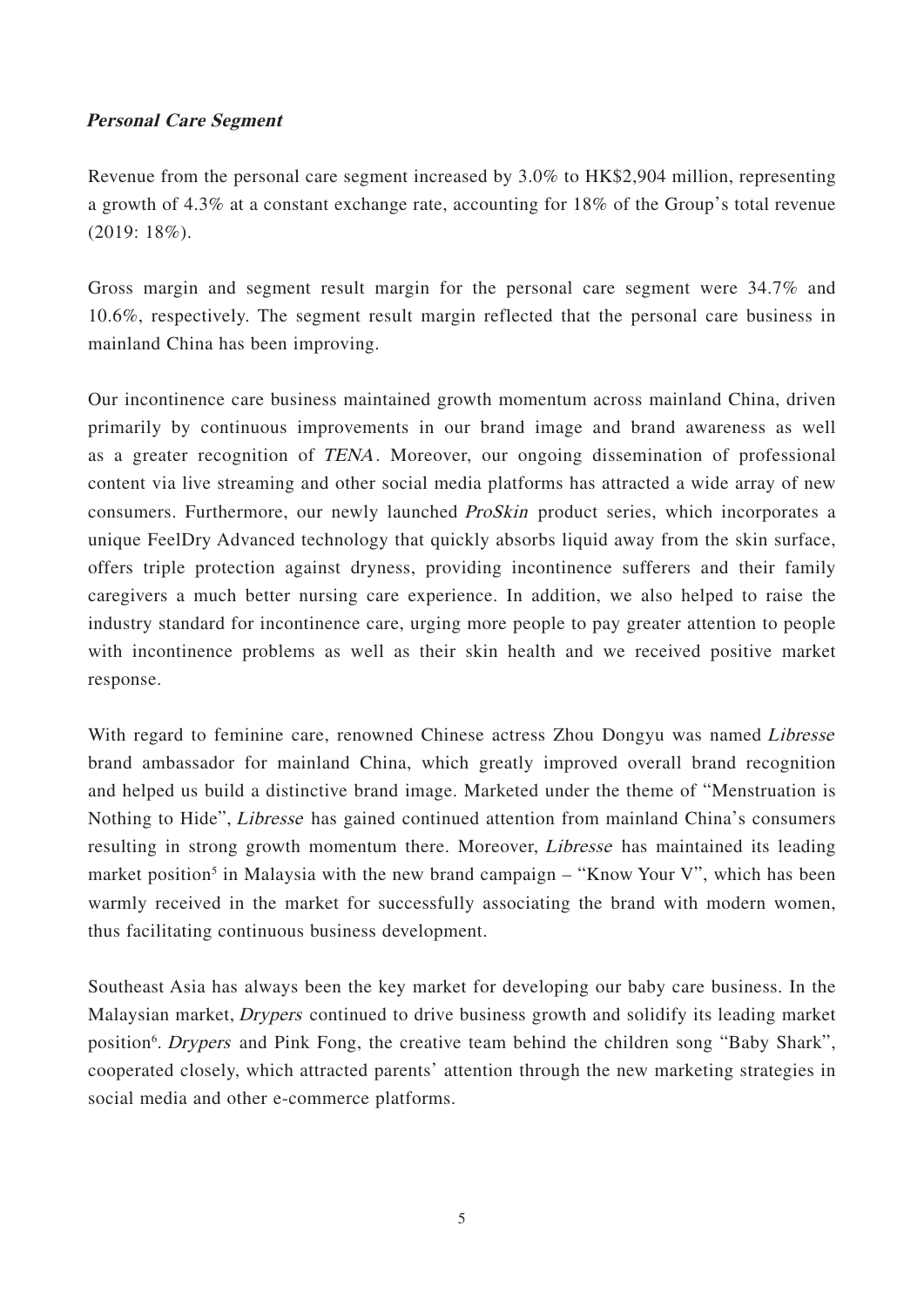### **Production Capacity Plan**

During the Year, the total annual designed production capacity for tissue paper remained at 1,250,000 tons. We expanded the production capacity of wet wipes in southern and northern China, and expected to complete our tissue production capacity expansion plan in southern, eastern and central China in 2021. In addition, the first phase of our regional headquarters in Malaysia is expected to be completed in 2021, when the warehouse will also be operational. The second phase of our manufacturing facilities and innovation center are progressing apace as planned. Upon completion, we are confident that these facilities will further improve our overall efficiency and productivity while lowering costs. This will help to drive long-term business development for the Group in emerging markets.

#### **Sustainability**

#### **Human Resources Management**

Employees are the most valuable contributors to Vinda's sustainable development. With this in mind, we strive to offer equal opportunities to all qualified candidates regardless of age, nationality, race, religion, sexual orientation and gender. We also offer fair and reasonable remunerations and a performance incentive mechanism along with on-going career advancement training programs for our staff. For our human resource efforts, Vinda was awarded the "2020 Human Resources Management Excellence Award"(二零二零年人力資 源管理傑出獎)by JOBS(前程無憂)in mainland China.

During the Year, a total of 858,087 hours of training were conducted for a total of 10,243 participants.

As of 31 December 2020, we had a total of 11,347 employees.

# **Health & Safety Performance**

We attach great importance to occupational health and safety with our goal of achieving "zero" accidents". Lost-time accidents ("**LTA**") before 2020 that had an impact in 2020 totaled 10 cases (2019: 7 cases). Lost days due to related accidents ("**DLA**") reached 1,560 days (2019: 869 days).

In 2020, LTA was 14 cases (2019: 17 cases), and DLA was 808 days (2019: 1,613 days).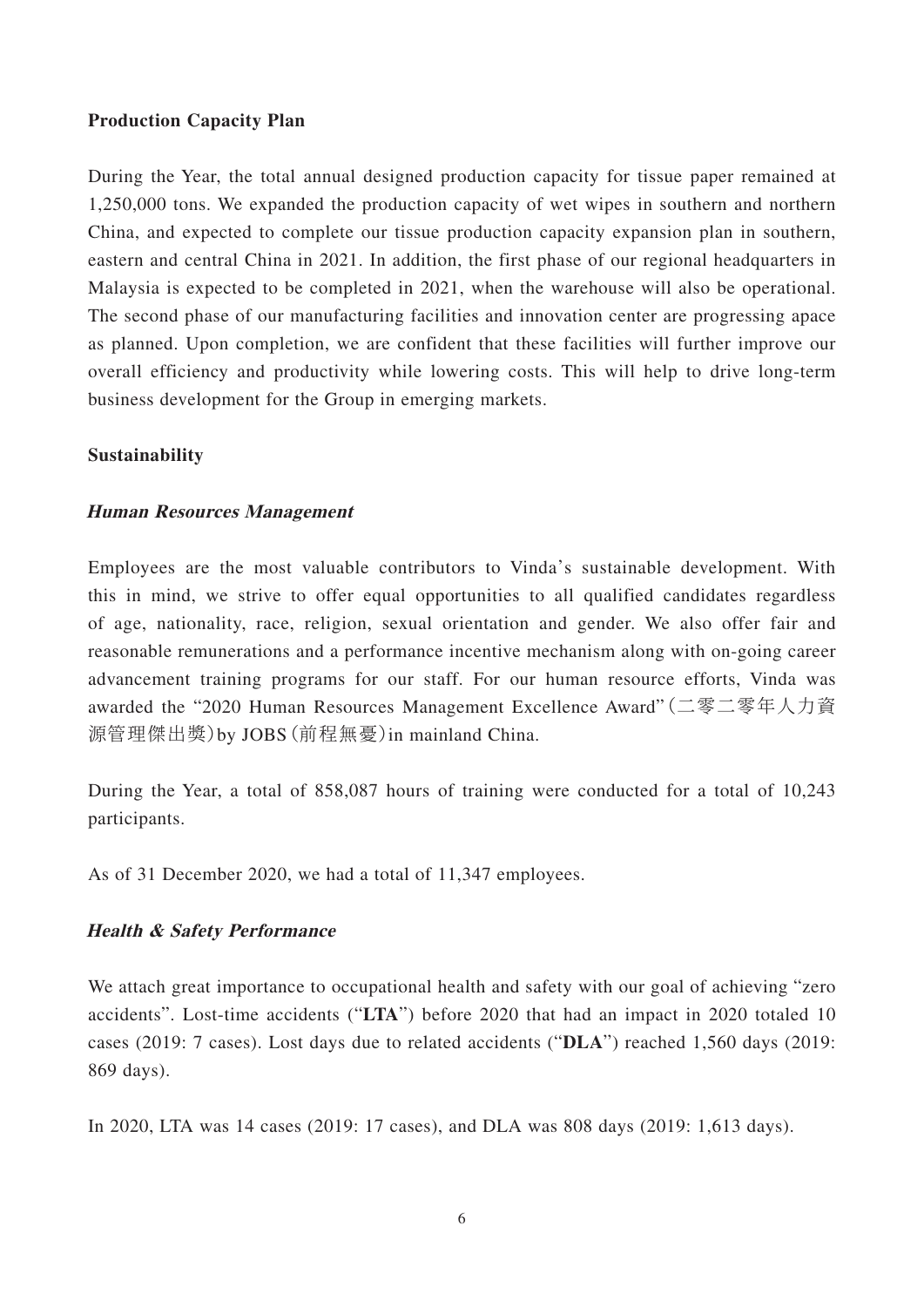# **Green Production**

We continued to devote unstinting efforts to reduce our carbon footprint in 2020. In mainland China, the average overall energy consumption (ton of standard coal) per ton of paper was 0.32, far below the strictest level for household paper of 0.42 ton of standard coal for every ton of paper, based on the GB31825-2015 The Norm of Energy Consumption per Unit Product of Pulp and Paper(《製漿造紙單位產品能源消耗限額》). The water recycling rate was over 95% while the Group's total carbon dioxide emissions totaled 1,146,394 tons with total emission intensity reaching 0.69 ton/HK\$10,000 of sales. Additionally, we aim to source all wood pulp certified by the forest certification system (including the Forest Stewardship Council ("**FSCTM**"), the Program for the Endorsement of Forest Certification ("**PEFC**"), or the China Forest Certification Council ("**CFCC**")).

Vinda is honored to be the first company in Asia to receive a loan from Standard Chartered Bank to combat the COVID-19 pandemic in an attempt to meet the demand for pandemicprevention products in mainland China and other regions. We are also the first fast-moving consumer goods company in Hong Kong to obtain the "Green Finance Pre-Issuance Stage Certificate" issued by the Hong Kong Quality Assurance Agency to raise a green loan, which is used for eligible green projects, including those for raising energy efficiency, as well as the prevention and control of pollution, resource conservation and recycling. In addition, Vinda was awarded the "Outstanding Award for Green Loan Issuer — Largest Single Green Loan (Fast Moving Consumer Goods Industry)" at the Hong Kong Sustainable Finance Awards 2020 organized by the Hong Kong Quality Assurance Agency in recognition of our commitment to environmental protection and contributions to sustainable development.

Meanwhile, the Group received the Gold Award in "The Asset ESG Corporate Awards 2020" organized by the internationally renowned financial magazine, The Asset. It is a recognition to the Group's outstanding performance in the areas of corporate governance, social responsibility and environmental protection.

For details, please refer to the Environmental, Social and Governance (ESG) Report 2020, which will be published with the Annual Report 2020 in due course.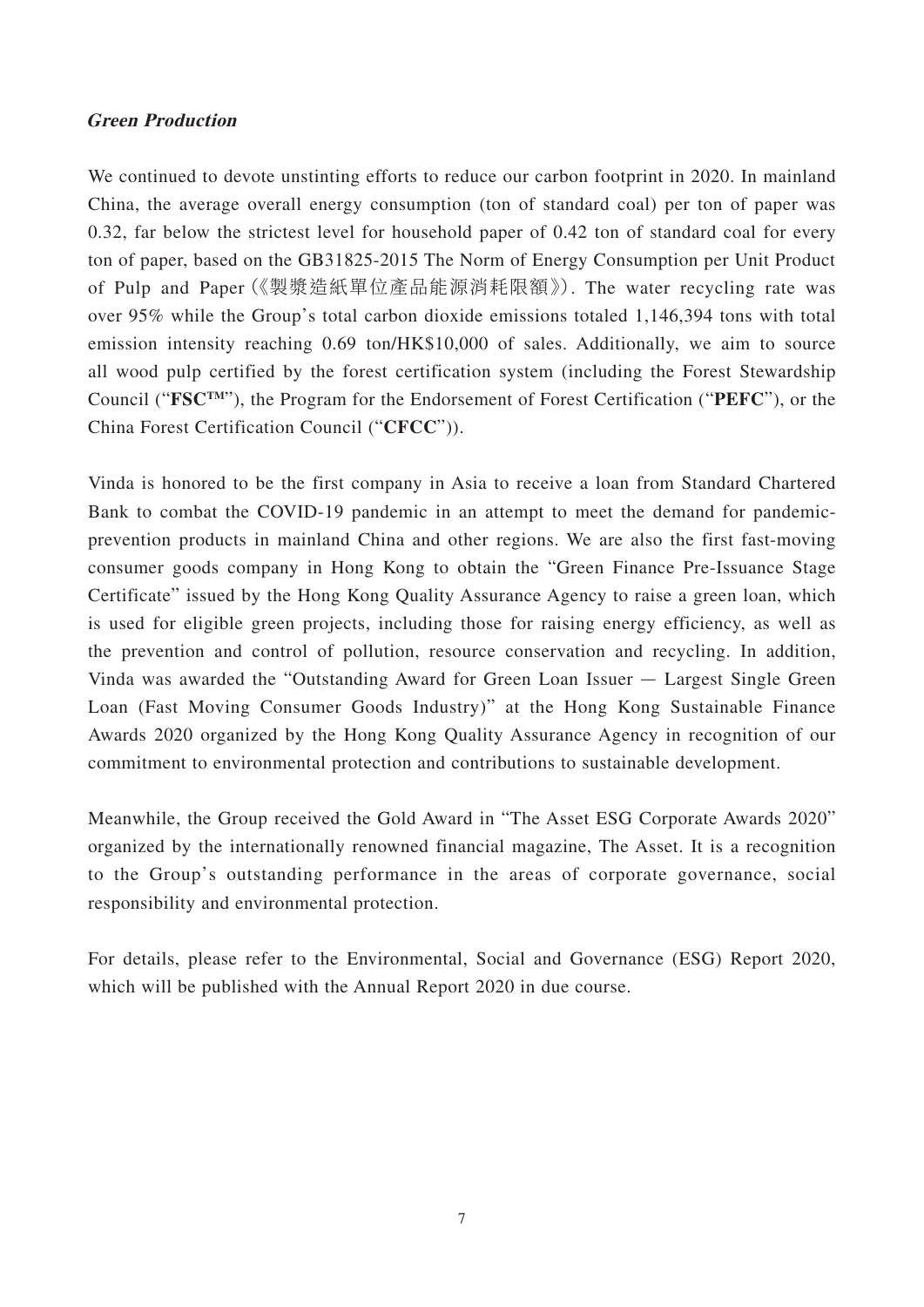# **Inclusion in Indices**

The Group has been included in a number of leading market reference indices in 2020 for outstanding business performance, including the MSCI Global Standard Indexes and the China All Shares Index, the Hang Seng Composite Index and Hang Seng Stock Connect Greater Bay Area Composite Index. This is a testament to the recognition the Group has received from international capital markets, which will further broaden our shareholder base and enhance the Group's share liquidity.

# **Outlook**

Market expects that the pandemic will gradually be brought under control and economic activities will eventually recover, but uncertainties still remain for the near-term business environment. We will continue to focus on implementing our premiumization strategy while promoting innovation and expanding market share amidst the complex and volatile economic environment.

Heightened hygiene awareness due to the pandemic has stimulated public demand for hygiene products. At the same time, we expect to see a growing trend of seeking premium product mix driven by rising customer demands. Reaping the benefits from consumers' desire for quality and tapping the promising growth potential of mainland China's household paper market, we will continue to seize the opportunities to upgrade our portfolio mix, increase market penetration of our premium portfolio, and consolidate our market-leading position in order to further enhance the Group's profitability.

We see tremendous opportunities in the elderly market in mainland China. While the silver economy drives the incontinence care business expansion, enhanced consumers' awareness of incontinence care products due to the pandemic also further accelerates the development of the incontinence care business. The increasing female purchasing power across mainland China in recent years has sparked the launch of premium feminine care products there. In addition, pandemic has also changed consumption patterns and habits, highlighting the rising importance of e-commerce channels. In response, the Group capitalizes on the leading advantages in e-commerce platforms to promote our business development. We strongly believe that the tissue and personal care product industry is moving towards healthy and prosperous development.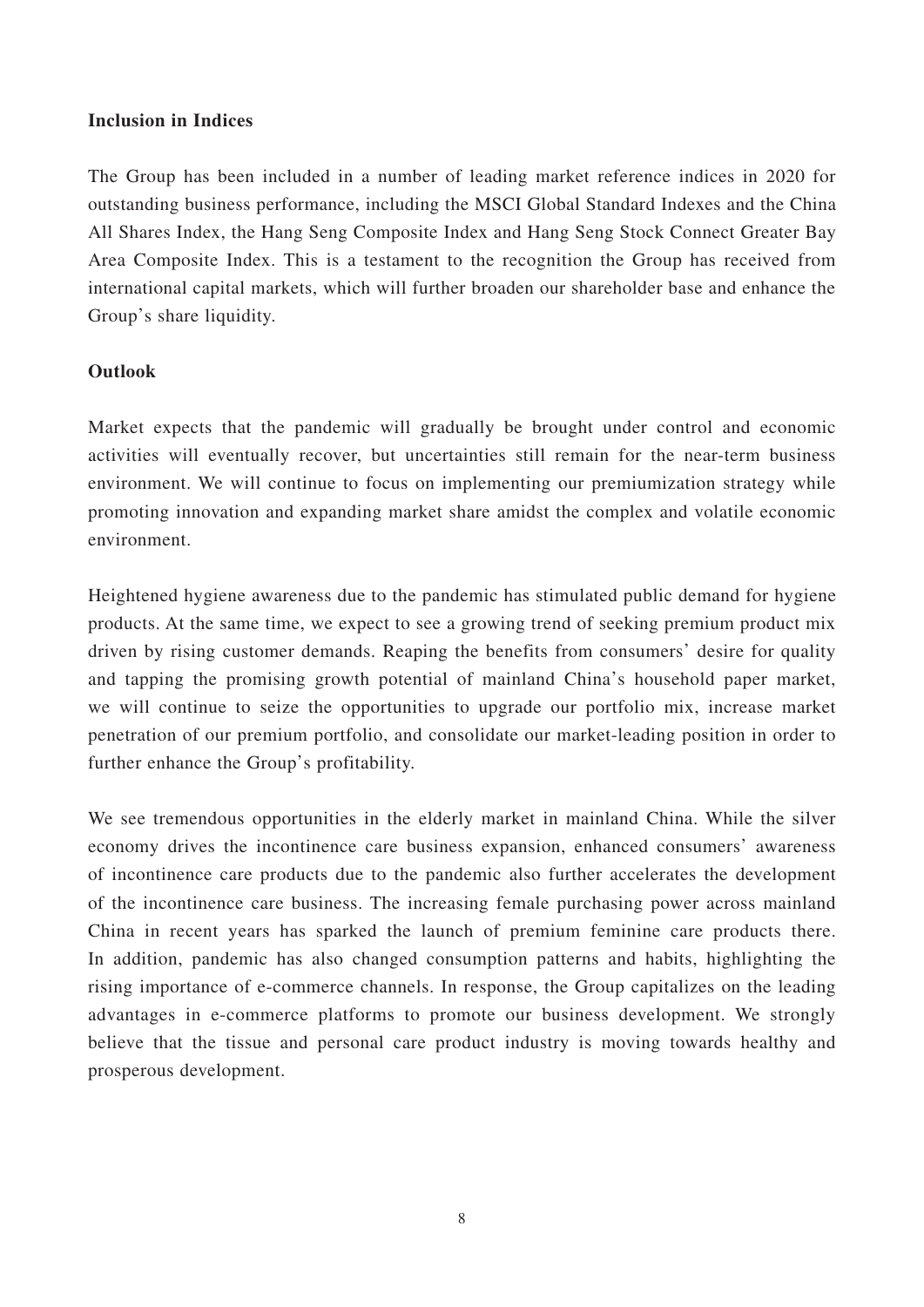We will maintain our focus on the following development strategies:

- 1. We will continue to focus on product innovation and strive to distinguish ourselves from our peers by optimizing the Group's portfolio mix to enhance our brand competitiveness and profit margin;
- 2. We will continue to develop our sizable personal care business in mainland China;
- 3. We will leverage a comprehensive network of channels and our competitive edge in e-commerce to secure every potential opportunity through our superior sales execution capabilities;
- 4. We will rigorously control costs and make the best use of our resources to optimize costeffectiveness;
- 5. We will continue to improve the efficiency of our production and operations in order to support sustainable business growth; and
- 6. We will bolster our financial position with a strong operating cash flow and careful management of working capital.

# Remarks

- <sup>1</sup> Organic growth: Year-on-year growth at a constant exchange rate
- <sup>2</sup> Net gearing ratio: Net debt divided by total shareholders' equity Net debt: Total debt including lease liabilities less cash and cash equivalents and restricted bank deposits
- <sup>3</sup> Source: Kantar Worldpanel, sales value year-to-date at 4 December 2020
- <sup>4</sup> Segment profit before amortisation of trademarks, licenses and contractual customer relationship
- <sup>5</sup> Source: Kantar Worldpanel, sales value year-to-date at 6 December 2020
- 6 Source: Kantar Worldpanel, sales value year-to-date at 6 December 2020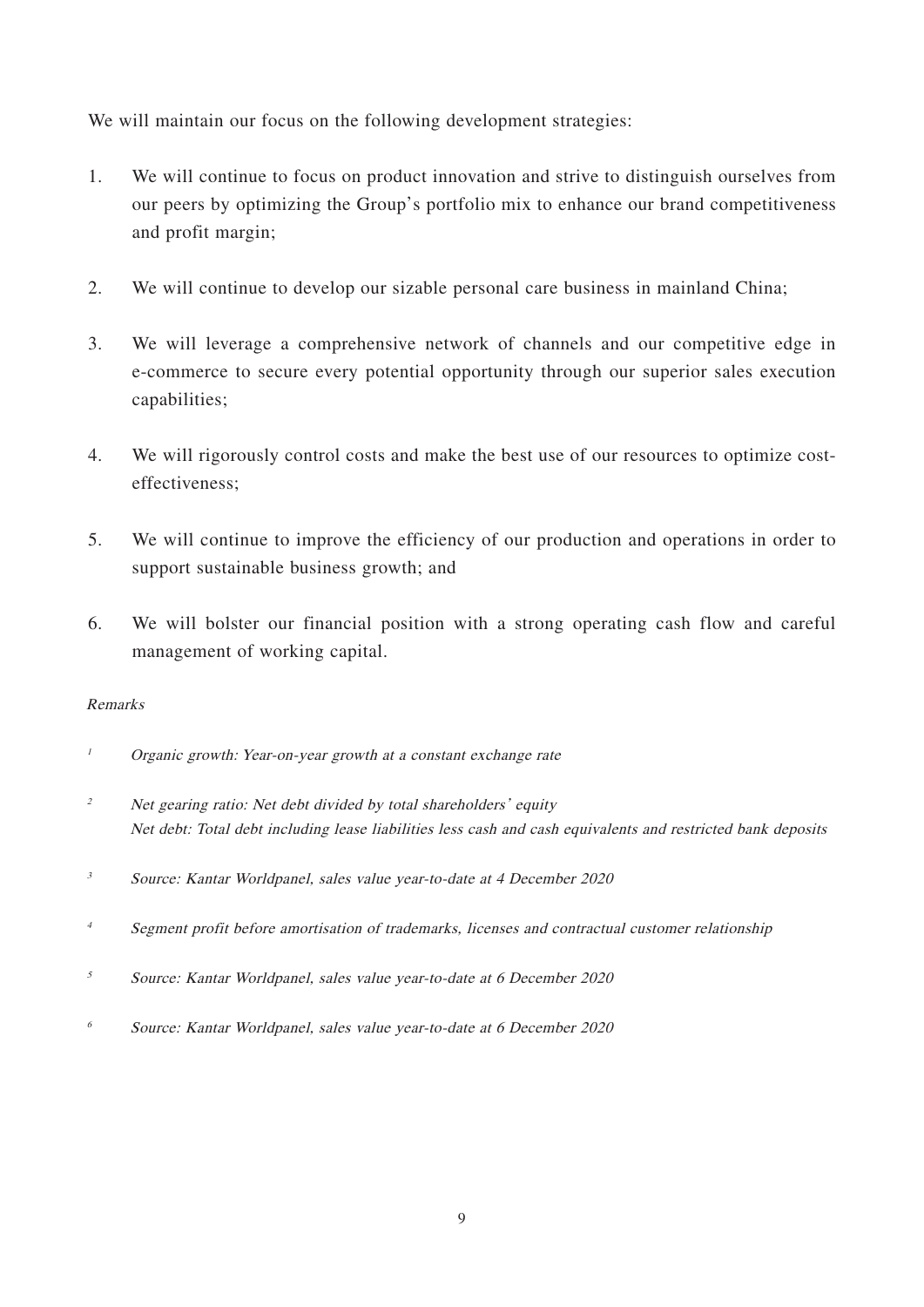# **CONSOLIDATED STATEMENT OF COMPREHENSIVE INCOME**

| 2020<br><b>HK\$</b><br><b>Note</b><br>16,511,676,772<br>Revenue<br>$\overline{A}$<br>(10, 288, 905, 938)<br>Cost of sales<br>5<br><b>Gross profit</b><br>6,222,770,834<br>$\mathfrak{H}% _{F}=\mathfrak{H}_{F}\!\left( \mathfrak{H}_{F}\right) ,$<br>(2,960,719,996)<br>Selling and marketing costs<br>5<br>(952, 159, 970)<br>Administrative expenses<br>Net impairment losses on financial assets<br>5, 12<br>1,032,625<br>Other income and losses – net<br>141,770,328<br><b>Operating profit</b><br>2,452,693,821<br>(126, 180, 098)<br>Finance income and costs – net<br>6<br>Share of post-tax loss of an associate<br>(177, 842)<br>Profit before income tax<br>2,326,335,881<br>$\mathcal I$<br>(452,006,637)<br>Income tax expense<br>Profit attributable to equity holders of<br>the Company<br>1,874,329,244<br>Other comprehensive income:<br>Item that may be reclassified to profit or loss<br>- Currency translation differences<br>647,626,892<br>Item that will not be reclassified subsequently to<br>profit or loss<br>- Remeasurements of post-employment<br>benefit obligations<br>679,492<br>Total comprehensive income attributable to<br>equity holders of the Company<br>2,522,635,628 |                                               |  | For the year ended 31 December |
|-----------------------------------------------------------------------------------------------------------------------------------------------------------------------------------------------------------------------------------------------------------------------------------------------------------------------------------------------------------------------------------------------------------------------------------------------------------------------------------------------------------------------------------------------------------------------------------------------------------------------------------------------------------------------------------------------------------------------------------------------------------------------------------------------------------------------------------------------------------------------------------------------------------------------------------------------------------------------------------------------------------------------------------------------------------------------------------------------------------------------------------------------------------------------------------------------------------------|-----------------------------------------------|--|--------------------------------|
|                                                                                                                                                                                                                                                                                                                                                                                                                                                                                                                                                                                                                                                                                                                                                                                                                                                                                                                                                                                                                                                                                                                                                                                                                 |                                               |  | 2019                           |
|                                                                                                                                                                                                                                                                                                                                                                                                                                                                                                                                                                                                                                                                                                                                                                                                                                                                                                                                                                                                                                                                                                                                                                                                                 |                                               |  | HK\$                           |
|                                                                                                                                                                                                                                                                                                                                                                                                                                                                                                                                                                                                                                                                                                                                                                                                                                                                                                                                                                                                                                                                                                                                                                                                                 |                                               |  | 16,074,288,277                 |
|                                                                                                                                                                                                                                                                                                                                                                                                                                                                                                                                                                                                                                                                                                                                                                                                                                                                                                                                                                                                                                                                                                                                                                                                                 |                                               |  | (11,089,036,453)               |
|                                                                                                                                                                                                                                                                                                                                                                                                                                                                                                                                                                                                                                                                                                                                                                                                                                                                                                                                                                                                                                                                                                                                                                                                                 |                                               |  | 4,985,251,824                  |
|                                                                                                                                                                                                                                                                                                                                                                                                                                                                                                                                                                                                                                                                                                                                                                                                                                                                                                                                                                                                                                                                                                                                                                                                                 |                                               |  | (2,575,268,219)                |
|                                                                                                                                                                                                                                                                                                                                                                                                                                                                                                                                                                                                                                                                                                                                                                                                                                                                                                                                                                                                                                                                                                                                                                                                                 |                                               |  | (856, 145, 835)                |
|                                                                                                                                                                                                                                                                                                                                                                                                                                                                                                                                                                                                                                                                                                                                                                                                                                                                                                                                                                                                                                                                                                                                                                                                                 |                                               |  | (1,540,148)                    |
|                                                                                                                                                                                                                                                                                                                                                                                                                                                                                                                                                                                                                                                                                                                                                                                                                                                                                                                                                                                                                                                                                                                                                                                                                 |                                               |  | 17,291,041                     |
|                                                                                                                                                                                                                                                                                                                                                                                                                                                                                                                                                                                                                                                                                                                                                                                                                                                                                                                                                                                                                                                                                                                                                                                                                 |                                               |  | 1,569,588,663                  |
|                                                                                                                                                                                                                                                                                                                                                                                                                                                                                                                                                                                                                                                                                                                                                                                                                                                                                                                                                                                                                                                                                                                                                                                                                 |                                               |  | (198, 620, 467)                |
|                                                                                                                                                                                                                                                                                                                                                                                                                                                                                                                                                                                                                                                                                                                                                                                                                                                                                                                                                                                                                                                                                                                                                                                                                 |                                               |  | (208, 240)                     |
|                                                                                                                                                                                                                                                                                                                                                                                                                                                                                                                                                                                                                                                                                                                                                                                                                                                                                                                                                                                                                                                                                                                                                                                                                 |                                               |  | 1,370,759,956                  |
|                                                                                                                                                                                                                                                                                                                                                                                                                                                                                                                                                                                                                                                                                                                                                                                                                                                                                                                                                                                                                                                                                                                                                                                                                 |                                               |  | (232, 443, 563)                |
|                                                                                                                                                                                                                                                                                                                                                                                                                                                                                                                                                                                                                                                                                                                                                                                                                                                                                                                                                                                                                                                                                                                                                                                                                 |                                               |  |                                |
|                                                                                                                                                                                                                                                                                                                                                                                                                                                                                                                                                                                                                                                                                                                                                                                                                                                                                                                                                                                                                                                                                                                                                                                                                 |                                               |  | 1,138,316,393                  |
|                                                                                                                                                                                                                                                                                                                                                                                                                                                                                                                                                                                                                                                                                                                                                                                                                                                                                                                                                                                                                                                                                                                                                                                                                 |                                               |  | (157, 128, 714)                |
|                                                                                                                                                                                                                                                                                                                                                                                                                                                                                                                                                                                                                                                                                                                                                                                                                                                                                                                                                                                                                                                                                                                                                                                                                 |                                               |  | (222, 560)                     |
|                                                                                                                                                                                                                                                                                                                                                                                                                                                                                                                                                                                                                                                                                                                                                                                                                                                                                                                                                                                                                                                                                                                                                                                                                 |                                               |  | 980, 965, 119                  |
|                                                                                                                                                                                                                                                                                                                                                                                                                                                                                                                                                                                                                                                                                                                                                                                                                                                                                                                                                                                                                                                                                                                                                                                                                 | Earnings per share for profit attributable to |  |                                |
| equity holders of the Company<br>8(a)<br>- basic<br>1.565                                                                                                                                                                                                                                                                                                                                                                                                                                                                                                                                                                                                                                                                                                                                                                                                                                                                                                                                                                                                                                                                                                                                                       |                                               |  | 0.953                          |
| - diluted<br>8(b)<br>1.562                                                                                                                                                                                                                                                                                                                                                                                                                                                                                                                                                                                                                                                                                                                                                                                                                                                                                                                                                                                                                                                                                                                                                                                      |                                               |  | 0.952                          |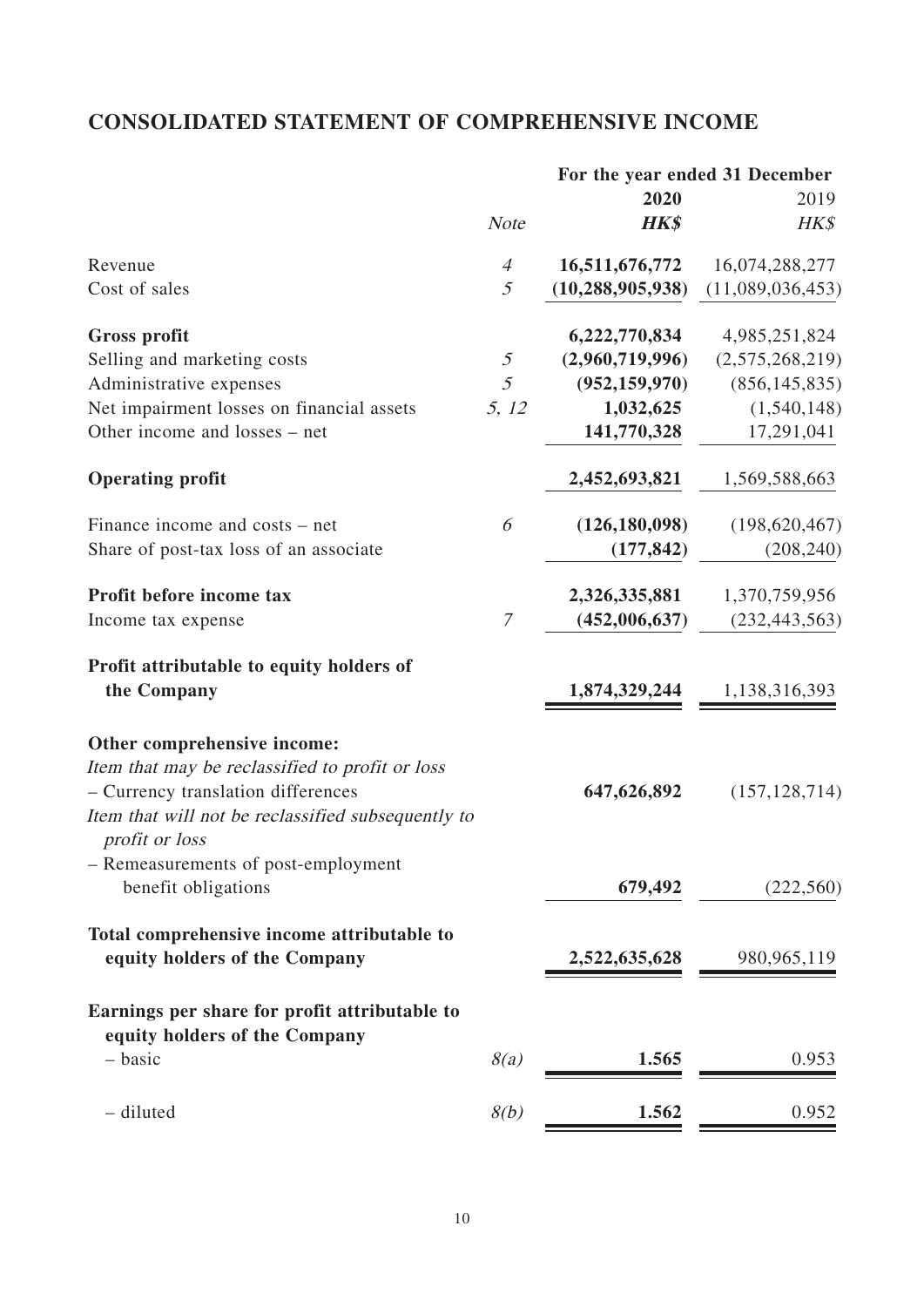# **CONSOLIDATED BALANCE SHEET**

| <b>Note</b> | 2020<br><b>HK\$</b> | 2019<br>HK\$   |
|-------------|---------------------|----------------|
|             |                     |                |
|             |                     |                |
|             |                     |                |
|             |                     |                |
| 10          | 10,117,404,823      | 8,858,171,961  |
| 11          | 1,366,419,837       | 1,250,456,963  |
| 10          | 2,746,074,511       | 2,780,086,369  |
|             | 515,206,860         | 456,674,351    |
|             | 3,167,484           | 4,039,119      |
|             | 2,347,777           | 2,525,619      |
|             | 14,750,621,292      | 13,351,954,382 |
|             |                     |                |
|             |                     | 3,223,321,363  |
| 12          | 2,435,038,930       | 1,916,318,675  |
| 12          | 302,577,542         | 237,999,919    |
| 12          | 71,020,270          | 59,439,391     |
|             | 39,063,829          | 32,065,779     |
|             | 749,399,329         | 460,387,446    |
|             | 8,370,980,308       | 5,929,532,573  |
|             | 23,121,601,600      | 19,281,486,955 |
|             |                     |                |
|             |                     |                |
|             |                     |                |
| 14          | 119,947,437         | 119,510,337    |
| 14          | 4,428,374,681       | 4,356,240,018  |
|             | 7,119,034,916       | 4,987,460,947  |
|             | 11,667,357,034      | 9,463,211,302  |
|             |                     | 4,773,880,408  |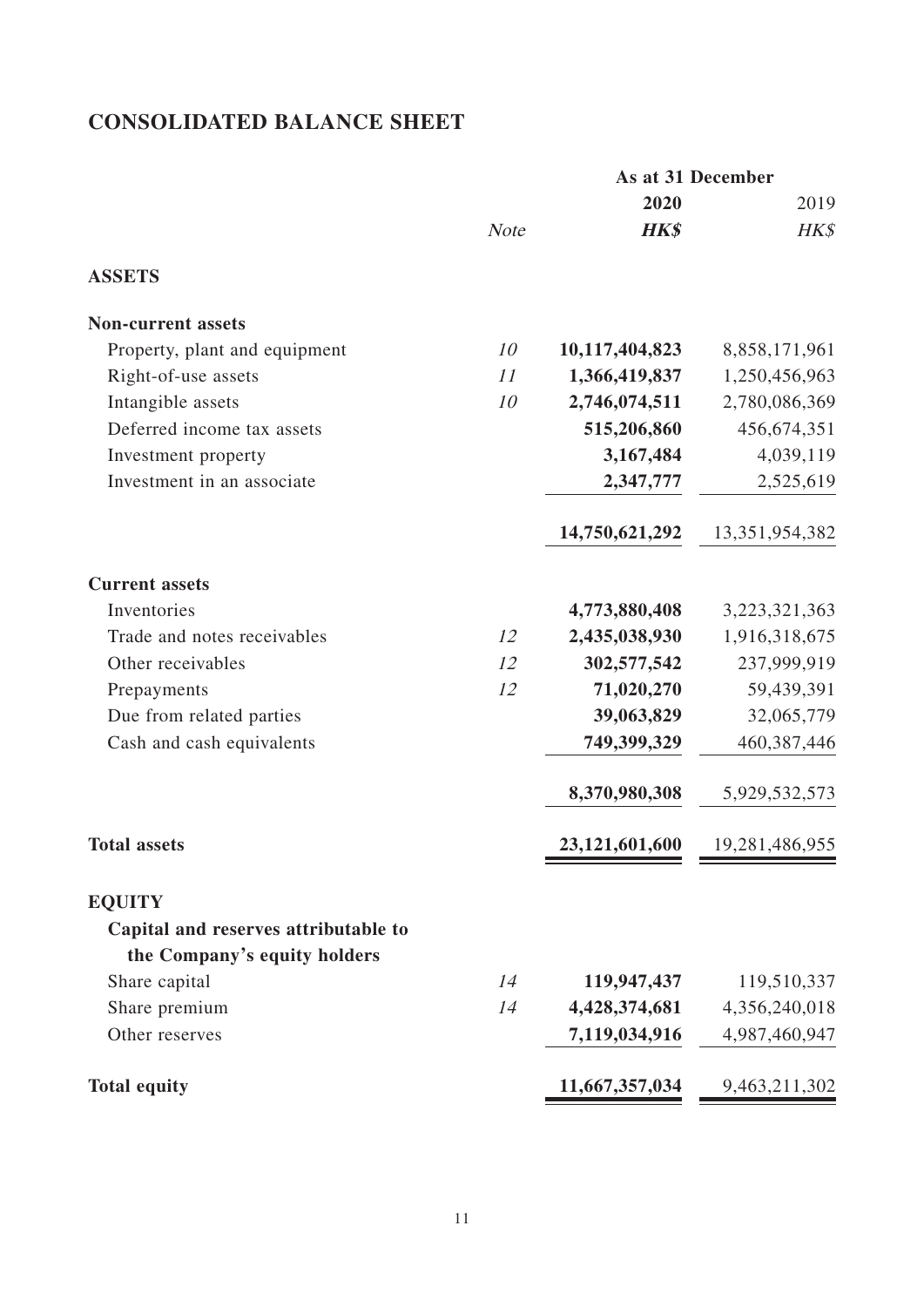# **CONSOLIDATED BALANCE SHEET (CONTINUED)**

|                                     |             | As at 31 December              |                |
|-------------------------------------|-------------|--------------------------------|----------------|
|                                     |             | 2020                           | 2019           |
|                                     | <b>Note</b> | <b>HK\$</b>                    | HK\$           |
| <b>LIABILITIES</b>                  |             |                                |                |
| <b>Non-current liabilities</b>      |             |                                |                |
| <b>Borrowings</b>                   | 15          | 2,890,391,162                  | 2,297,063,820  |
| Loans from a related party          | 15          | 96,080,272                     | 1,274,928,072  |
| Lease liabilities                   | 11          | 129,563,570                    | 119,942,991    |
| Deferred government grants          |             | 284,876,449                    | 266, 342, 534  |
| Deferred income tax liabilities     |             | 200,344,900                    | 193,616,342    |
| Post-employment benefits            |             | 15,983,243                     | 26,952,299     |
| Other non-current liabilities       | 16          | 2,253,625                      | 29,214,726     |
|                                     |             | 3,619,493,221                  | 4,208,060,784  |
| <b>Current liabilities</b>          |             |                                |                |
| Trade payables, other payables and  |             |                                |                |
| accrued expenses                    | 13, 16      | 5,639,927,445                  | 4,603,848,772  |
| <b>Contract liabilities</b>         |             | 147, 155, 300                  | 122,842,206    |
| <b>Borrowings</b>                   | 15          | 1,445,419,389                  | 584,195,903    |
| Loans from a related party          | 15          | 300,000,000                    |                |
| Lease liabilities                   | 11          | 72,363,875                     | 62,796,875     |
| Due to related parties              |             | 14,669,217                     | 15,813,259     |
| Current income tax liabilities      |             | 215,216,119                    | 220,717,854    |
|                                     |             | 7,834,751,345                  | 5,610,214,869  |
| <b>Total liabilities</b>            |             | $11,454,244,566$ 9,818,275,653 |                |
| <b>Total equity and liabilities</b> |             | 23,121,601,600                 | 19,281,486,955 |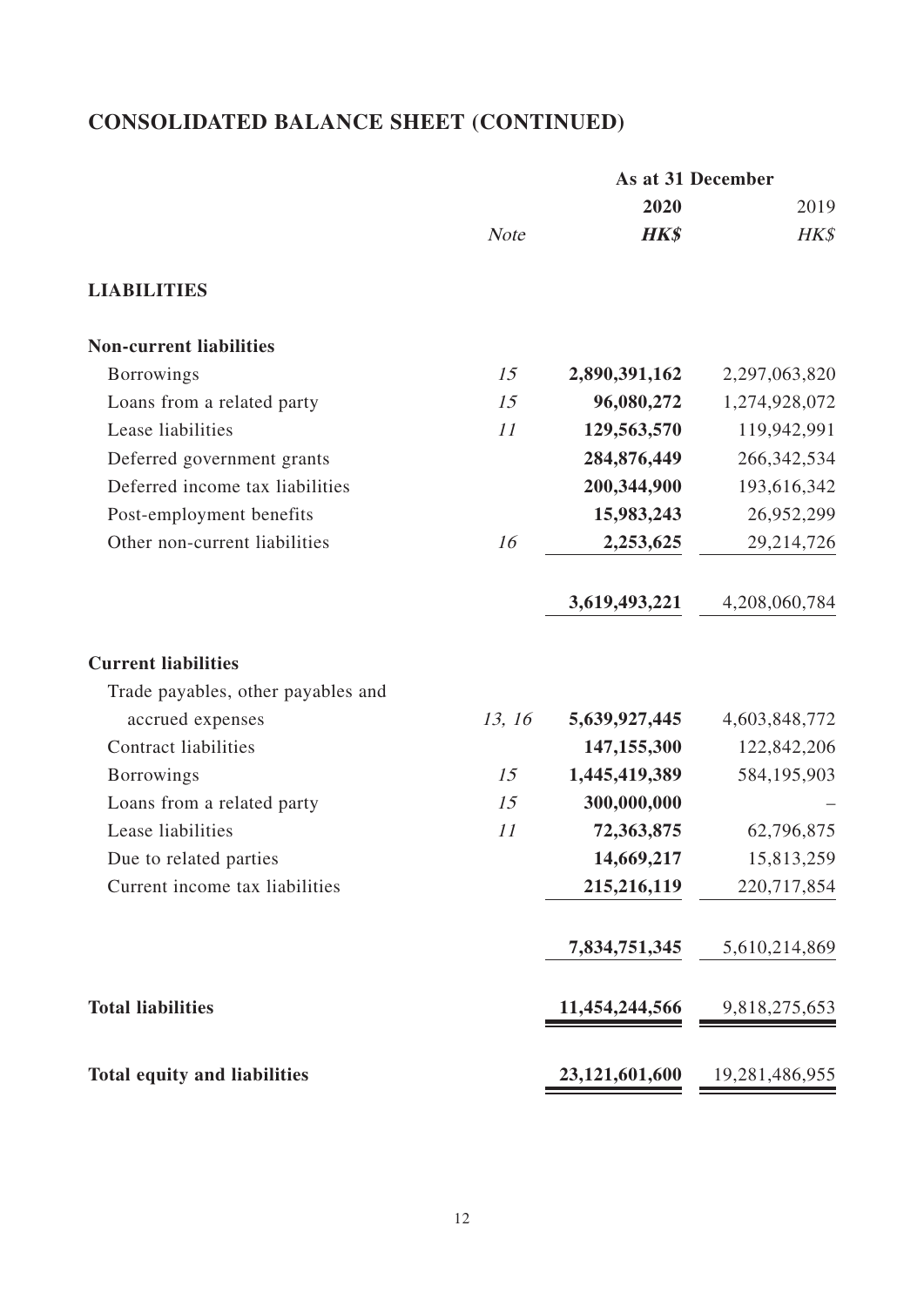# **CONSOLIDATED STATEMENT OF CHANGES IN EQUITY**

|                                                                                                                                | Attributable to equity holders of the Company                   |                                        |                                        |                                           |                                                   |
|--------------------------------------------------------------------------------------------------------------------------------|-----------------------------------------------------------------|----------------------------------------|----------------------------------------|-------------------------------------------|---------------------------------------------------|
|                                                                                                                                | Note                                                            | <b>Share</b><br>capital<br><b>HK\$</b> | <b>Share</b><br>premium<br><b>HK\$</b> | Other<br>reserves<br><b>HK\$</b>          | <b>Total</b><br><b>HK\$</b>                       |
| <b>Balance at 1 January 2019</b>                                                                                               |                                                                 | 119,485,237                            |                                        | 4,351,781,230 4,258,649,944 8,729,916,411 |                                                   |
| Profit for the year                                                                                                            |                                                                 |                                        |                                        | 1, 138, 316, 393 1, 138, 316, 393         |                                                   |
| Other comprehensive income<br>- Currency translation differences<br>- Remeasurements of post-employment benefit<br>obligations |                                                                 |                                        |                                        | (222, 560)                                | $(157, 128, 714)$ $(157, 128, 714)$<br>(222, 560) |
|                                                                                                                                |                                                                 |                                        |                                        |                                           |                                                   |
| Total comprehensive income for 2019                                                                                            |                                                                 |                                        |                                        | 980, 965, 119                             | 980, 965, 119                                     |
| <b>Transaction with owners</b><br>Employees share option scheme<br>- Exercise of share options<br>Dividends                    | 14<br>$\mathcal{G}% _{M_{1},M_{2}}^{\alpha,\beta}(\mathcal{A})$ | 25,100                                 | 4,458,788                              | (1, 198, 368)<br>(250, 955, 748)          | 3,285,520<br>(250, 955, 748)                      |
| <b>Transaction with owners</b>                                                                                                 |                                                                 | 25,100                                 | 4,458,788                              | (252, 154, 116)                           | (247,670,228)                                     |
| <b>Balance at 31 December 2019</b>                                                                                             |                                                                 | 119,510,337                            | 4,356,240,018                          | 4,987,460,947                             | 9,463,211,302                                     |
| <b>Balance at 1 January 2020</b>                                                                                               |                                                                 | 119,510,337                            |                                        | 4,356,240,018 4,987,460,947               | 9,463,211,302                                     |
| Profit for the year                                                                                                            |                                                                 |                                        |                                        | 1,874,329,244 1,874,329,244               |                                                   |
| Other comprehensive income<br>- Currency translation differences<br>- Remeasurements of post-employment<br>benefit obligations |                                                                 |                                        |                                        | 647,626,892<br>679,492                    | 647,626,892<br>679,492                            |
|                                                                                                                                |                                                                 |                                        |                                        |                                           |                                                   |
| Total comprehensive income for 2020                                                                                            |                                                                 |                                        |                                        | 2,522,635,628 2,522,635,628               |                                                   |
| <b>Transaction with owners</b><br>Employees share option scheme<br>- Exercise of share options<br>Dividends                    | 14<br>$\mathcal{G}$                                             | 437,100                                | 72,134,663                             | (19, 458, 983)<br>(371,602,676)           | 53,112,780<br>(371, 602, 676)                     |
| <b>Transaction with owners</b>                                                                                                 |                                                                 | 437,100                                | 72,134,663                             | (391,061,659)                             | (318, 489, 896)                                   |
| <b>Balance at 31 December 2020</b>                                                                                             |                                                                 | 119,947,437                            | 4,428,374,681                          |                                           | 7,119,034,916 11,667,357,034                      |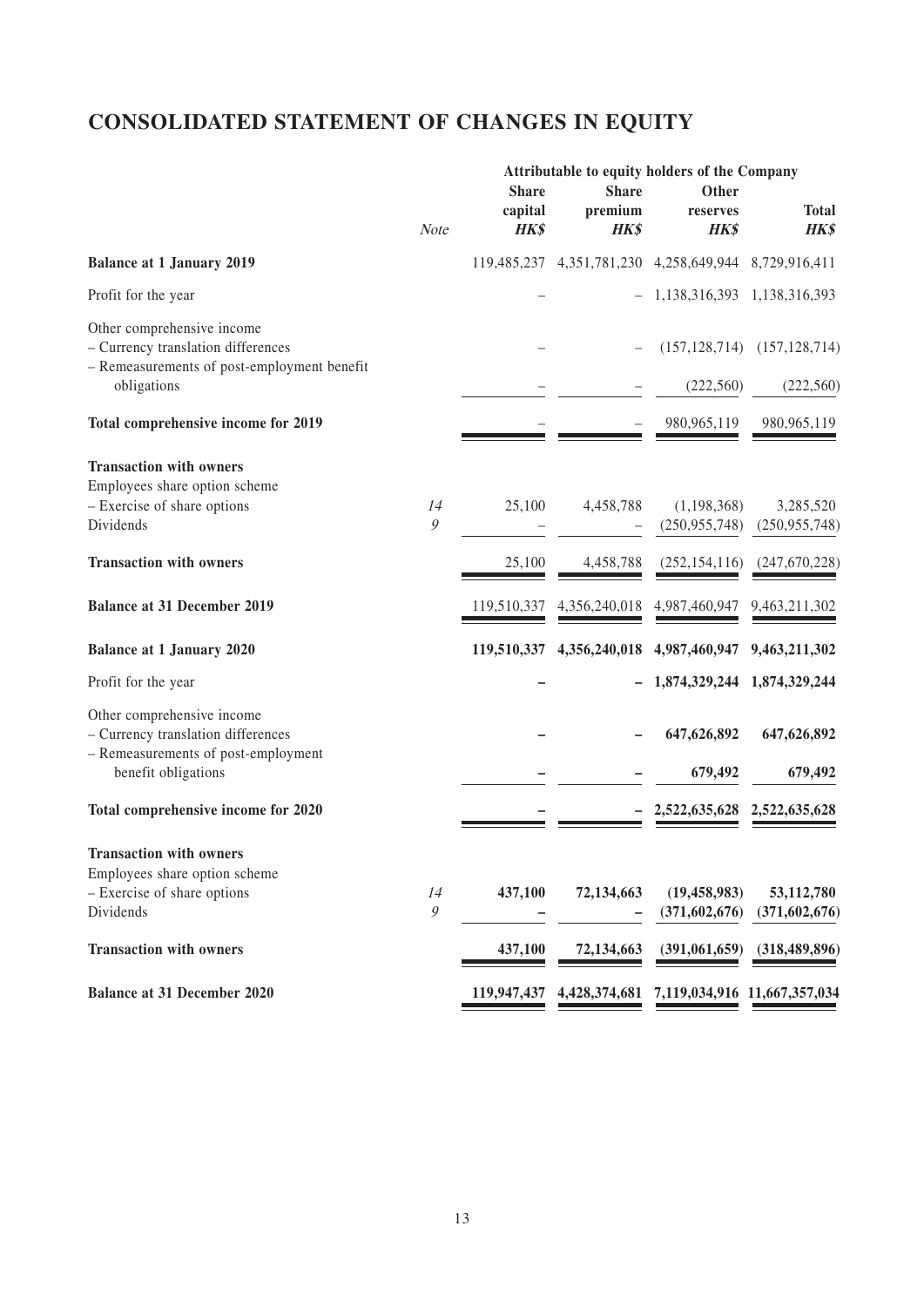# **CONSOLIDATED STATEMENT OF CASH FLOWS**

|                                                                                                |             | For the year ended 31 December |                 |  |
|------------------------------------------------------------------------------------------------|-------------|--------------------------------|-----------------|--|
|                                                                                                |             | 2020                           | 2019            |  |
|                                                                                                | <b>Note</b> | <b>HK\$</b>                    | HK\$            |  |
| Cash flows generated from operating activities:                                                |             |                                |                 |  |
| - cash generated from operations                                                               |             | 2,660,011,591                  | 2,895,611,722   |  |
| - interest paid                                                                                |             | (157, 994, 209)                | (209, 313, 343) |  |
| - income tax paid                                                                              |             | (497, 950, 753)                | (172, 660, 522) |  |
| Net cash generated from operating activities                                                   |             | 2,004,066,629                  | 2,513,637,857   |  |
| Cash flows used in investing activities:                                                       |             |                                |                 |  |
| - purchase of property, plant and equipment<br>- proceeds from disposal of property, plant and |             | (1,696,960,144)                | (1,247,300,455) |  |
| equipment and investment property                                                              |             | 20,115,253                     | 23,366,422      |  |
| - proceeds from government grants                                                              |             | 23,898,265                     | 75,991,232      |  |
| - payment for land use rights                                                                  |             | (55, 812, 366)                 | (68, 370, 529)  |  |
| - purchase of intangible assets                                                                |             | (33,743,898)                   | (65, 177, 411)  |  |
| - interest received                                                                            | 6           | 17,254,406                     | 11,548,073      |  |
| - payment for investment in an associate                                                       |             |                                | (2,727,301)     |  |
| Net cash used in investing activities                                                          |             | (1,725,248,484)                | (1,272,669,969) |  |
| Cash flows used in financing activities:                                                       |             |                                |                 |  |
| - proceeds from shares issued                                                                  |             | 53,112,780                     | 3,285,520       |  |
| - proceeds from borrowings                                                                     |             | 3,825,330,674                  | 5,906,787,752   |  |
| - proceeds from loans from a related party                                                     |             |                                | 394,643,979     |  |
| - repayments of borrowings                                                                     |             | (2,581,214,577)                | (6,991,933,690) |  |
| - repayments of loans from a related party                                                     |             | (880, 116, 846)                | (337, 782, 170) |  |
| - dividends paid                                                                               | Q           | (371, 602, 676)                | (250, 955, 748) |  |
| - lease payments for right-of-use assets                                                       |             |                                |                 |  |
| excluding land use rights                                                                      |             | (76, 598, 409)                 | (71, 341, 650)  |  |
| Net cash used in financing activities                                                          |             | (31,089,054)                   | (1,347,296,007) |  |
| Net increase/(decrease) in cash and                                                            |             |                                |                 |  |
| cash equivalents                                                                               |             | 247,729,091                    | (106, 328, 119) |  |
| Effect of foreign exchange rate changes<br>Cash and cash equivalents, beginning of             |             | 41,282,792                     | (7,749,589)     |  |
| the year                                                                                       |             | 460, 387, 446                  | 574,465,154     |  |
| Cash and cash equivalents, end of the year                                                     |             | 749,399,329                    | 460, 387, 446   |  |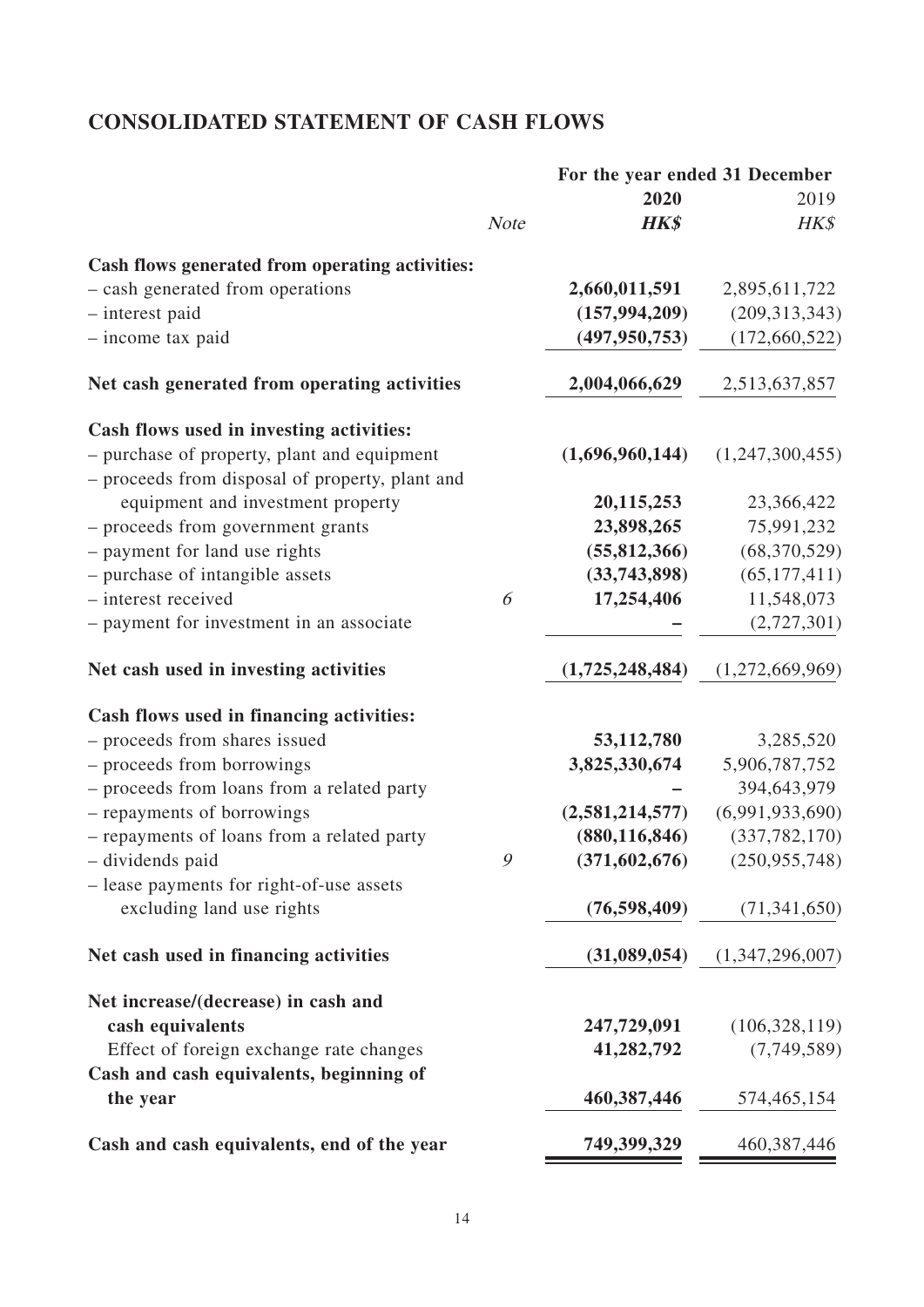# **NOTES TO THE CONSOLIDATED FINANCIAL STATEMENTS FOR THE YEAR ENDED 31 DECEMBER 2020**

#### **1 GENERAL INFORMATION**

Vinda International Holdings Limited (the "Company") was incorporated on 17 August 1999 in the Cayman Islands with limited liability under the Companies Law, Cap 22 (Law 3 of 1961, as consolidated and revised) of the Cayman Islands.

The Company acts as an investment holding company and provides management as well as financial support services to its subsidiaries. The Company and its subsidiaries are collectively referred to as the "Group". The principal activities of the Group are manufacturing and sale of household paper products and personal care products.

The Company's shares have been listed on The Stock Exchange of Hong Kong Limited since 10 July 2007.

Essity Aktiebolag (publ) ("Essity") is the ultimate holding company of the Group.

The address of the Company's registered office is Cricket Square, Hutchins Drive, P.O. Box 2681, Grand Cayman KY1-1111, Cayman Islands.

These consolidated financial statements are presented in Hong Kong dollar ("HK\$") unless otherwise stated. These consolidated financial statements have been approved for issue by the Board of Directors on 26 January 2021.

#### **2 BASIS OF PREPARATION**

The consolidated financial statements of the Group have been prepared in accordance with all applicable Hong Kong Financial Reporting Standards ("HKFRS"). The consolidated financial statements have been prepared under the historical cost convention, as modified by the revaluation of other non-current liabilities and plan assets of defined benefit pension plans measured at fair value.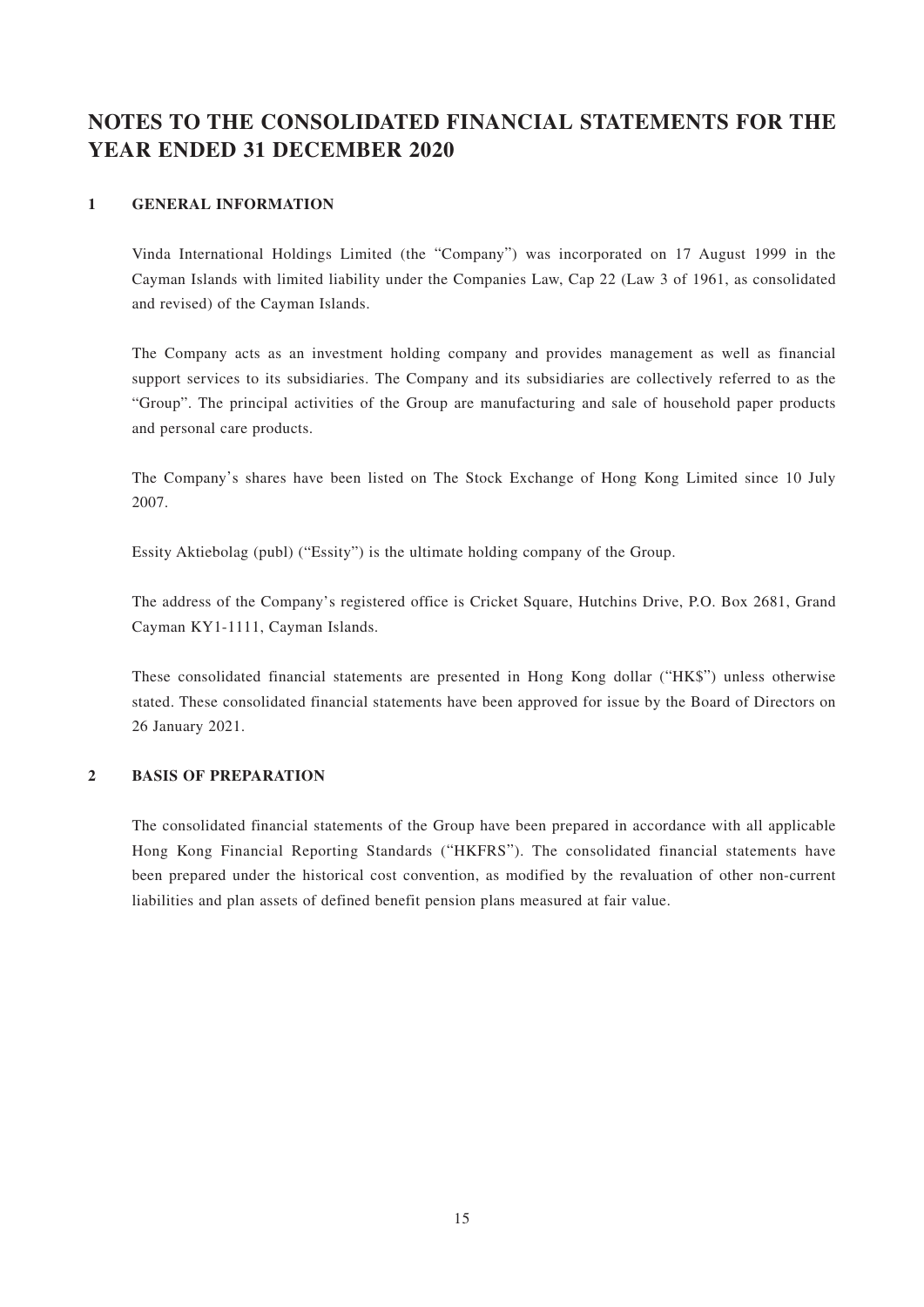#### **3 CHANGES IN ACCOUNTING POLICY AND DISCLOSURES**

#### **(a) New and amended standards adopted by the Group**

A number of new or amended standards became applicable for the current reporting period. The Group did not change its accounting policies or make retrospective adjustments as a result of adopting these standards.

|                                                     |                                                                | <b>Effective for</b><br>annual periods<br>beginning on or after |
|-----------------------------------------------------|----------------------------------------------------------------|-----------------------------------------------------------------|
| HKAS 1 and HKAS 8<br>(Amendments)                   | Definition of Material                                         | 1 January 2020                                                  |
| HKFRS 3 (Amendments)                                | Definition of a Business                                       | 1 January 2020                                                  |
| Revised Conceptual Framework                        | Revised Conceptual Framework for<br><b>Financial Reporting</b> | 1 January 2020                                                  |
| HKFRS 9, HKAS 39 and<br><b>HKFRS</b> 7 (Amendments) | Interest Rate Benchmark Reform                                 | 1 January 2020                                                  |
| HKFRS 16 (Amendments)                               | Covid-19-related Rent Concessions                              | 1 June 2020                                                     |

**(b)** Certain new accounting standards and interpretations have been published that are not mandatory for the year ended 31 December 2020 and have not been early adopted by the Group. These standards are not expected to have a material impact on the Group in the current or future reporting periods and on foreseeable future transactions.

|                              |                                                                      | <b>Effective for</b><br>annual periods<br>beginning on or after |
|------------------------------|----------------------------------------------------------------------|-----------------------------------------------------------------|
| HKAS 1 (Amendments)          | Classification of Liabilities as Current or<br>Non-current           | 1 January 2022                                                  |
| HKAS 16 (Amendments)         | Property, Plant and Equipment: Proceeds before<br>intended use       | 1 January 2022                                                  |
| HKAS 37 (Amendments)         | Onerous Contracts – Cost of Fulfilling a Contract 1 January 2022     |                                                                 |
| HKFRS 3 (Amendments)         | Reference to the Conceptual Framework                                | 1 January 2022                                                  |
| <b>HKFRS 17</b>              | Insurance contracts                                                  | 1 January 2023                                                  |
| HKFRS 10 and HKAS 28         | Sale or contribution of assets between an investor. To be determined |                                                                 |
| (Amendments)                 | and its associate or joint venture                                   |                                                                 |
| Annual Improvements to HKFRS |                                                                      | 1 January 2022                                                  |
| Standards 2018–2020          |                                                                      |                                                                 |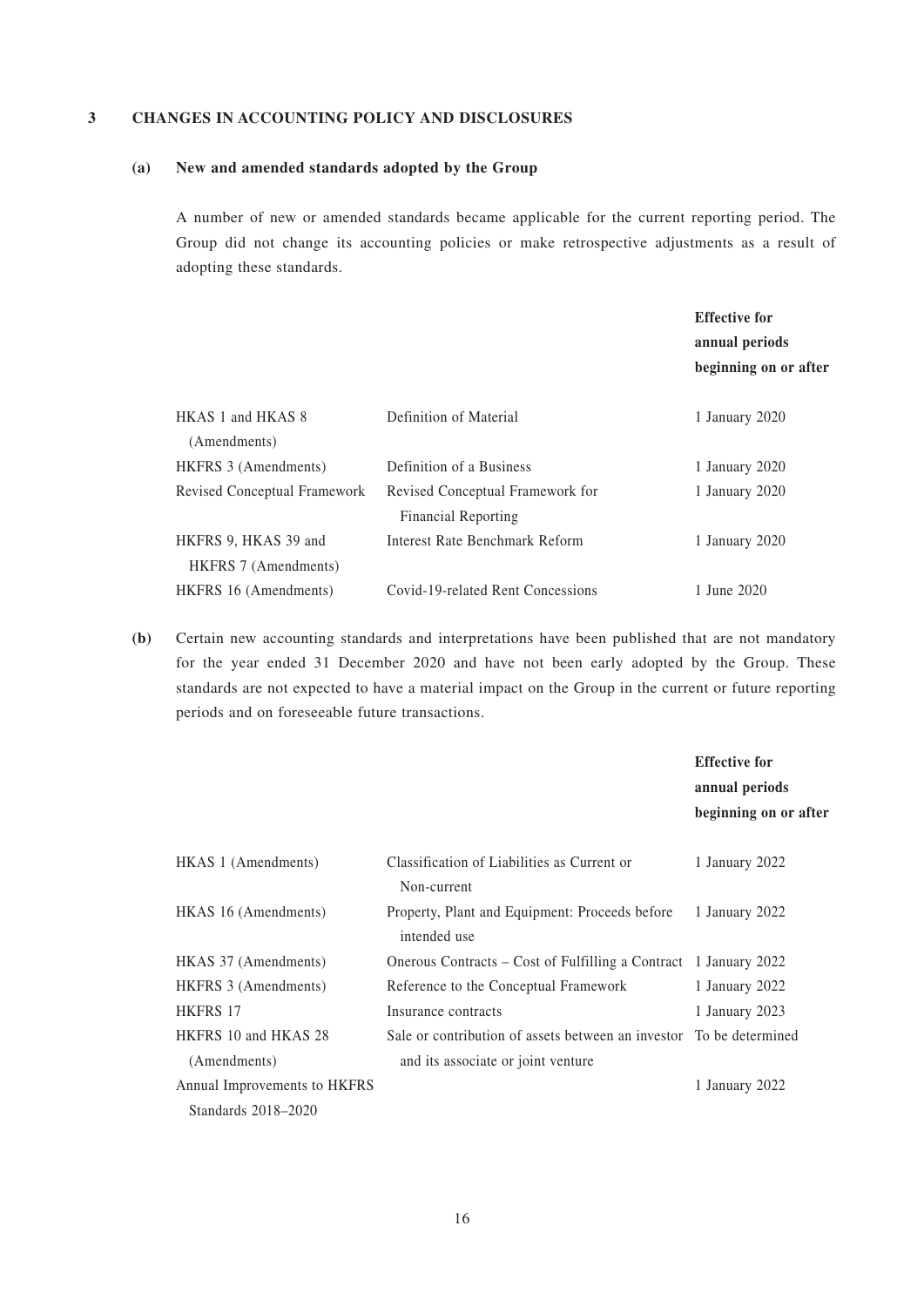#### **4 SEGMENT INFORMATION**

#### **(a) Description of segments and principal activities**

The chief operating decision-maker has been identified as the executive committee, which comprises all executive directors. The executive committee reviews the Group's internal reporting in order to assess performance and allocate resources.

The executive committee has determined that no geographical segment information is presented as management reviews the business performance primarily based on type of business, not geographically. Instead, the executive committee assesses the performance of household paper products and personal care products.

The executive committee assesses the performance of the operating segments based on a measure of segment results without considering amortisation of trademarks, licences and contractual customer relationships, other income and losses, unallocated costs, finance income/(costs) and income tax expense which is consistent with that in the annual consolidated financial statements. Unallocated costs are mainly the central expenses.

Sales between segments are carried out on terms equivalent to those that prevail in arm's length transactions. The revenue from external parties reported to the executive committee is measured in a manner consistent with that in the annual consolidated income statement.

Additions to non-current assets comprise additions to property, plant and equipment, right-of-use assets and intangible assets.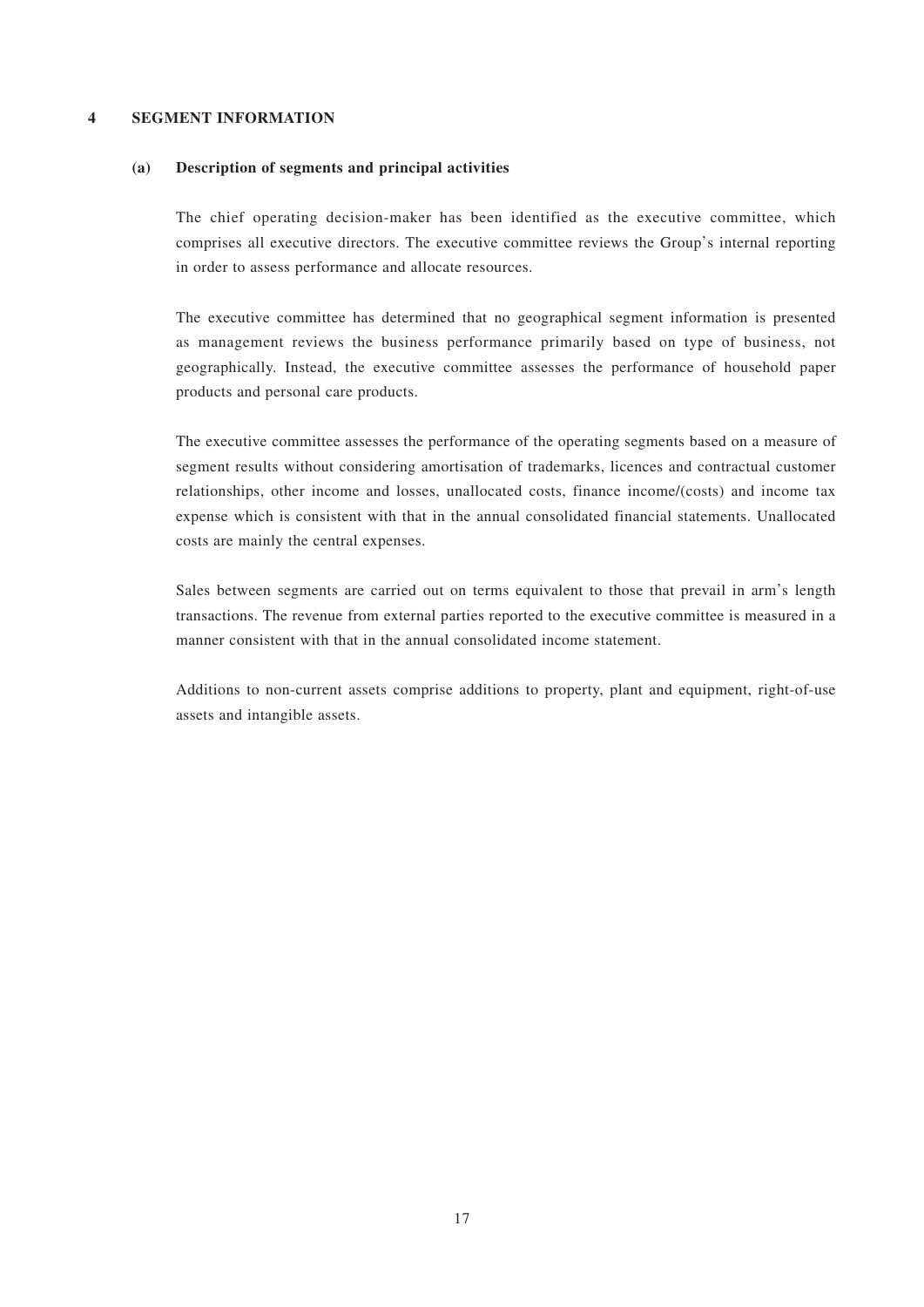# **4 SEGMENT INFORMATION (Continued)**

# **(b) Segment profit and loss**

|                                                                                                                                                                    | For the year ended 31 December 2020 |                                   |                                   |  |
|--------------------------------------------------------------------------------------------------------------------------------------------------------------------|-------------------------------------|-----------------------------------|-----------------------------------|--|
|                                                                                                                                                                    | Household<br>paper products<br>HK\$ | Personal<br>care products<br>HK\$ | <b>Total</b><br>HK\$              |  |
| Year ended 31 December 2020                                                                                                                                        |                                     |                                   |                                   |  |
| Segment revenue                                                                                                                                                    | 13,608,165,710                      | 2,903,511,062                     | 16,511,676,772                    |  |
| Segment results                                                                                                                                                    | 2,245,662,719                       | 308,875,706                       | 2,554,538,425                     |  |
| Amortisation of trademarks, licences and<br>contractual customer relationships                                                                                     | (10, 862, 821)                      | (56,328,537)                      | (67, 191, 358)                    |  |
| Segment profit                                                                                                                                                     | 2,234,799,898                       | 252,547,169                       | 2,487,347,067                     |  |
| Other income and losses – net<br>Unallocated costs                                                                                                                 |                                     |                                   | 141,770,328<br>(176, 423, 574)    |  |
| Operating profit                                                                                                                                                   |                                     |                                   | 2,452,693,821                     |  |
| Finance income and costs – net<br>Share of post-tax loss of an associate                                                                                           |                                     |                                   | (126, 180, 098)<br>(177, 842)     |  |
| Profit before income tax<br>Income tax expense                                                                                                                     |                                     |                                   | 2,326,335,881<br>(452,006,637)    |  |
| Profit for the year                                                                                                                                                |                                     |                                   | 1,874,329,244                     |  |
| Other segment items included<br>in the income statement                                                                                                            |                                     |                                   |                                   |  |
| Depreciation of property,<br>plant and equipment<br>Depreciation of right-of-use assets<br>Amortisation of investment property<br>and intangible assets other than | (808, 646, 143)<br>(68, 221, 345)   | (125, 843, 725)<br>(30, 343, 873) | (934, 489, 868)<br>(98, 565, 218) |  |
| trademarks, licences and contractual<br>customer relationships                                                                                                     | (41, 944, 123)                      | (6,247,045)                       | (48, 191, 168)                    |  |
| Additions to non-current assets                                                                                                                                    | 1,463,932,264                       | 418,600,831                       | 1,882,533,095                     |  |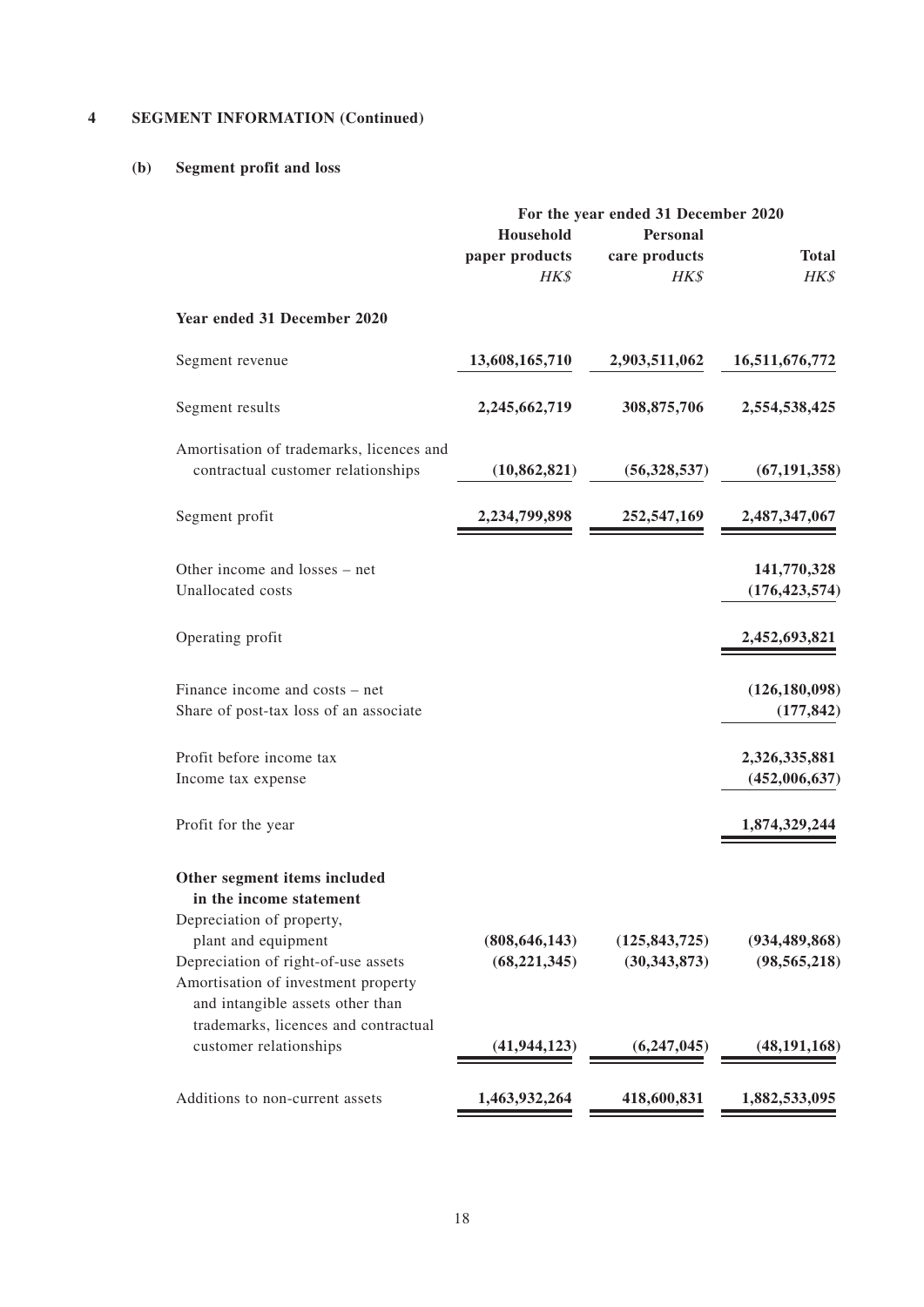# **4 SEGMENT INFORMATION (Continued)**

#### **(b) Segment profit and loss (Continued)**

|                                                                                                                                                                    | For the year ended 31 December 2019 |                                   |                                   |  |
|--------------------------------------------------------------------------------------------------------------------------------------------------------------------|-------------------------------------|-----------------------------------|-----------------------------------|--|
|                                                                                                                                                                    | Household<br>paper products<br>HK\$ | Personal<br>care products<br>HK\$ | Total<br>HK\$                     |  |
| Year ended 31 December 2019                                                                                                                                        |                                     |                                   |                                   |  |
| Segment revenue                                                                                                                                                    | 13,254,016,770                      | 2,820,271,507                     | 16,074,288,277                    |  |
| Segment results                                                                                                                                                    | 1,536,784,453                       | 185,698,921                       | 1,722,483,374                     |  |
| Amortisation of trademarks, licences and<br>contractual customer relationships                                                                                     | (10,874,093)                        | (57, 154, 408)                    | (68,028,501)                      |  |
| Segment profit                                                                                                                                                     | 1,525,910,360                       | 128,544,513                       | 1,654,454,873                     |  |
| Other income and losses – net<br>Unallocated costs                                                                                                                 |                                     |                                   | 17,291,041<br>(102, 157, 251)     |  |
| Operating profit                                                                                                                                                   |                                     |                                   | 1,569,588,663                     |  |
| Finance income and costs – net<br>Share of post-tax loss of an associate                                                                                           |                                     |                                   | (198, 620, 467)<br>(208, 240)     |  |
| Profit before income tax<br>Income tax expense                                                                                                                     |                                     |                                   | 1,370,759,956<br>(232, 443, 563)  |  |
| Profit for the year                                                                                                                                                |                                     |                                   | 1,138,316,393                     |  |
| Other segment items included<br>in the income statement                                                                                                            |                                     |                                   |                                   |  |
| Depreciation of property,<br>plant and equipment<br>Depreciation of right-of-use assets<br>Amortisation of investment property<br>and intangible assets other than | (789, 546, 023)<br>(60, 263, 379)   | (119, 102, 200)<br>(32, 287, 633) | (908, 648, 223)<br>(92, 551, 012) |  |
| trademarks, licences and contractual<br>customer relationships                                                                                                     | (36,056,384)                        | (3,725,982)                       | (39,782,366)                      |  |
| Additions to non-current assets                                                                                                                                    | 841,152,200                         | 336,227,490                       | 1,177,379,690                     |  |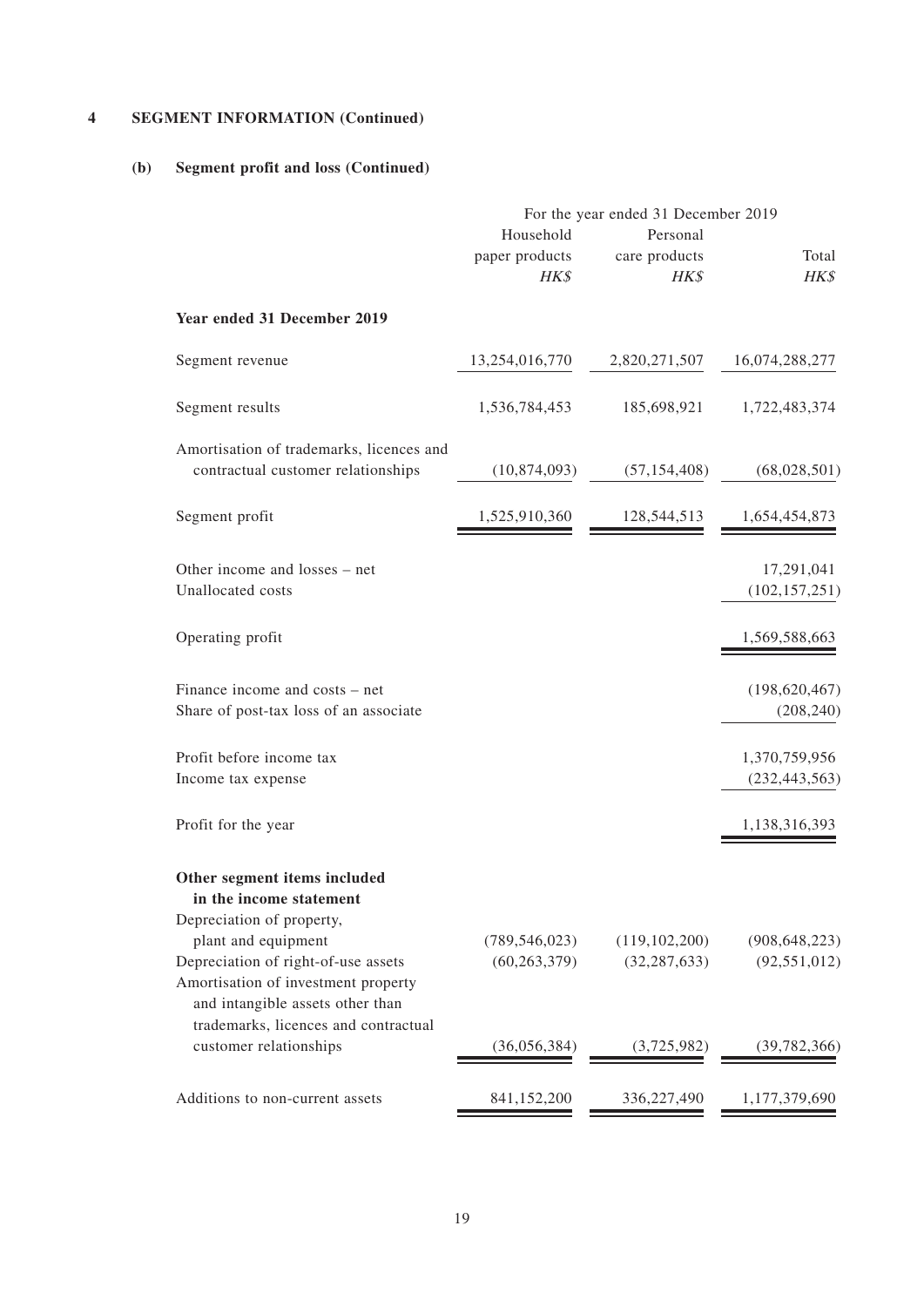# **4 SEGMENT INFORMATION (Continued)**

#### **(c) Segment assets and liabilities**

|                                                                                            | As at 31 December 2020<br>Household<br><b>Personal</b> |                                   |                                         |  |
|--------------------------------------------------------------------------------------------|--------------------------------------------------------|-----------------------------------|-----------------------------------------|--|
|                                                                                            | paper products<br>HK\$                                 | care products<br>HK\$             | <b>Total</b><br>HK\$                    |  |
| As at 31 December 2020                                                                     |                                                        |                                   |                                         |  |
| Segment assets                                                                             | 18,057,332,014                                         | 4,542,129,604                     | 22,599,461,618                          |  |
| Deferred income tax assets<br>Investment in an associate<br>Prepaid income tax recoverable |                                                        |                                   | 515,206,860<br>2,347,777<br>4,585,345   |  |
| <b>Total assets</b>                                                                        |                                                        |                                   | 23,121,601,600                          |  |
| Segment liabilities                                                                        | 9,903,485,454                                          | 1,135,198,093                     | 11,038,683,547                          |  |
| Deferred income tax liabilities<br>Current income tax liabilities                          |                                                        |                                   | 200,344,900<br>215,216,119              |  |
| <b>Total liabilities</b>                                                                   |                                                        |                                   | 11,454,244,566                          |  |
|                                                                                            |                                                        | As at 31 December 2019            |                                         |  |
|                                                                                            | Household<br>paper products<br>HK\$                    | Personal<br>care products<br>HK\$ | Total<br>HK\$                           |  |
| As at 31 December 2019                                                                     |                                                        |                                   |                                         |  |
| Segment assets                                                                             | 14,766,367,163                                         | 4,053,847,319                     | 18,820,214,482                          |  |
| Deferred income tax assets<br>Investment in an associate<br>Prepaid income tax recoverable |                                                        |                                   | 456, 674, 351<br>2,525,619<br>2,072,503 |  |
| <b>Total assets</b>                                                                        |                                                        |                                   | 19,281,486,955                          |  |
| Segment liabilities                                                                        | 8,404,133,627                                          | 999,807,830                       | 9,403,941,457                           |  |
| Deferred income tax liabilities<br>Current income tax liabilities                          |                                                        |                                   | 193,616,342<br>220,717,854              |  |
| <b>Total liabilities</b>                                                                   |                                                        |                                   | 9,818,275,653                           |  |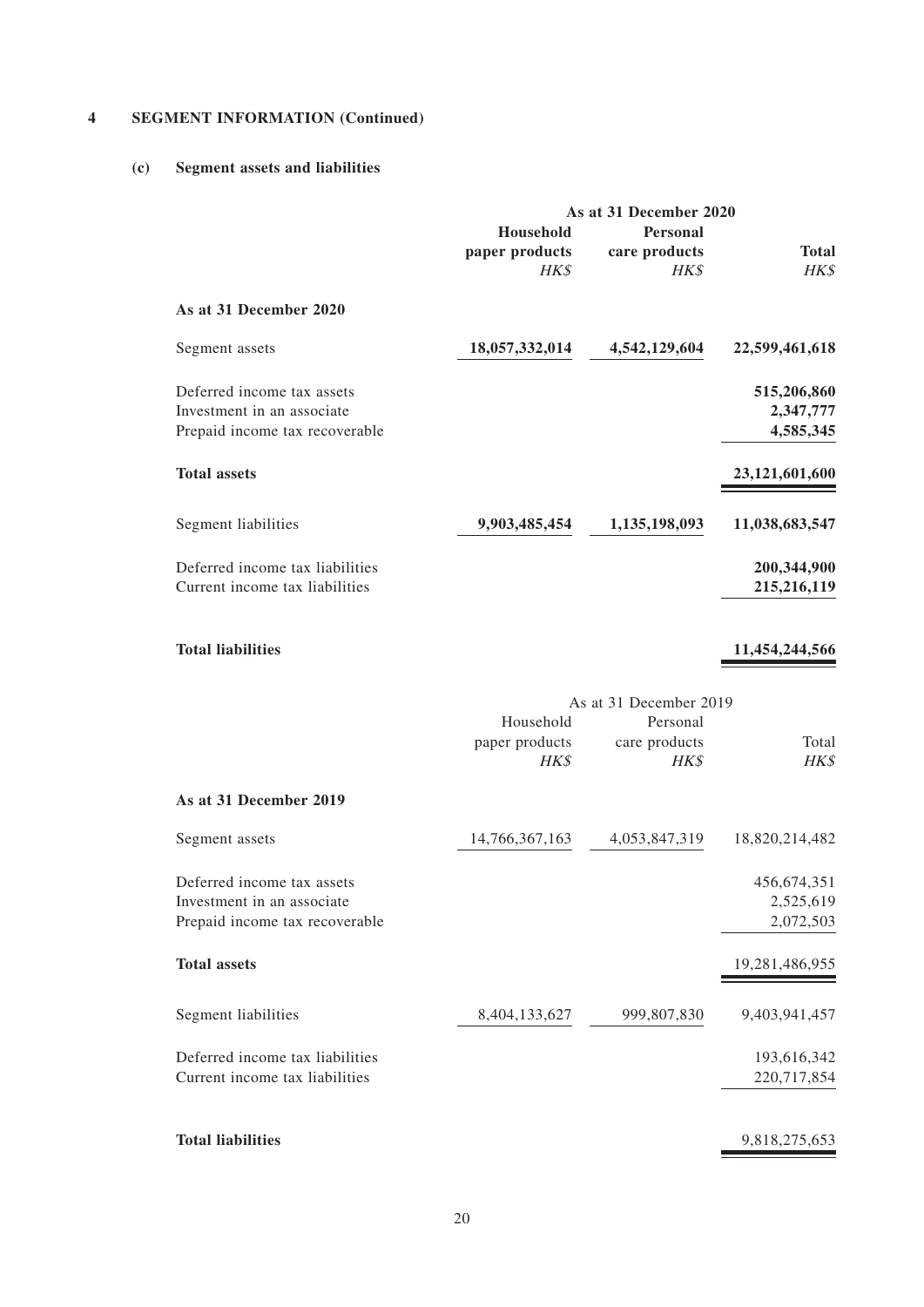### **5 EXPENSES BY NATURE**

|                                                                  | For the year ended 31 December |                |
|------------------------------------------------------------------|--------------------------------|----------------|
|                                                                  | 2020                           | 2019           |
|                                                                  | <b>HK\$</b>                    | HK\$           |
| Raw materials and trading merchandise consumed                   | 7,443,506,707                  | 8,337,067,269  |
| Staff costs                                                      | 1,827,946,573                  | 1,664,144,387  |
| Promotion expenses                                               | 1,058,175,666                  | 814,727,940    |
| Depreciation of property, plant and equipment (Note 10)          | 934,489,868                    | 908,648,223    |
| Utilities                                                        | 885,322,610                    | 966,813,383    |
| Transportation expenses                                          | 841,663,431                    | 714,948,860    |
| Spare parts, repair and maintenance                              | 282,137,014                    | 215,408,001    |
| Advertising costs                                                | 147,406,222                    | 136,630,105    |
| Amortisation of intangible assets (Note 10)                      | 115,201,935                    | 107,555,465    |
| Depreciation of right-of-use assets (Note 11)                    | 98,565,218                     | 92,551,012     |
| Impairment charge on property, plant and equipment (Note 10)     | 70,193,435                     | 60,416,357     |
| Short-term and low-value lease expenses (Note 11)                | 69,250,038                     | 59,951,101     |
| Contracted processing expense                                    | 65,293,522                     | 34,953,559     |
| Travel and office expenses                                       | 59,897,517                     | 75,322,351     |
| Real estate tax, stamp duty and other taxes                      | 47,945,970                     | 48,420,801     |
| Auditor's remuneration                                           | 8,330,727                      | 8,355,683      |
| Bank charges                                                     | 4,833,798                      | 4,792,638      |
| (Reversal of)/provision for impairment of receivables (Note 12)  | (1,032,625)                    | 1,540,148      |
| (Reversal of)/provision for write-down of inventories            | (25,513,626)                   | 788,804        |
| Other expenses                                                   | 267,139,279                    | 268,954,568    |
| Total cost of sales, selling and marketing costs, administrative |                                |                |
| expenses and net impairment losses on financial assets           | 14,200,753,279                 | 14,521,990,655 |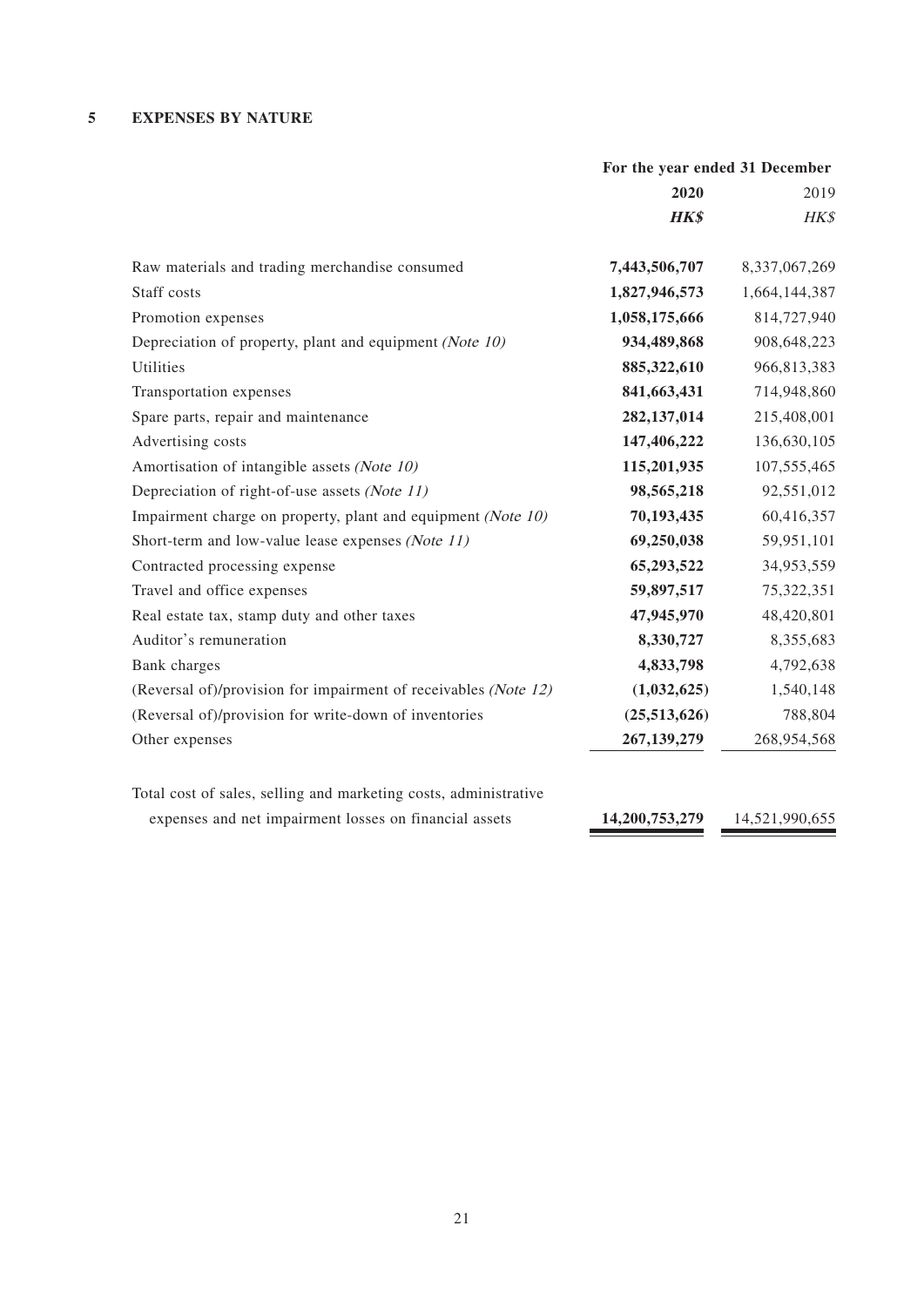#### **6 FINANCE INCOME AND COSTS – NET**

|                                        | For the year ended 31 December |                 |  |
|----------------------------------------|--------------------------------|-----------------|--|
|                                        | 2020                           | 2019            |  |
|                                        | <b>HK\$</b>                    | HK\$            |  |
| Interest expense                       |                                |                 |  |
| $-$ borrowings (a)                     | (137, 684, 599)                | (204, 440, 082) |  |
| $-$ lease liabilities <i>(Note 11)</i> | (7,429,390)                    | (8,249,058)     |  |
| Foreign exchange gain – net            | 1,679,485                      | 2,520,600       |  |
| Interest income                        |                                |                 |  |
| - bank deposits                        | 17,254,406                     | 11,548,073      |  |
| Net finance costs                      | (126, 180, 098)                | (198, 620, 467) |  |

(a) During the year, the Group has capitalised borrowing costs amounting to HK\$15,801,296 (2019: HK\$5,419,428) on qualifying assets. Borrowing costs were capitalised at the weighted average rate of its general borrowings of 3.46% (2019: 4.27%).

#### **7 INCOME TAX EXPENSE**

The applicable corporate income tax rates for Hong Kong, Malaysia and Taiwan subsidiaries are 16.5%, 24% and 20% respectively. The applicable corporate income tax rate for Mainland China subsidiaries is 25% except for subsidiaries which are qualified as High and New Technology Enterprises ("HNTE") and would be entitled to enjoy a beneficial tax rate of 15%. The subsidiaries may additionally deduct 75% of qualified research and development expenses when calculating the taxable income.

|                                        | For the year ended 31 December |              |
|----------------------------------------|--------------------------------|--------------|
|                                        | 2020                           | 2019         |
|                                        | <b>HK\$</b>                    | HK\$         |
| Current income tax                     |                                |              |
| - Hong Kong and overseas profits tax   | 170,100,577                    | 175,834,960  |
| - Mainland China income tax            | 302,656,655                    | 138,306,491  |
| - Tax filing difference for prior year | 1,784,324                      | (8,841,110)  |
| Deferred income tax                    | (27,607,890)                   | (77,099,228) |
| Withholding tax                        | 5,072,971                      | 4,242,450    |
|                                        | 452,006,637                    | 232,443,563  |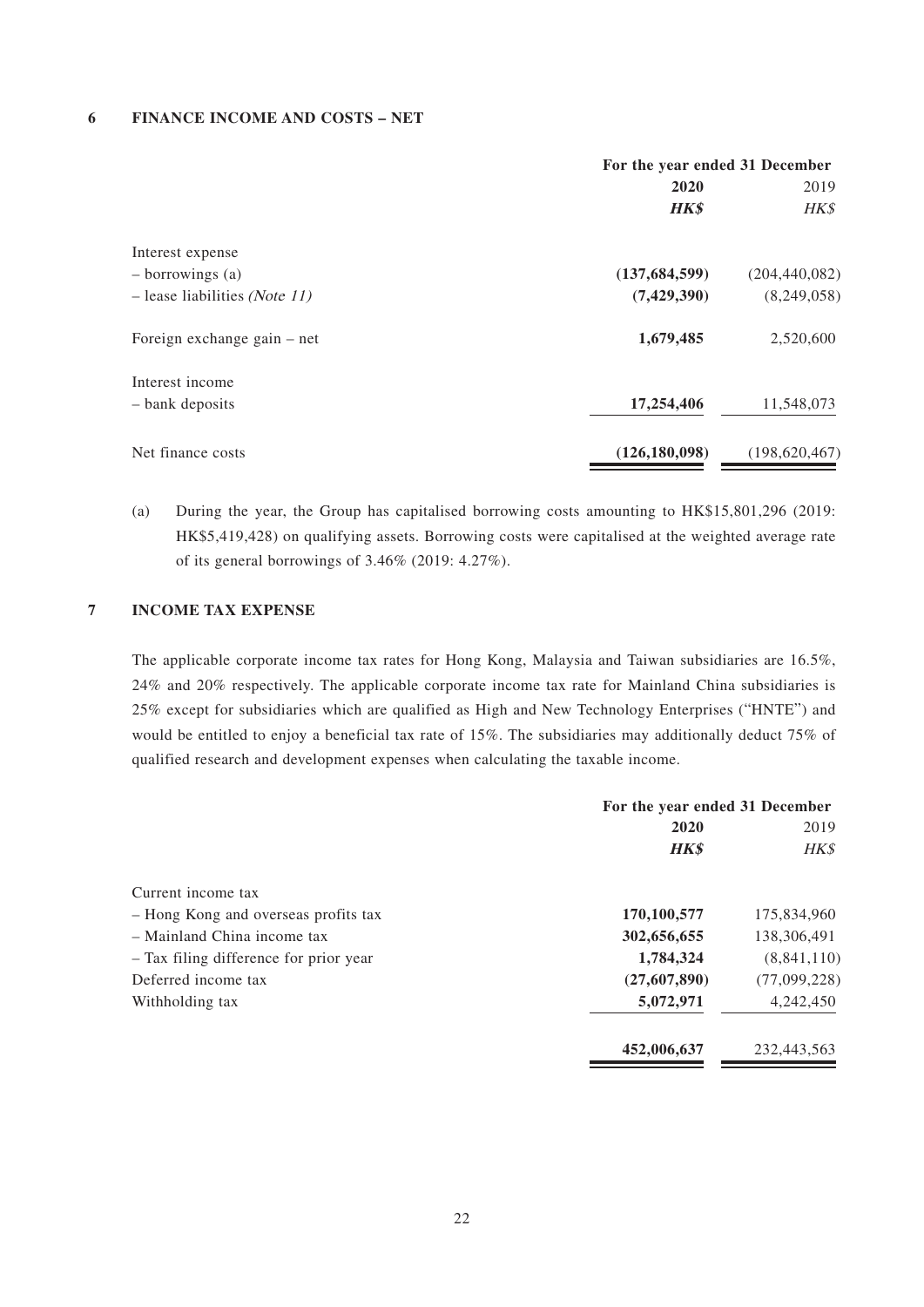#### **8 EARNINGS PER SHARE**

#### **(a) Basic**

Basic earnings per share is calculated by dividing the profit attributable to equity holders of the Company by the weighted average numbers of ordinary shares in issue during the year.

|                                                               | For the year ended 31 December |               |
|---------------------------------------------------------------|--------------------------------|---------------|
|                                                               | 2020                           | 2019          |
| Profit attributable to equity holders of the Company $(HK\$ ) | 1,874,329,244                  | 1,138,316,393 |
| Weighted average number of ordinary shares issued             | 1,197,868,874                  | 1,195,019,702 |
| Basic earnings per share <i>(HK\$ per share)</i>              | 1.565                          | 0.953         |

#### **(b) Diluted**

Diluted earnings per share is calculated by adjusting the weighted average number of ordinary shares outstanding to assume conversion of all dilutive potential ordinary shares. The Company's potentially dilutive ordinary shares comprised of share options.

|                                                               | For the year ended 31 December |               |
|---------------------------------------------------------------|--------------------------------|---------------|
|                                                               | 2020                           | 2019          |
| Profit attributable to equity holders of the Company $(HK\$ ) | 1,874,329,244                  | 1,138,316,393 |
| Weighted average number of ordinary shares issued             | 1,197,868,874                  | 1,195,019,702 |
| Adjustments for share options                                 | 2,370,139                      | 897,964       |
| Weighted average number of ordinary shares for diluted        |                                |               |
| earnings per share                                            | 1,200,239,013                  | 1,195,917,666 |
| Diluted earnings per share (HK\$ per share)                   | 1.562                          | 0.952         |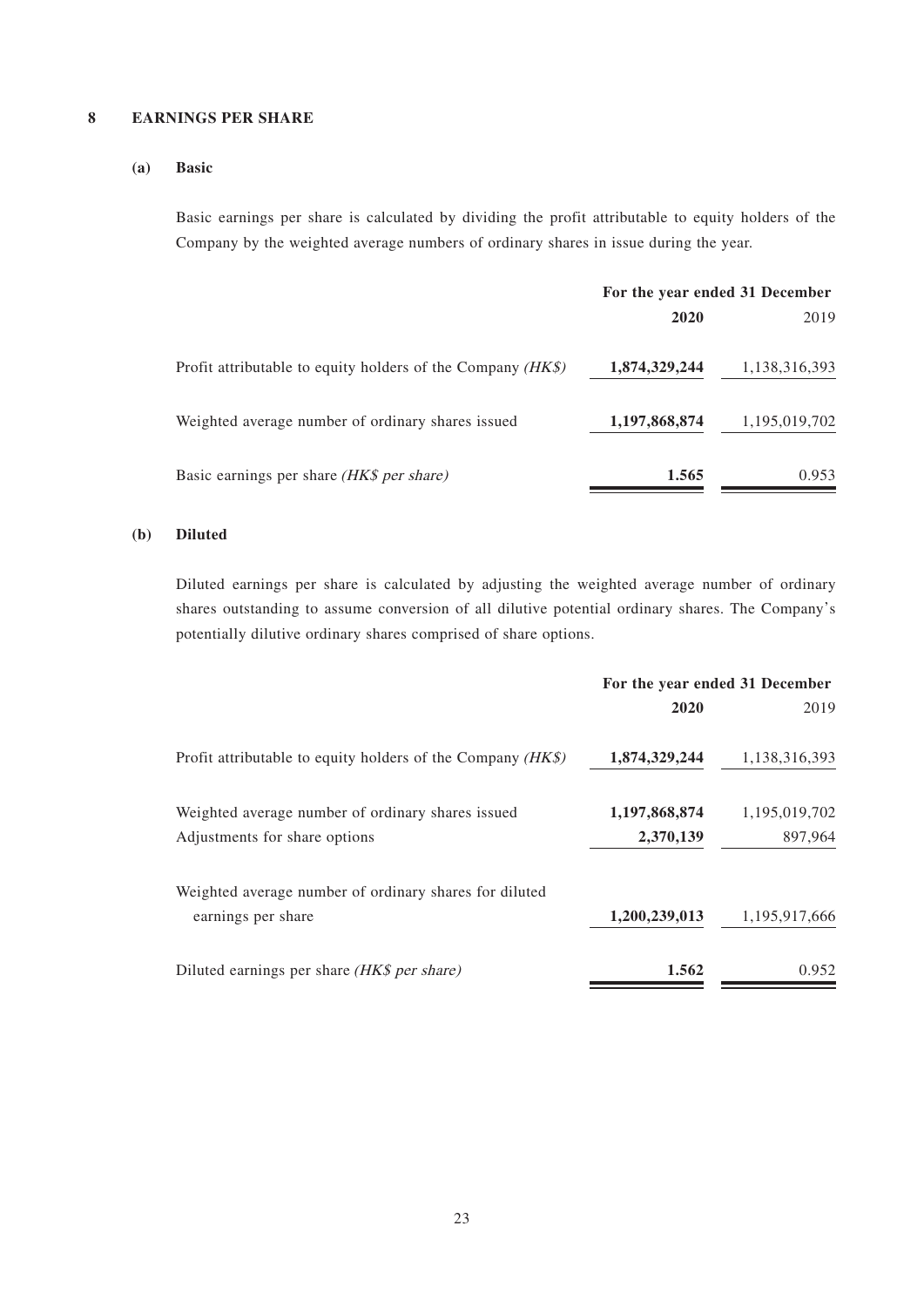#### **9 DIVIDENDS**

|                                                      | 2020        | 2019        |
|------------------------------------------------------|-------------|-------------|
|                                                      | <b>HK\$</b> | HK\$        |
| Interim dividend paid of HK\$0.10 (2019: HK\$0.07)   |             |             |
| per ordinary share                                   | 119,918,437 | 83,656,116  |
| Proposed final dividend of HK\$0.37 (2019: HK\$0.21) |             |             |
| per ordinary share                                   | 443,805,518 | 250,971,708 |
|                                                      | 563,723,955 | 334,627,824 |

On 26 January 2021, the Board of Directors proposed a final dividend in respect of the year ended 31 December 2020 of HK\$443,805,518, representing HK\$0.37 per ordinary share. Such dividend is to be approved by the shareholders at the Annual General Meeting of the Company. These financial statements do not reflect this dividend payable.

The actual final dividends paid for the year ended 31 December 2019 was HK\$251,684,239 based on the 1,198,496,373 issued shares outstanding at that time.

The interim dividends actually paid in 2020 were HK\$119,918,437 based on the number of issued shares outstanding at that time.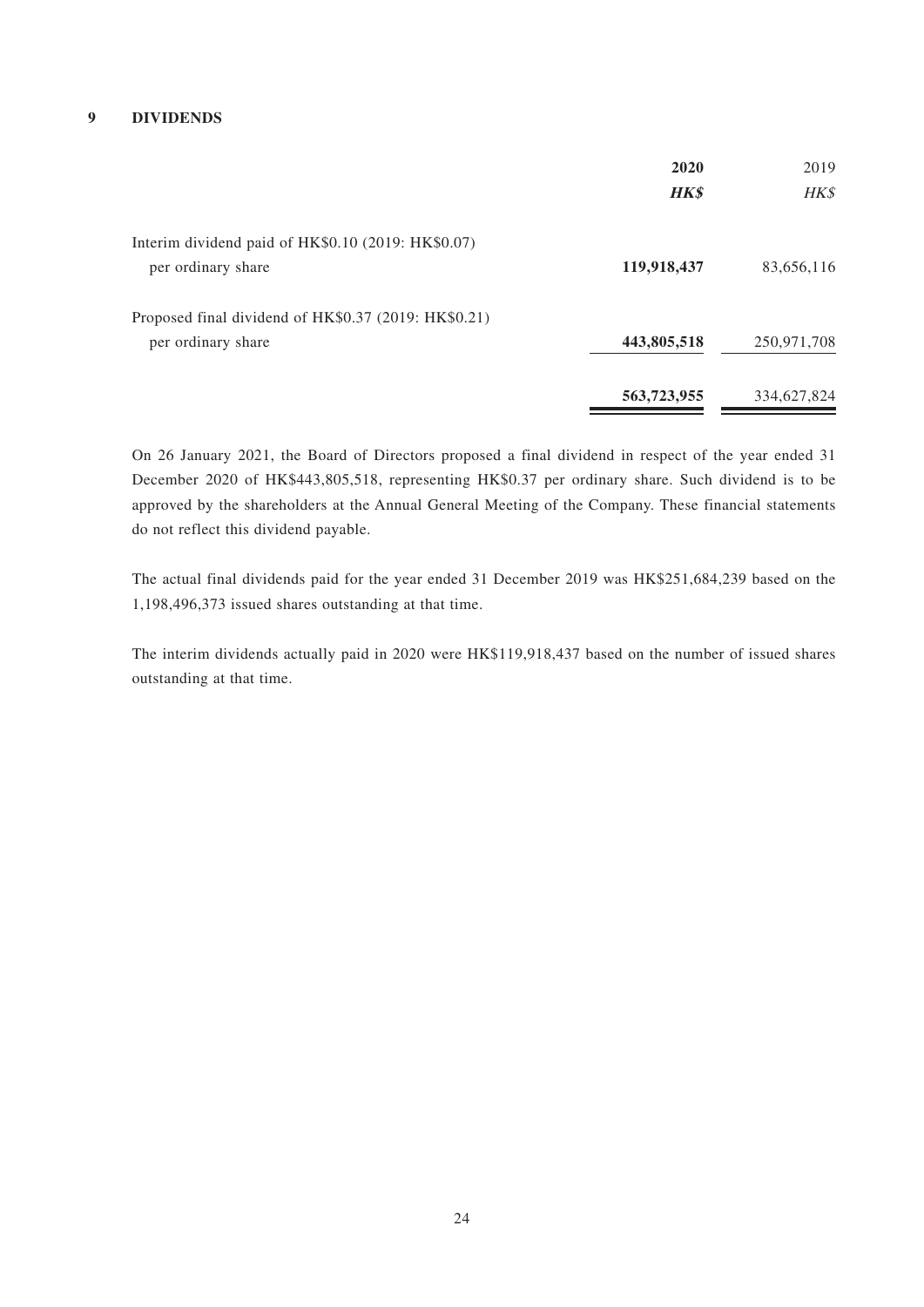#### **10 PROPERTY, PLANT AND EQUIPMENT AND INTANGIBLE ASSETS**

|                                                 | Property,       |                 |
|-------------------------------------------------|-----------------|-----------------|
|                                                 | plant and       | Intangible      |
|                                                 | equipment       | assets          |
|                                                 | HK\$            | HK\$            |
| Year ended 31 December 2019                     |                 |                 |
| Opening net book amount                         | 8,997,273,418   | 2,823,114,342   |
| Additions                                       | 1,000,989,553   | 64,403,500      |
| Disposals                                       | (3,010,718)     |                 |
| Depreciation and amortisation ( <i>Note 5</i> ) | (908, 648, 223) | (107, 555, 465) |
| Impairment charges (Note 5)                     | (60, 416, 357)  |                 |
| Exchange differences                            | (168, 015, 712) | 123,992         |
| Closing net book amount                         | 8,858,171,961   | 2,780,086,369   |
| Year ended 31 December 2020                     |                 |                 |
| Opening net book amount                         | 8,858,171,961   | 2,780,086,369   |
| Additions                                       | 1,708,087,672   | 33,743,898      |
| Disposals                                       | (4,410,585)     |                 |
| Depreciation and amortisation (Note 5)          | (934, 489, 868) | (115, 201, 935) |
| Impairment charges (Note 5)                     | (70, 193, 435)  |                 |
| Exchange differences                            | 560,239,078     | 47,446,179      |
| Closing net book amount                         | 10,117,404,823  | 2,746,074,511   |

During the year, the Group has capitalised borrowing costs amounting to HK\$15,801,296 (2019: HK\$5,419,428) on qualifying assets. Borrowing costs were capitalised at the weighted average rate of its general borrowings of 3.46% (2019: 4.27%).

During the year ended 31 December 2020, the Group assessed the value in use and estimated market value of certain idle machineries with impairment indicators. Management then provided impairment amounting to HK\$70,193,435 (2019: HK\$60,416,357) to these assets.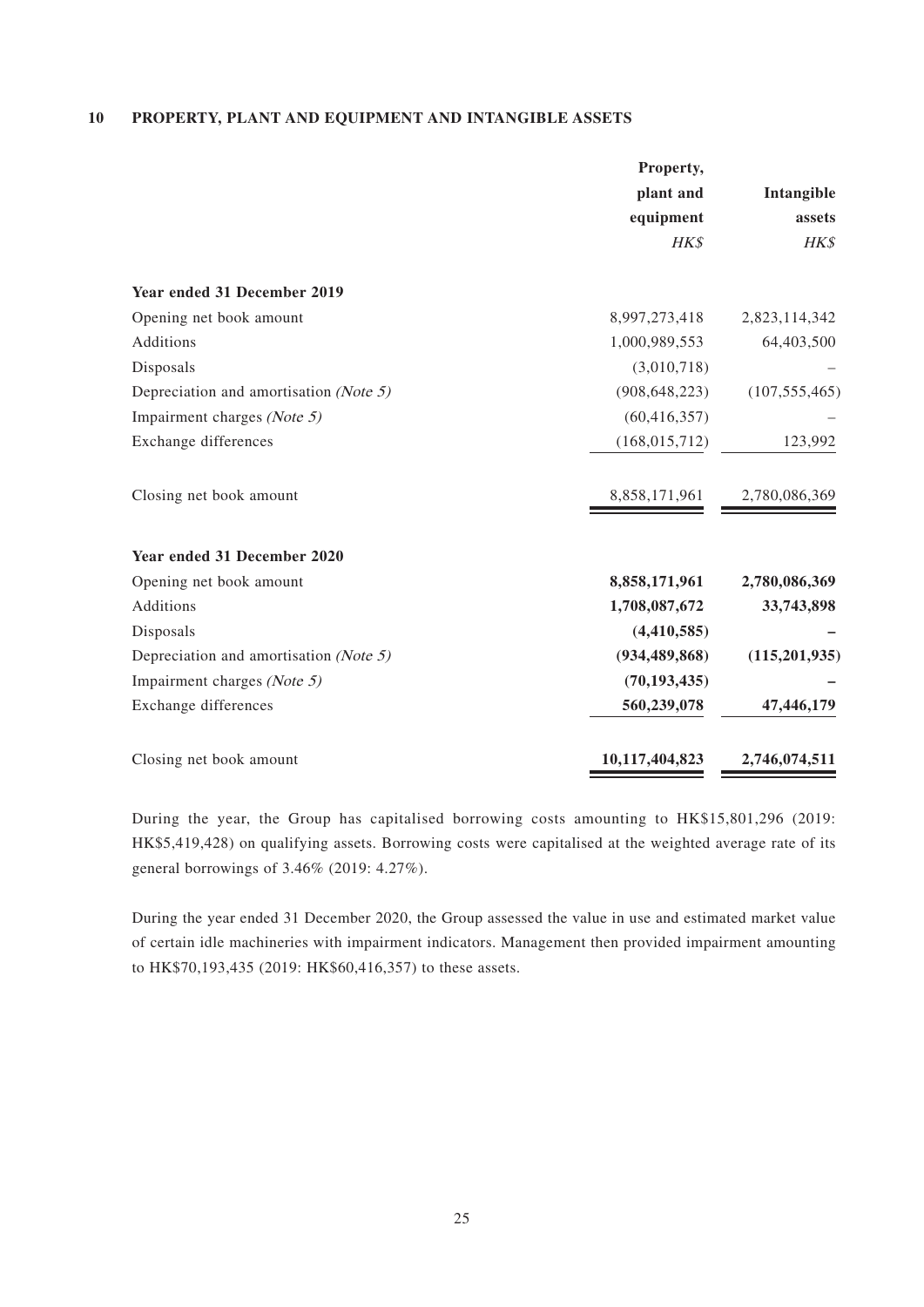#### **11 LEASES**

|                            | As at 31 December |               |
|----------------------------|-------------------|---------------|
|                            | 2020              | 2019          |
|                            | <b>HK\$</b>       | HK\$          |
| <b>Right-of-use assets</b> |                   |               |
| - Land use rights          | 1,170,098,019     | 1,070,176,115 |
| $-$ Buildings              | 194, 343, 371     | 177,110,717   |
| - Equipments and others    | 1,978,447         | 3,170,131     |
| Total right-of-use assets  | 1,366,419,837     | 1,250,456,963 |
| <b>Lease liabilities</b>   |                   |               |
| – Current                  | 72,363,875        | 62,796,875    |
| - Non-current              | 129,563,570       | 119,942,991   |
| Total lease liabilities    | 201,927,445       | 182,739,866   |

Expenses have been charged to the consolidated statement of comprehensive income as follows:

|                                                 | For the year ended 31 December |            |
|-------------------------------------------------|--------------------------------|------------|
|                                                 | 2020                           | 2019       |
|                                                 | <b>HK\$</b>                    | HK\$       |
| Depreciation of right-of-use assets (Note 5)    |                                |            |
| - Land use rights                               | 26,383,198                     | 25,184,989 |
| - Buildings                                     | 70,620,374                     | 66,008,325 |
| - Equipment and others                          | 1,561,646                      | 1,357,698  |
|                                                 | 98,565,218                     | 92,551,012 |
| Interest expense (Note $6$ )                    | 7,429,390                      | 8,249,058  |
| Expenses relating to short-term leases          | 68,273,794                     | 58,058,839 |
| Expenses relating to leases of low-value assets | 976,244                        | 1,892,262  |

The cash payments for land use rights, short-term leases, leases of low-value assets and right-of-use assets excluding land use right were HK\$55,812,366, HK\$68,273,794, HK\$976,244 and HK\$76,598,409 respectively, totaling HK\$201,660,813 for the year ended 31 December 2020 (2019:HK\$199,663,280).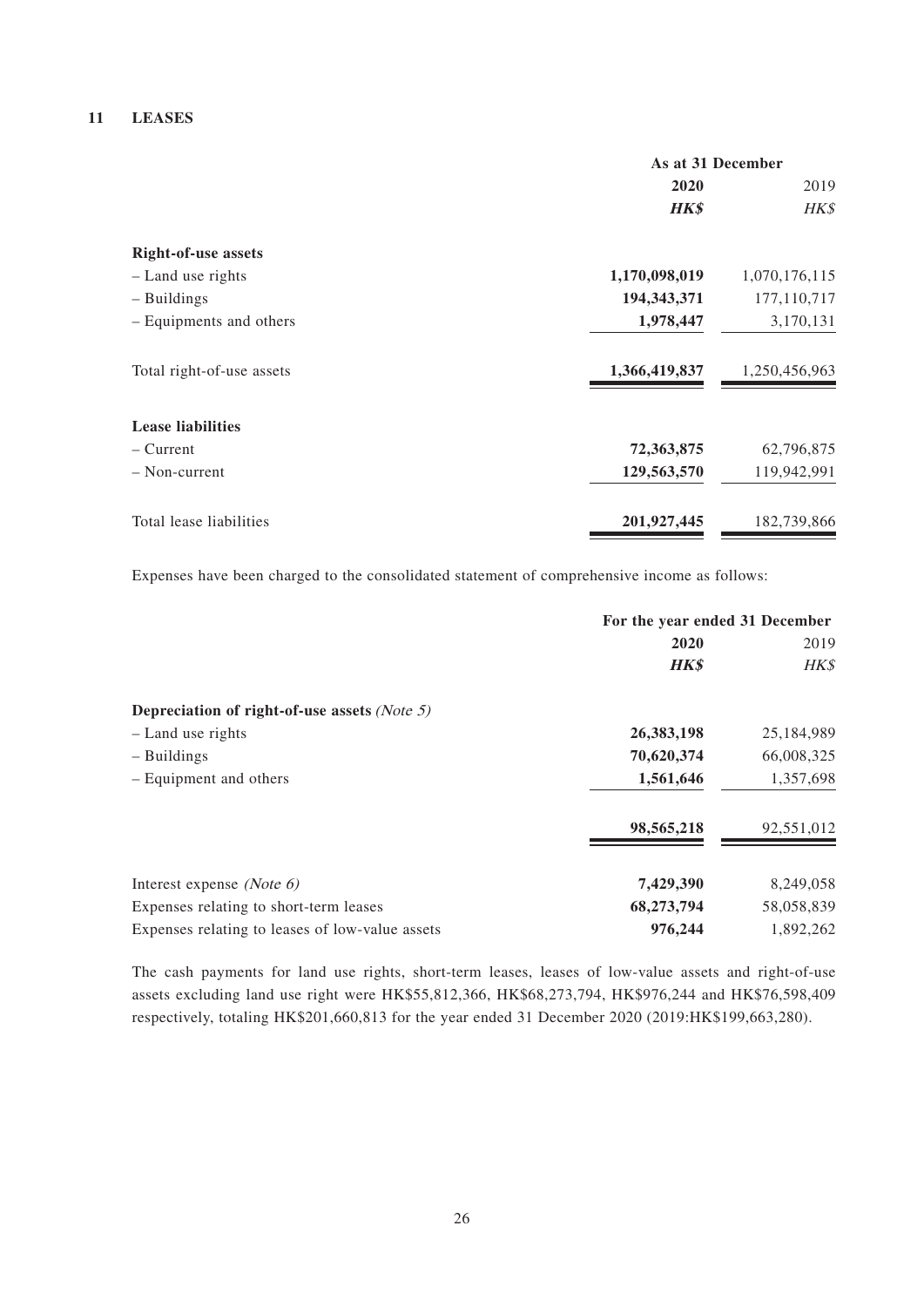# **12 TRADE, NOTES AND OTHER RECEIVABLES AND PREPAYMENTS**

|                                                     | As at 31 December |                |
|-----------------------------------------------------|-------------------|----------------|
|                                                     | 2020              | 2019           |
|                                                     | HK\$              | HK\$           |
| Trade receivables                                   | 2,451,066,933     | 1,937,867,729  |
| Less: Provision for impairment of trade receivables | (25, 495, 088)    | (25, 773, 859) |
|                                                     | 2,425,571,845     | 1,912,093,870  |
| Notes receivable                                    | 9,467,085         | 4,224,805      |
| Trade and notes receivables                         | 2,435,038,930     | 1,916,318,675  |
| Other receivables                                   |                   |                |
| - creditable input VAT                              | 215,439,637       | 137,516,178    |
| - prepaid income tax recoverable                    | 4,585,345         | 2,072,503      |
| - purchase rebates                                  | 2,286,851         | 9,964,231      |
| - deposits and others                               | 80,265,709        | 88,447,007     |
|                                                     | 302,577,542       | 237,999,919    |
| Prepayments                                         |                   |                |
| - purchase of raw materials                         | 1,063,545         | 1,894,150      |
| - prepaid expenses                                  | 28,969,526        | 20,214,628     |
| - prepayments of utility fee                        | 5,301,126         | 6,913,902      |
| - others                                            | 35,686,073        | 30,416,711     |
|                                                     | 71,020,270        | 59,439,391     |
|                                                     | 2,808,636,742     | 2,213,757,985  |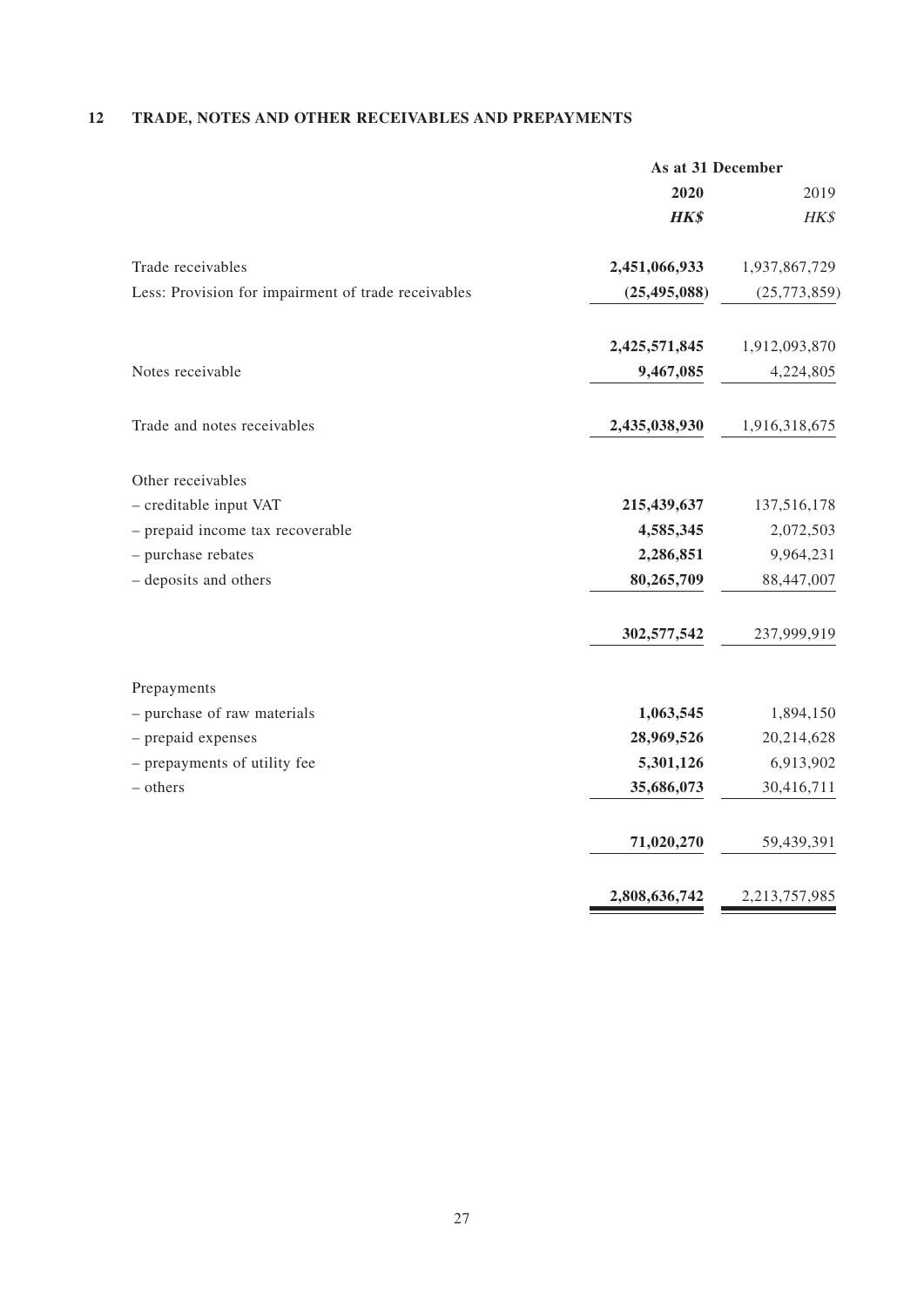#### **12 TRADE, NOTES AND OTHER RECEIVABLES AND PREPAYMENTS (Continued)**

Customers who are given credit are generally granted with credit terms ranging from 60 to 90 days. Ageing analysis of trade receivables of the Group based on invoice date as at 31 December 2020 and 2019 is as below:

|                       | As at 31 December |               |
|-----------------------|-------------------|---------------|
|                       | 2020              | 2019          |
|                       | <b>HK\$</b>       | HK\$          |
| Within 3 months       | 2,342,880,739     | 1,839,881,135 |
| 4 months to 6 months  | 72,105,420        | 64, 165, 114  |
| 7 months to 12 months | 18,447,948        | 13,779,084    |
| Over 1 year           | 17,632,826        | 20,042,396    |
|                       | 2,451,066,933     | 1,937,867,729 |

Due to the short-term nature of the current receivables, their carrying amount is considered to be the same as their fair value.

The closing loss allowances for trade receivables as at 31 December reconcile to the opening loss allowance as follows:

|                                                          | 2020<br><b>HK\$</b> | 2019<br>HK\$ |
|----------------------------------------------------------|---------------------|--------------|
| Opening loss allowance as at 1 January                   | 25,773,859          | 25,987,508   |
| (Reversal)/recognition of loss allowance in profit or    |                     |              |
| loss during the year                                     | (1,032,625)         | 1,540,148    |
| Receivables written off during the year as uncollectible | (772, 749)          | (1,187,694)  |
| Exchange differences                                     | 1,526,603           | (566, 103)   |
| Closing loss allowance as at 31 December                 | 25,495,088          | 25,773,859   |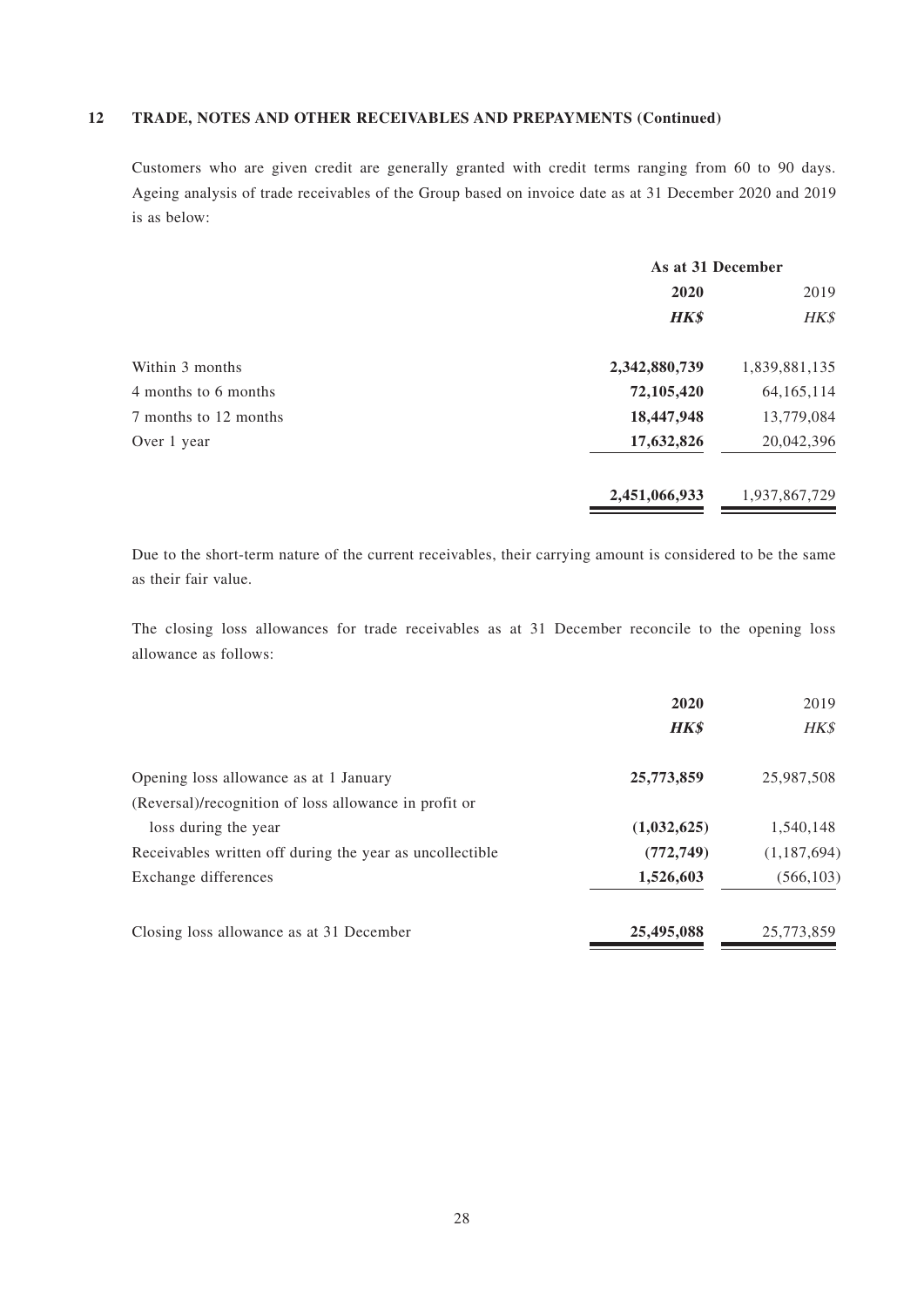#### **13 TRADE PAYABLES, OTHER PAYABLES AND ACCRUED EXPENSES**

|                                               | As at 31 December |               |
|-----------------------------------------------|-------------------|---------------|
|                                               | 2020              | 2019          |
|                                               | <b>HK\$</b>       | HK\$          |
| Trade payables                                | 2,644,138,756     | 2,323,041,560 |
| Notes payable                                 | 327,554,663       | 298, 347, 336 |
| Other payables                                |                   |               |
| - salaries payable                            | 376,170,393       | 295,730,649   |
| - taxes payable other than income tax         | 100,376,721       | 77,563,577    |
| - payables for property, plant and equipment  | 298,051,881       | 286,186,841   |
| - long term incentive plans – current portion | 19,148,310        |               |
| – others                                      | 201,192,190       | 153,531,960   |
| Accrued expenses                              |                   |               |
| - promotion fees                              | 1,146,590,974     | 760,067,036   |
| - utility charges                             | 54,789,857        | 43,934,440    |
| - transportation fees                         | 235,600,904       | 179,169,147   |
| - advertising fee                             | 63,470,086        | 52,053,644    |
| - accrued interest                            | 7,639,064         | 6,307,114     |
| - professional services                       | 7,358,637         | 3,234,654     |
| - others                                      | 157,845,009       | 124,680,814   |
|                                               | 5,639,927,445     | 4,603,848,772 |

As at 31 December 2020 and 2019, the carrying amounts of the Group's trade payables, notes payable and other payables approximated their fair values.

The credit period granted by the creditors generally ranged from 30 to 90 days. Ageing analysis of trade and notes payable as at 31 December 2020 and 2019 based on invoice date is as follows:

|                       | As at 31 December |               |
|-----------------------|-------------------|---------------|
|                       | 2020              | 2019          |
|                       | <b>HK\$</b>       | HK\$          |
| Within 3 months       | 2,000,184,795     | 1,944,893,219 |
| 4 months to 6 months  | 967,550,442       | 675, 345, 534 |
| 7 months to 12 months | 3,796,354         | 918,340       |
| Over 1 year           | 161,828           | 231,803       |
|                       | 2,971,693,419     | 2,621,388,896 |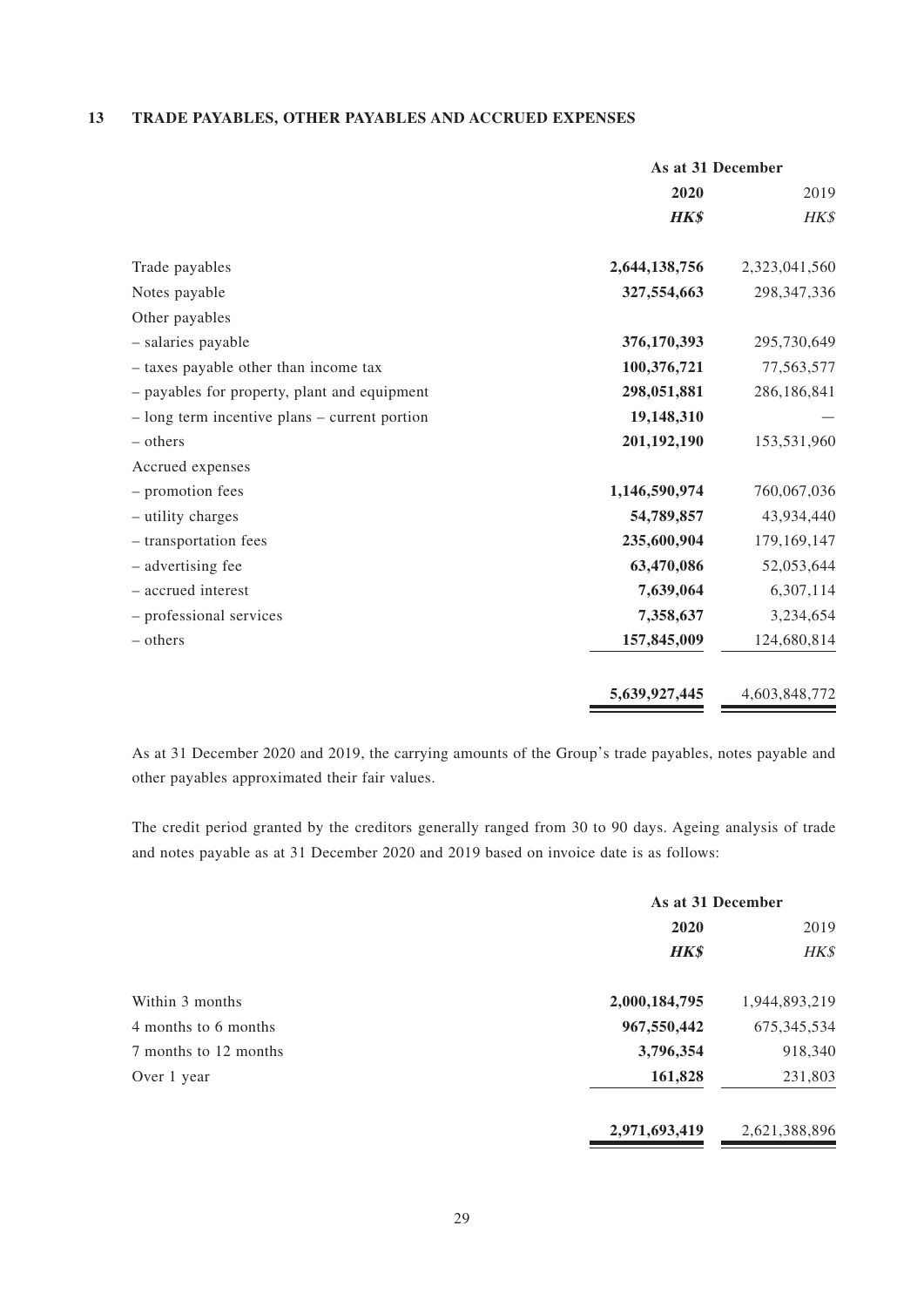#### **14 SHARE CAPITAL AND SHARE PREMIUM**

|                                                             |                                   |                                                 | Amount                            |                                        |                             |
|-------------------------------------------------------------|-----------------------------------|-------------------------------------------------|-----------------------------------|----------------------------------------|-----------------------------|
|                                                             | Number of<br>authorized<br>shares | Number of<br>issued and<br>fully paid<br>shares | Ordinary<br>shares<br><b>HK\$</b> | <b>Share</b><br>premium<br><b>HK\$</b> | <b>Total</b><br><b>HK\$</b> |
| At 1 January 2019                                           | 80,000,000,000                    | 1,194,852,373                                   | 119,485,237                       | 4,351,781,230                          | 4,471,266,467               |
| Employee share option scheme<br>- Exercise of share options |                                   | 251,000                                         | 25,100                            | 4,458,788                              | 4,483,888                   |
| At 31 December 2019                                         | 80,000,000,000                    | 1,195,103,373                                   | 119,510,337                       | 4,356,240,018                          | 4,475,750,355               |
| Employee share option scheme<br>- Exercise of share options |                                   | 4,371,000                                       | 437,100                           | 72,134,663                             | 72,571,763                  |
| At 31 December 2020                                         | 80,000,000,000                    | 1,199,474,373                                   | 119,947,437                       | 4,428,374,681                          | 4,548,322,118               |
| <b>BORROWINGS</b>                                           |                                   |                                                 |                                   |                                        |                             |
|                                                             |                                   |                                                 | As at 31 December                 |                                        |                             |
|                                                             |                                   |                                                 |                                   | 2020                                   | 2019                        |
|                                                             |                                   |                                                 |                                   | <b>HK\$</b>                            | HK\$                        |
| Non-current                                                 |                                   |                                                 |                                   |                                        |                             |
| Unsecured bank borrowings                                   |                                   |                                                 |                                   | 2,890,391,162                          | 2,297,063,820               |
| Loans from a related party                                  |                                   |                                                 |                                   | 96,080,272                             | 1,274,928,072               |

Total non-current borrowings **2,986,471,434** 3,571,991,892

# **Current**

**15 BORROWINGS**

| Portion of loans from banks due for repayment within one year |               |                  |
|---------------------------------------------------------------|---------------|------------------|
| - Unsecured                                                   | 1,445,419,389 | 584, 195, 903    |
| Portion of loans from a related party due for repayment       |               |                  |
| within one year                                               |               |                  |
| - Unsecured                                                   | 300,000,000   |                  |
| Total current borrowings                                      | 1,745,419,389 | 584, 195, 903    |
| <b>Total borrowings</b>                                       | 4,731,890,823 | 4, 156, 187, 795 |

The Company issued corporate guarantee for bank facilities used by certain subsidiaries.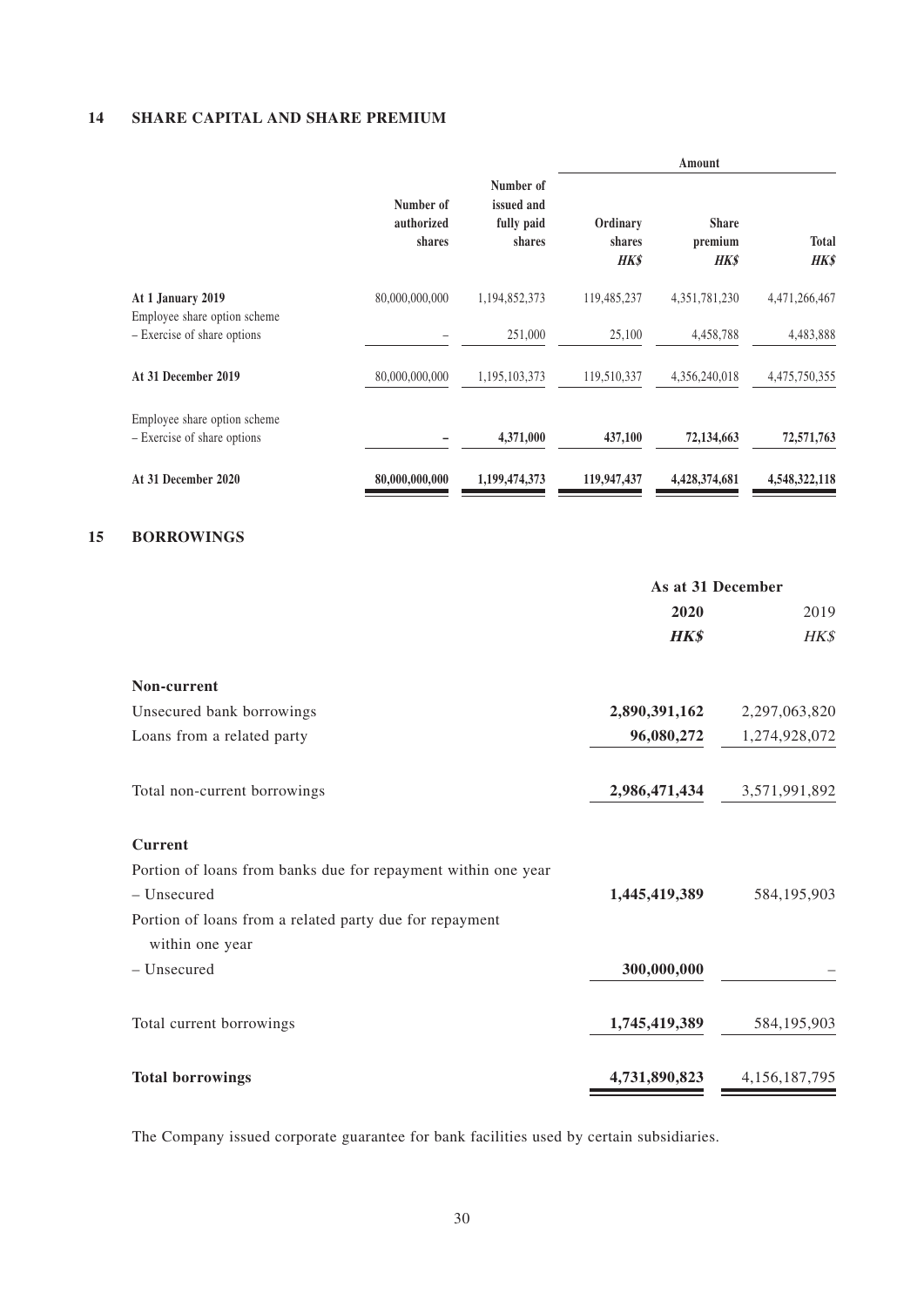# **15 BORROWINGS (Continued)**

(a) The maturity of borrowings is as follows:

|                                       | <b>Bank borrowings</b><br>As at 31 December |               | Loans from a related party<br>As at 31 December |               |
|---------------------------------------|---------------------------------------------|---------------|-------------------------------------------------|---------------|
|                                       |                                             |               |                                                 |               |
|                                       | 2020                                        | 2019          | 2020                                            | 2019          |
|                                       | <b>HK\$</b>                                 | <b>HK\$</b>   | <b>HK\$</b>                                     | HK\$          |
| Portion of loans due for repayment    |                                             |               |                                                 |               |
| within 1 year                         | 1,445,419,389                               | 584,195,903   | 300,000,000                                     |               |
| Loans due for repayment after 1 year: |                                             |               |                                                 |               |
| Between 1 and 2 years                 | 1,755,149,835                               | 744,701,210   |                                                 | 1,180,116,846 |
| Between 2 and 5 years                 | 1,135,241,327                               | 1,552,362,610 | 96,080,272                                      | 94,811,226    |
|                                       | 4,335,810,551                               | 2,881,259,723 | 396,080,272                                     | 1,274,928,072 |

(b) The effective interest rates during the year were as follows:

|            |                      | <b>Bank borrowings</b> |                      | Loans from a related party |  |
|------------|----------------------|------------------------|----------------------|----------------------------|--|
|            | 2020                 | 2019                   | <b>2020</b>          | 2019                       |  |
| HK\$       | $0.81\% - 6.83\%$    | $1.32\% - 6.83\%$      | $1.26\% \sim 3.51\%$ | $2.63\% \sim 3.54\%$       |  |
| US\$       | $0.96\%$ ~2.53%      | $2.31\% \sim 3.40\%$   |                      |                            |  |
| <b>RMB</b> | $1.85\%$ ~4.95%      | $3.81\% \sim 6.60\%$   |                      |                            |  |
| <b>KRW</b> | $1.20\% \sim 2.65\%$ | 1.88%~2.98%            |                      |                            |  |
| <b>MYR</b> | $3.10\% - 4.65\%$    | $3.57\% \sim 4.65\%$   | $3.04\% - 4.44\%$    | $4.44\%$                   |  |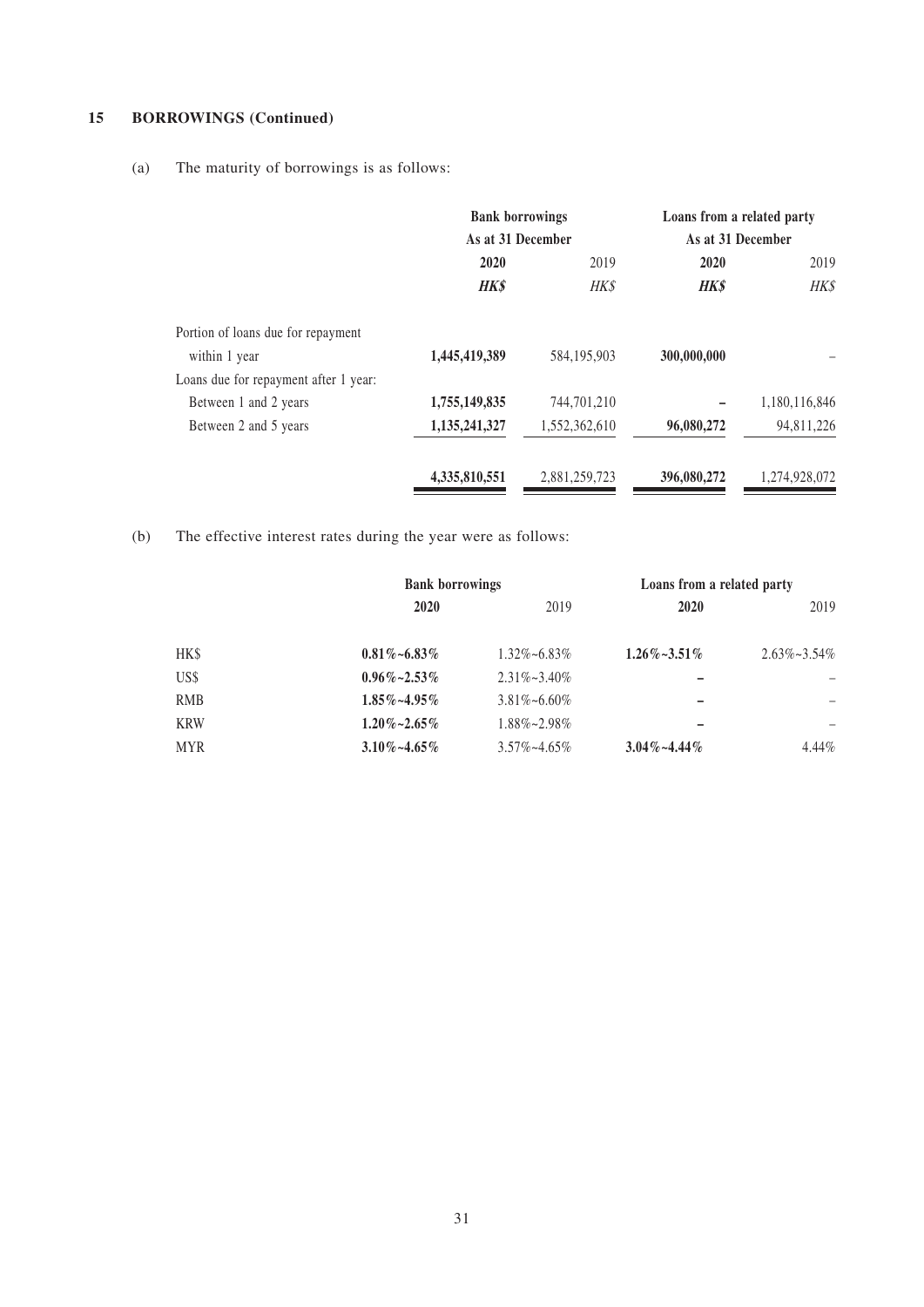#### **15 BORROWINGS (Continued)**

(c) The carrying values of the borrowings approximate their fair values, as the market interest rates are relatively stable. The effective interest rates (per annum) at the balance sheet date were as follows:

|            | <b>Borrowings</b><br>As at 31 December |          |
|------------|----------------------------------------|----------|
|            |                                        |          |
|            | 2020                                   | 2019     |
|            |                                        |          |
| HK\$       | 2.54%                                  | 3.19%    |
| US\$       | $1.35\%$                               | 2.99%    |
| <b>RMB</b> | $3.56\%$                               | $4.55\%$ |
| <b>KRW</b> | $1.79\%$                               | $2.51\%$ |
| <b>MYR</b> | $3.67\%$                               | 3.91%    |

(d) The carrying amounts of the borrowings are denominated in the following currencies:

|            |               | As at 31 December |  |
|------------|---------------|-------------------|--|
|            | 2020          | 2019              |  |
|            | <b>HK\$</b>   | HK\$              |  |
| <b>RMB</b> | 3,481,635,663 | 2,494,121,870     |  |
| HK\$       | 600,000,000   | 1,488,927,432     |  |
| US\$       | 383,604,450   |                   |  |
| <b>MYR</b> | 230,592,652   | 132,735,716       |  |
| <b>KRW</b> | 36,058,058    | 40,402,777        |  |
|            |               |                   |  |

**4,731,890,823** 4,156,187,795

#### **16 LONG TERM INCENTIVE PLANS**

|                                               | As at 31 December |              |  |
|-----------------------------------------------|-------------------|--------------|--|
|                                               | 2020              | 2019         |  |
|                                               | <b>HK\$</b>       | <b>HK\$</b>  |  |
| <b>Other non-current liabilities</b>          |                   |              |  |
| Long term incentive plans                     | 2,253,625         | 29, 214, 726 |  |
| <b>Current liabilities</b>                    |                   |              |  |
| Long term incentive plans $-$ current portion | 19,148,310        |              |  |
| Total long term incentive plans (i)(ii)       | 21,401,935        | 29, 214, 726 |  |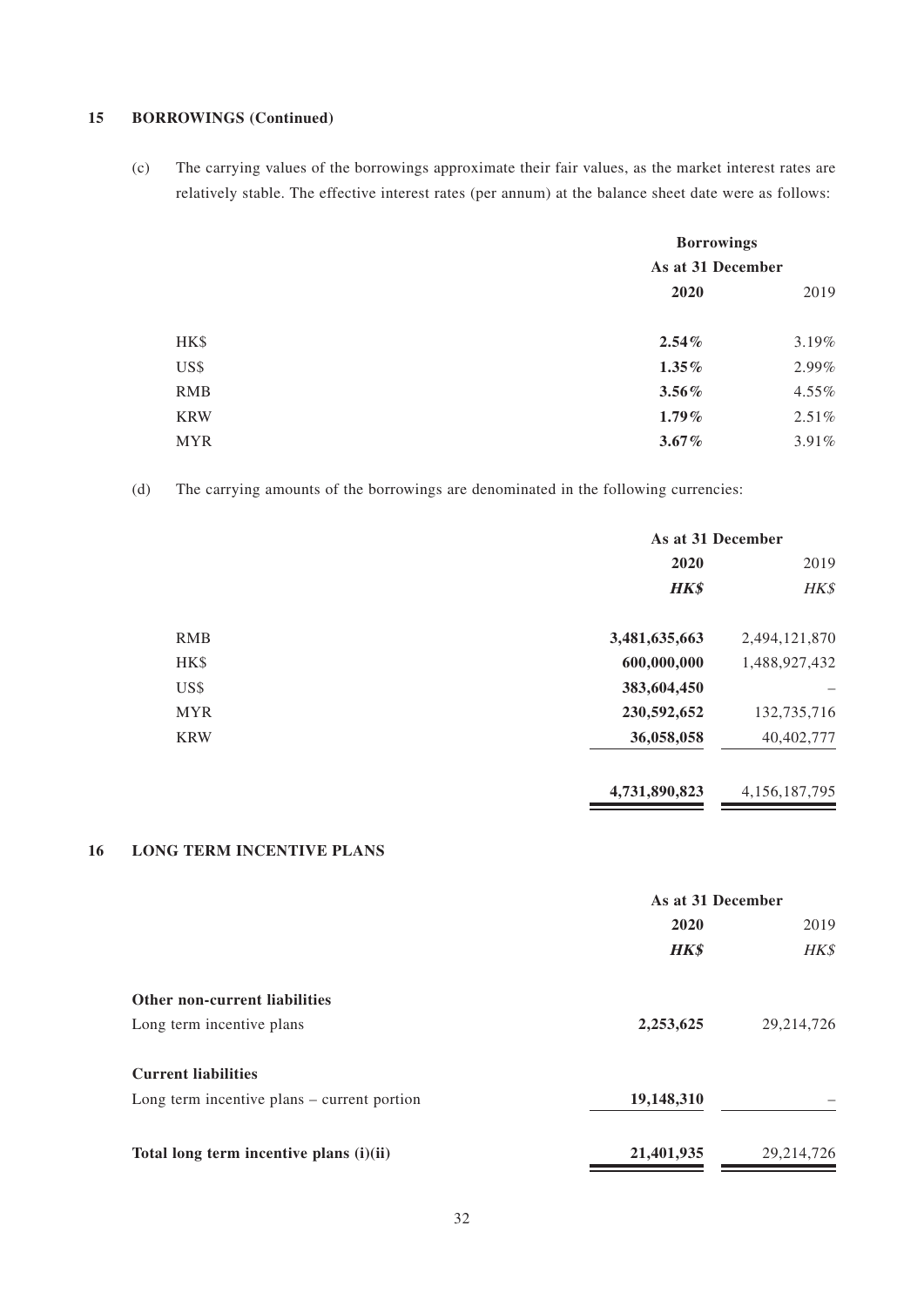#### **16 LONG TERM INCENTIVE PLANS (Continued)**

(i) On 7 April 2017, in order to provide a more competitive salary structure to employees and to increase the retention rate of key talents, the Board of Directors approved two cash settled sharebased long term incentive plans for the Executive Directors and CFO and the selected senior management and employees.

#### **Long term incentive plan for Executive Directors and CFO**

Option Equivalent Unit ("OEU") can be granted under the plan to Executive Directors and CFO to reward for their future services during the vesting period. A total of 6,840,000 OEUs were granted to Executive Directors and CFO at a nominal price of HK\$15.31 under the plan. The exercise price of an OEU is capped at HK\$30. The vesting period was from 1 January 2017 to 1 July 2020. An OEU can be realised at the exercise price after the vesting period until 31 December 2025, subject to the provisions of the plan. All OEUs were exercised before 31 December 2020 with an aggregate payment of HK\$100,479,600.

#### **Long term incentive program for selected senior management and specific employees**

Program participants will receive a bonus up to 100% of their annual salary based on a payout ratio depending on the total shareholder return ("TSR") of the Company versus peer group companies and 2 indexes. The TSR is calculated based on the future share price and the potential dividend yield. Two measurement periods for this program are from 2017 to 2019 and from 2019 to 2021.

The TSR is determined by using the Monte Carlo Simulation Model. The significant inputs into the model were annualized drift rate of 6.62% of the Company and 8.00% of the peer group, dividend yield of 1.04% of the Company and 2.54% of the peer group and annualized asset price volatility of 45% of the Company and 20% of the peer group matching the life of the incentive program.

As at 31 December 2020, the payables for selected senior management and specific employees amounting to HK\$19,148,310 were reclassified to "other payables" for due within one year.

(ii) On 17 September 2020, the Board of Directors approved a cash settled long term incentive plan for specific employees.

A total of 12,624,000 OEUs were granted to selected management, senior management and Directors at a nominal price of HK\$21.83. The exercise price of an OEU will be the stock price at the time of exercise. The exercise price of an OEU is capped at HK\$43.66. The vesting period is from 30 October 2020 to 30 October 2023.

As at 31 December 2020, the fair value of OEU granted was determined by using the Binomial Model. The fair value of OEU in management's plan was HK\$3.1085 and the fair value of OEU in Directors and senior management's plan was HK\$3.2225.

The significant inputs into the model were share price at the valuation date, the grant price, volatility of 35.74%, dividend yield of 1.15%, and annual risk-free interest rate of 0.34%. The volatility measured at the standard deviation of expected share price returns is based on statistical analysis of daily share prices of the Company over relevant period matching the life of the incentive plan. The related employee benefit expenses of HK\$2.3 million for the 2 months vesting period have been recorded for the year.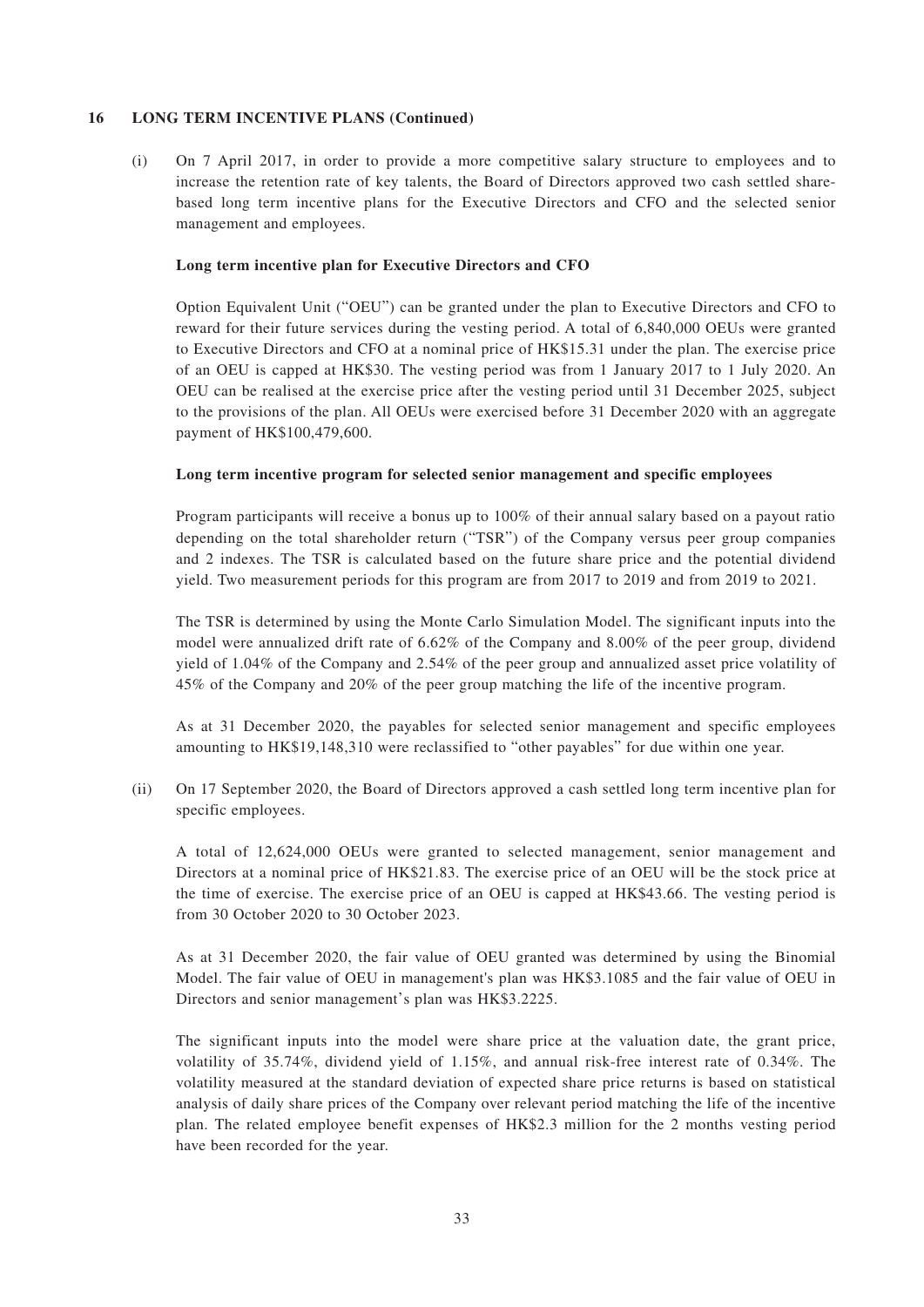# **Foreign Exchange and Fair Value Interest Rate Risk**

The majority of the Group's assets and sales business are located in the PRC, Hong Kong, Malaysia, Taiwan and Korea. Our significant transactions are denominated and settled in RMB, HK\$, Malaysia Ringgit, New Taiwan dollar and Korean Won while most of the key raw materials are imported from overseas and denominated and paid in USD. The Group also borrows most of the long-term loans and the short-term loans denominated in RMB, HK\$ or USD.

# **Liquidity, Financial Resources and Borrowings**

The Group's financial position remained healthy. As at 31 December 2020, the Group's bank and cash balances amounted to HK\$749,399,329 (31 December 2019: HK\$460,387,446), and short-term and long-term loans amounted to HK\$4,731,890,823 (31 December 2019: HK\$4,156,187,795), including the loans from a related party amounting to HK\$396,080,272 (31 December 2019: HK\$1,274,928,072). 63.1% of the borrowings are medium- to long-term (31 December 2019: 85.9%). The annual interest rates of bank loans ranged from 0.8% to 6.8%.

As at 31 December 2020, the net gearing ratio, which was calculated on the basis of the amount of net debt which is total borrowings plus lease liabilities less cash and cash equivalents and restricted bank deposits as a percentage of the total shareholders' equity, was 35.9% (31 December 2019: 41.0%).

As at 31 December 2020, unutilized credit facilities amounted to approximately HK\$7.45 billion (31 December 2019: HK\$7.66 billion).

# **Charges on Group Assets**

As at 31 December 2020, the Group did not have any charges on assets (31 December 2019: nil).

# **Contingent Liabilities**

As at 31 December 2020, the Group had no material contingent liabilities (31 December 2019: nil).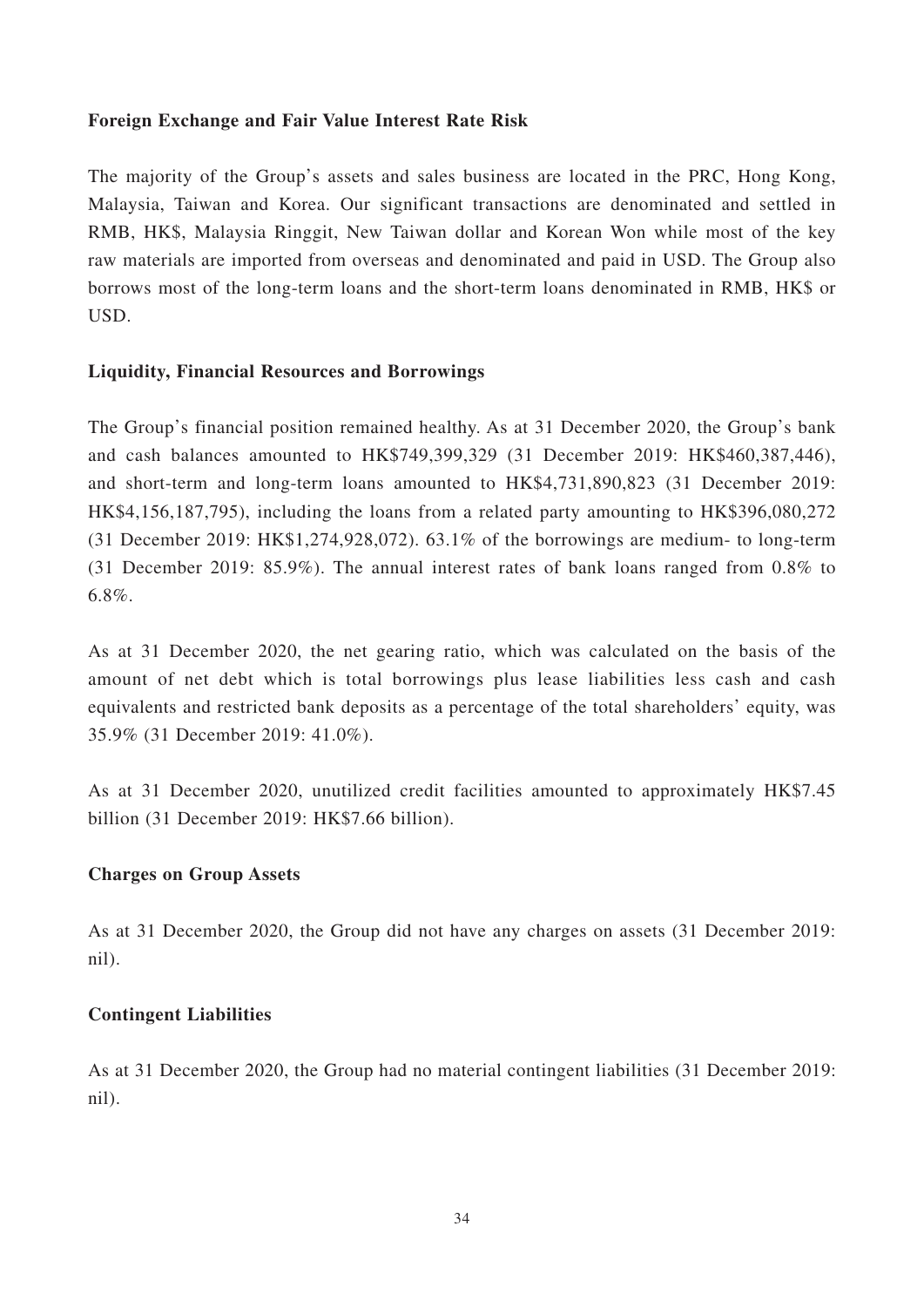# **Final Dividend**

The Board has resolved to propose to shareholders of the Company the distribution of a final dividend for the Year at 37 HK cents (2019: 21 HK cents) per share totaling HK\$443,805,518 subject to approval by shareholders at the annual general meeting of the Company (the "AGM") to be held on 12 May 2021. If so approved by shareholders, it is expected that the final dividend will be paid on or about 31 May 2021 to shareholders of the Company whose names appear on the register of member of the Company on 21 May 2021.

# **Closure of Register of Members**

The register of members of the Company will be closed from 7 May 2021 to 12 May 2021, both dates inclusive, during which period no transfer of shares will be registered. In order to ascertain shareholders' eligibility to attend and vote at the AGM, all transfer documents accompanied by the relevant share certificates must be lodged with the Company's branch share registrar, Computershare Hong Kong Investor Services Limited (the "**Share Registrar**"), at Shops 1712-1716, 17th Floor, Hopewell Centre, 183 Queen's Road East, Wanchai, Hong Kong for registration not later than 4:30 p.m. on 6 May 2021.

In addition, the register of members of the Company will be closed from 18 May 2021 to 21 May 2021, both dates inclusive, during which period no transfer of shares will be registered. In order to ascertain shareholders' entitlement to the proposed final dividend, all transfer documents accompanied by the relevant share certificates must be lodged with the Share Registrar, Computershare Hong Kong Investor Services Limited, at Shops 1712-1716, 17th Floor, Hopewell Centre, 183 Queen's Road East, Wanchai, Hong Kong for registration not later than 4:30 p.m. on 17 May 2021.

# **Purchase, Sale or Redemption of the Securities**

Neither the Company nor any of its subsidiaries has purchased, sold or redeemed any of the Company's shares during the Year.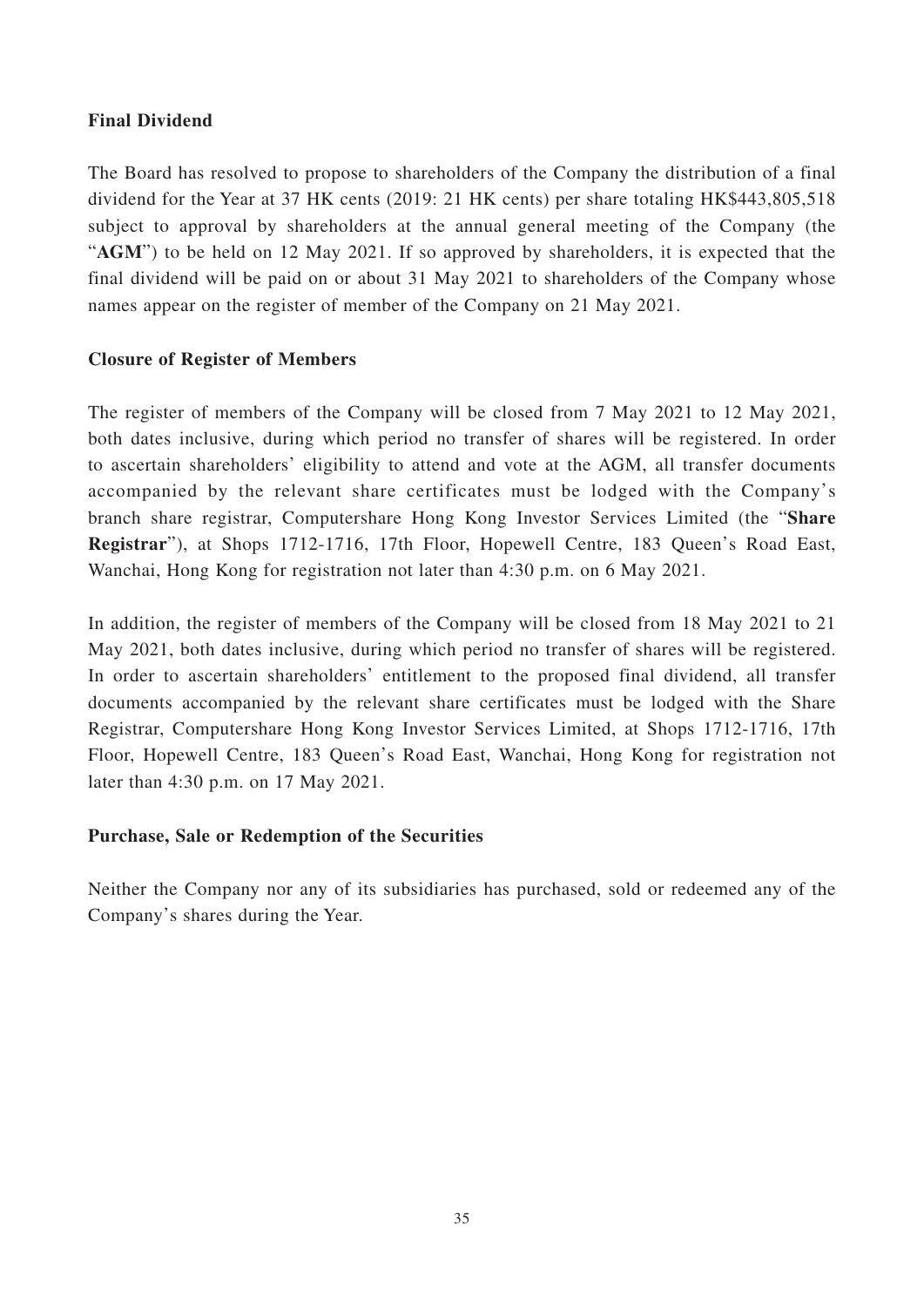#### **Corporate Governance**

The Company is committed to maintaining a high standard of corporate governance practices by emphasizing a quality Board, sound internal control, transparency and accountability to all the shareholders of the Company. As disclosed in the announcement of the Company dated 12 September 2020, following the resignation of Mr. CHIA Yen On, the Company had only three Independent Non-Executive Directors, which resulted in (i) the number of Independent Non-executive Directors falling below the minimum number as required under Rule 3.10A of the Rules Governing the Listing of Securities (the "**Listing Rules**") on The Stock Exchange of Hong Kong Limited (the "**Stock Exchange**"); (ii) the Company did not meet the composition requirements for the nomination committee of the Company (the "**Nomination Committee**") as required under Code Provision A.5.1 of the Corporate Governance Code set out in Appendix 14 of the Listing Rules (the "**Corporate Governance Code**") and the terms of reference of the Nomination Committee; and (iii) the Company did not meet the composition requirements for the remuneration committee of the Company (the "**Remuneration Committee**") as required under Rule 3.25 of the Listing Rules and the terms of reference of the Remuneration Committee. Following the appointment of Mr. LAW Hong Ping, Lawrence on 1 November 2020, the Company has fulfilled (i) the requirement of the Independent Non-executive Directors representing at least one-third of the Board under Rule 3.10A of the Listing Rules; (ii) the requirement that the Nomination Committee shall comprise a majority of Independent Non-executive Directors under Code Provision A.5.1 of the Corporate Governance Code and the terms of reference of the Nomination Committee; and (iii) the requirement that the Remuneration Committee shall comprise a majority of Independent Non-executive Directors under Rule 3.25 of the Listing Rules and the terms of reference of the Remuneration Committee. Save for the above, the Company has complied with all the code provisions set out in the Corporate Governance Code for the Year.

#### **Internal Control**

Vinda is committed to maintaining high standards of corporate governance. All employees are required to comply with Vinda's code of conduct. We regularly review and update our internal control policies, handling procedures and guidelines to align with the latest external regulatory and internal control requirements. 99% of our employees have been trained on the code of conduct. While the heads of all functional departments and business units are responsible for identifying, handling and reporting major risks and inadequacies in internal control, the internal audit department is responsible for conducting internal audits, receiving reports on misconduct, reporting cases to the senior management and advising solutions for cases. The head of the internal audit department reports to the chairman of the audit committee of the Company ("**Audit Committee**").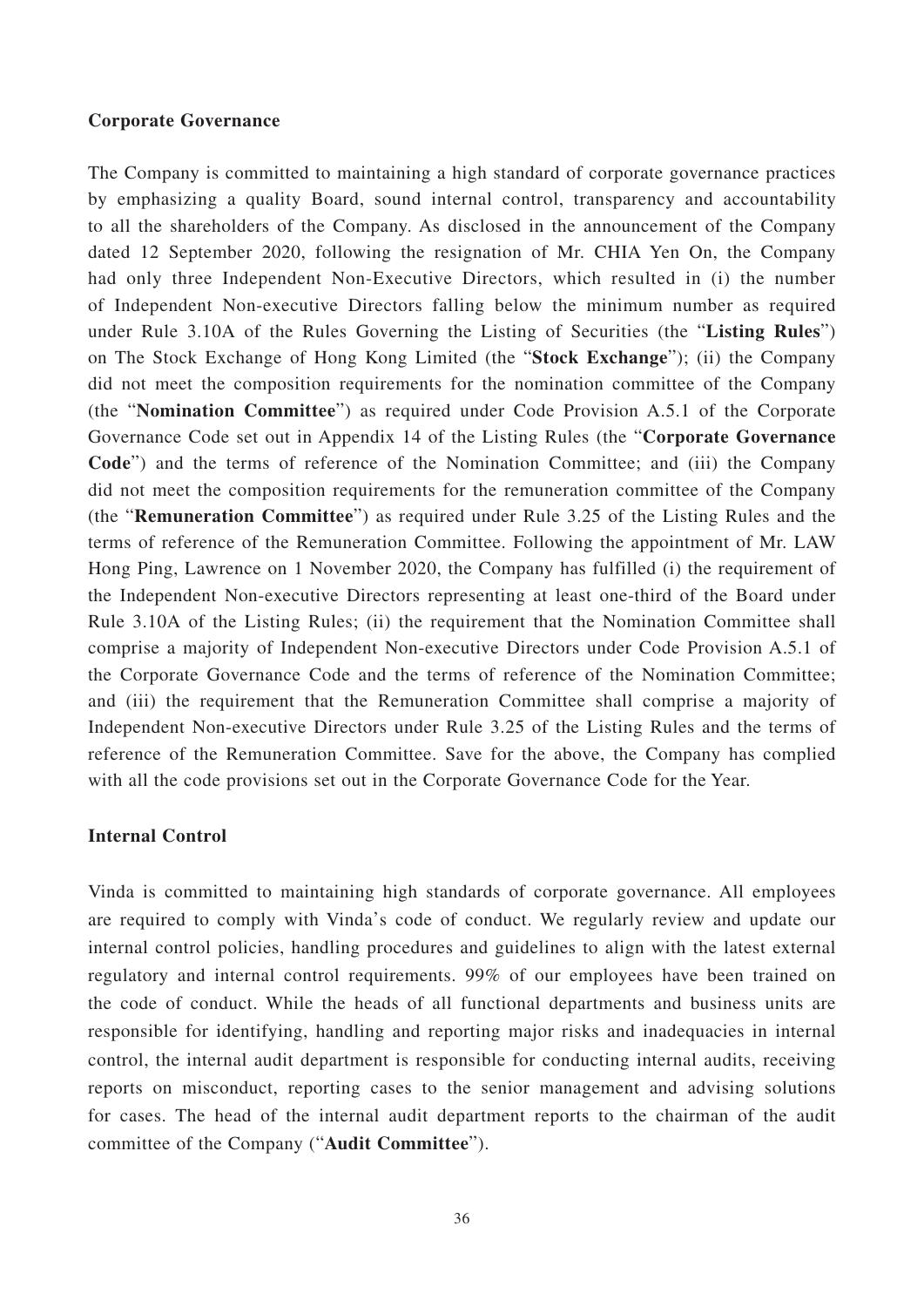# **Directors' Securities Transactions**

The Company has adopted a code for securities transactions by Directors (the "**Code of Conduct**") on terms no less exacting than the required standard of the Model Code for Securities Transaction by Directors of Listed Issuers (the "**Model Code**") as set out in Appendix 10 of the Listing Rules. Having made specific enquiry with all the Directors, all of them confirmed that they have complied with the required standard set out in the Model Code and the Code of Conduct regarding securities transactions by the Directors during the Year.

# **Audit Committee**

The Audit Committee has four members comprising three Independent Non-Executive Directors, namely, Mr. TSUI King Fai, Mr. WONG Kwai Huen, Albert and Mr. LAW Hong Ping, Lawrence (appointed on 1 November 2020) and a Non-Executive Director, Mr. Carl Fredrik Stenson RYSTEDT. The chairman of the Audit Committee is Mr. TSUI King Fai. The Audit Committee is accountable to the Board and the principal duties of the Audit Committee include the review and supervision of the financial reporting process. It also reviews the effectiveness of internal audit, internal controls and risk evaluation and the interim and annual results of the Group.

The annual results of the Group for the Year have been reviewed by the Audit Committee.

# **Remuneration Committee**

The Remuneration Committee has five members comprising three Independent Non-Executive Directors, namely Mr. TSUI King Fai, Ms. LEE Hsiao-yun Ann and Mr. LAW Hong Ping, Lawrence (appointed on 1 November 2020), and two Non-Executive Directors, namely Mr. Jan Christer JOHANSSON and Mr. Johann Christoph MICHALSKI (appointed on 1 October 2020). The chairman of the Remuneration Committee is Mr. TSUI King Fai. The Remuneration Committee is responsible for formulating and making recommendation to the Board on the Group's remuneration policy, the determination of specific remuneration packages of all Executive Directors and senior management and making recommendations to the Board on the remuneration of Non-Executive Directors. It takes into consideration factors such as salaries paid by comparable companies, time commitment and responsibilities of Directors and senior management, employment conditions elsewhere in the Group and desirability of performance-based remuneration.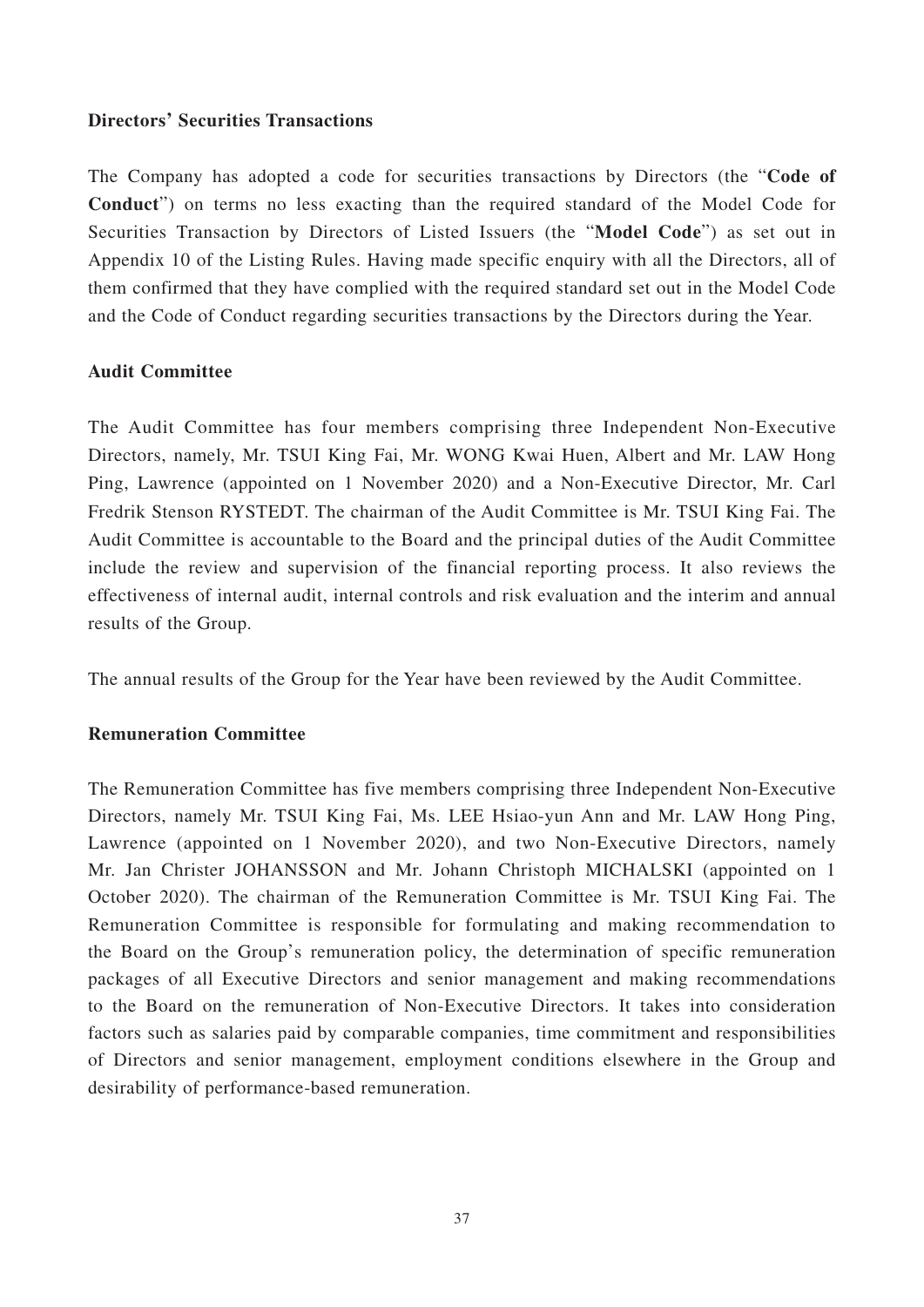# **Nomination Committee**

The Nomination Committee has five members comprising three Independent Non-Executive Directors, namely, Ms. LEE Hsiao-yun Ann, Mr. WONG Kwai Huen, Albert and Mr. LAW Hong Ping, Lawrence (appointed on 1 November 2020), an Executive Director, Mr. LI Chao Wang and a Non-Executive Director, Mr. Jan Christer JOHANSSON. The chairman of the Nomination Committee is Mr. LI Chao Wang. The principal duties of the Nomination Committee are to consider and recommend to the Board suitably qualified persons to become Directors and to be responsible for reviewing the structure, size, diversity and composition of the Board on a regular basis.

# **Risk Management Committee**

The Company's risk management committee (the "**Risk Management Committee**") has five members comprising two Executive Directors, Ms. LI Jielin (appointed on 1 October 2020) and Ms. YU Yi Fang, two Non-Executive Directors, namely, Mr. Jan Christer JOHANSSON and Mr. Carl Fredrik Stenson RYSTEDT, and an Independent Non-Executive Director, Mr. TSUI King Fai. The chairman of the Risk Management Committee is Mr. Jan Christer JOHANSSON. The principal duties of the Risk Management Committee are to assist the Board in deciding the Group's risk level and risk appetite, advising on major decisions affecting the Group's risk profile or exposure and to give directions where appropriate, and reviewing and reporting to the Board the identified key risks, risk register and related risk mitigating actions including crisis management.

# **Executive Committee**

The Company's executive committee (the "**Executive Committee**") comprises four members and is chaired by Mr. LI Chao Wang, an Executive Director. The other three members are all Executive Directors, namely Ms. YU Yi Fang, Mr. DONG Yi Ping and Ms. LI Jielin. The duties of the Executive Committee include to develop and make recommendations to the Board on the Company's annual budgets, CAPEX budget, material business plans, and to review and approve proposals for restructuring and major asset disposal as well as annual salaries for senior management and senior executives of the Group within the annual budget approved by the Remuneration Committee.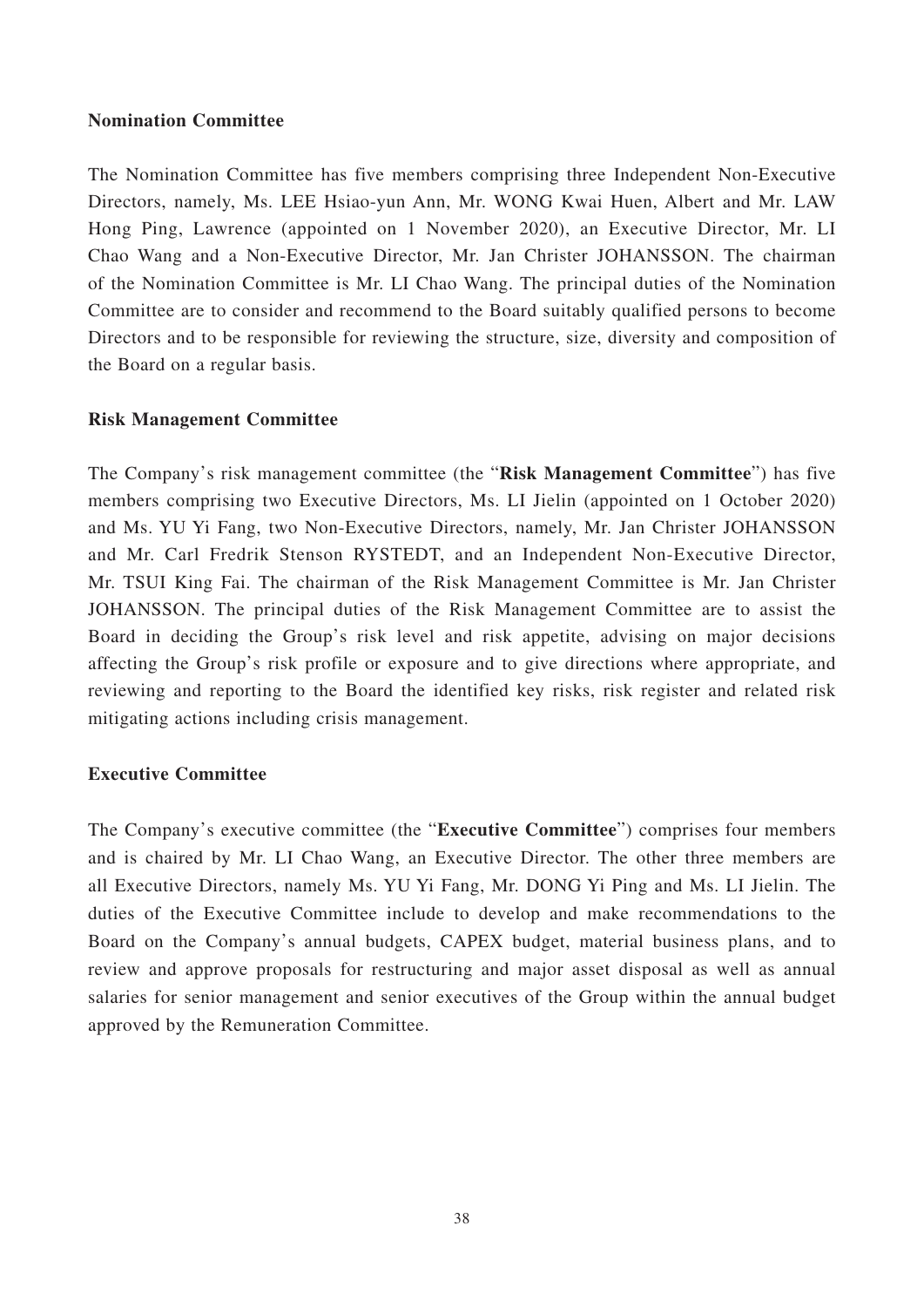# **Strategic Development Committee**

The Company's strategic development committee (the "**Strategic Development Committee**") comprises four members and is chaired by Mr. Jan Christer JOHANSSON, a Non-Executive Director. The other three members are two Executive Directors, namely Mr. DONG Yi Ping and Ms. LI Jielin and a Non-Executive Director, Mr. Johann Christoph MICHALSKI. The principal duties of the Strategic Development Committee are (a) to advise on strategy of the Group, namely to review and advise the mid to long term strategic positioning, business plans, brand strategies, investment decisions and mergers and acquisitions of the Group and make recommendations to the Board/Executive Committee; and (b) to monitor, review and advise the implementations of strategic plans.

# **Publication of Results Announcement and Annual Report**

This announcement is published on the websites of the Company (www.vinda.com) and the Stock Exchange (www.hkexnews.hk). The 2020 annual report of the Company will be dispatched to the shareholders of the Company and available on the same websites in due course.

# **Acknowledgement**

On behalf of the Board, I extend my gratitude to all our staff for their hard work and dedication.

> By Order of the Board **Vinda International Holdings Limited LI Chao Wang** Chairman

Hong Kong, 26 January 2021